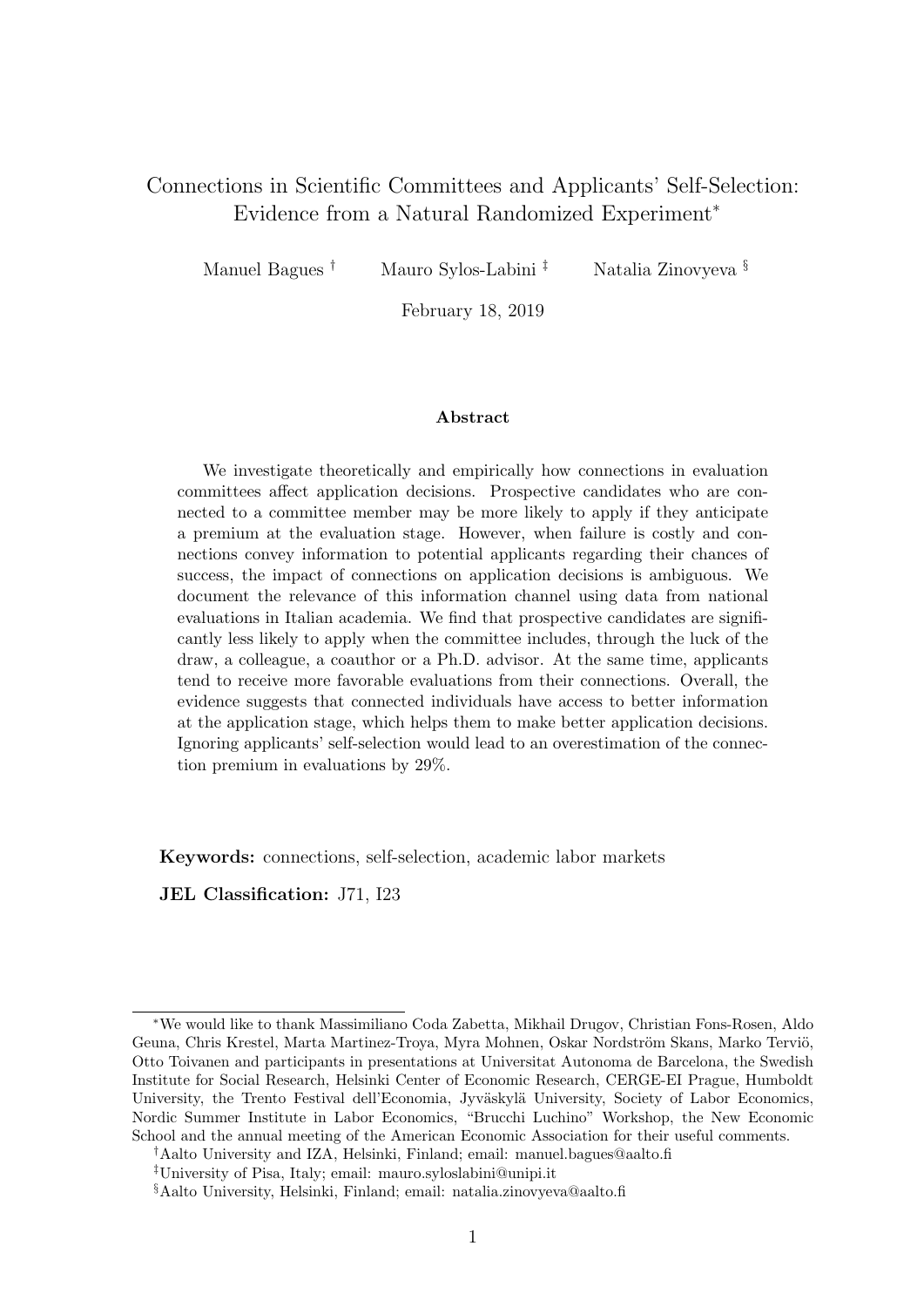# 1 Introduction

It is well known that academic connections are important for a successful professional career. They have a direct impact on researchers' productivity (Azoulay, Graff Zivin and Wang 2010, Azoulay, Fons-Rosen and Graff Zivin 2017, Mohnen 2017, Oettl 2012) and they may help to receive better scientific evaluations. For instance, it has been shown that the presence in a scientific committee of a coauthor, a colleague, an advisor or a mentor helps to receive better evaluations in national qualification exams in France (Combes, Linnemer and Visser 2008), in evaluations at the university level in Italy (De Paola and Scoppa 2015, Durante, Labartino and Perotti 2011, Perotti 2002), in national qualification exams in Spain (Zinovyeva and Bagues 2015) and in grant peer-review in Sweden (Sandström and Hällsten 2008). In some cases, this connection premium has been attributed to nepotism, while in other occasions, the higher success rate of connected candidates may reflect the existence of information asymmetries about applicants' quality (e.g., Zinovyeva and Bagues 2015).

In this paper, we argue that beyond their direct impact on evaluations, connections in committees may also help researchers to make better application decisions. Prospective candidates with ties to panel members are likely to have access to more accurate information about their chances of success and this information may be useful in contexts where applications are costly, including cases where there is an opportunity cost. The way in which connected candidates may benefit from their informational advantage depends on the magnitude of these application costs. When application costs are relatively high, they may take advantage of opportunities that unconnected (and uninformed) researchers would not dare to seek. Instead, when applications costs are low (but positive), they are less likely to make the mistake of applying when their chances of success are too slim.

We study empirically how connections affect application decisions using the evidence provided by the Italian system of academic qualifications. Since 2012, in order to be promoted to associate and full professor positions, researchers are required to qualify first in a national evaluation conducted annually at the field level. Successful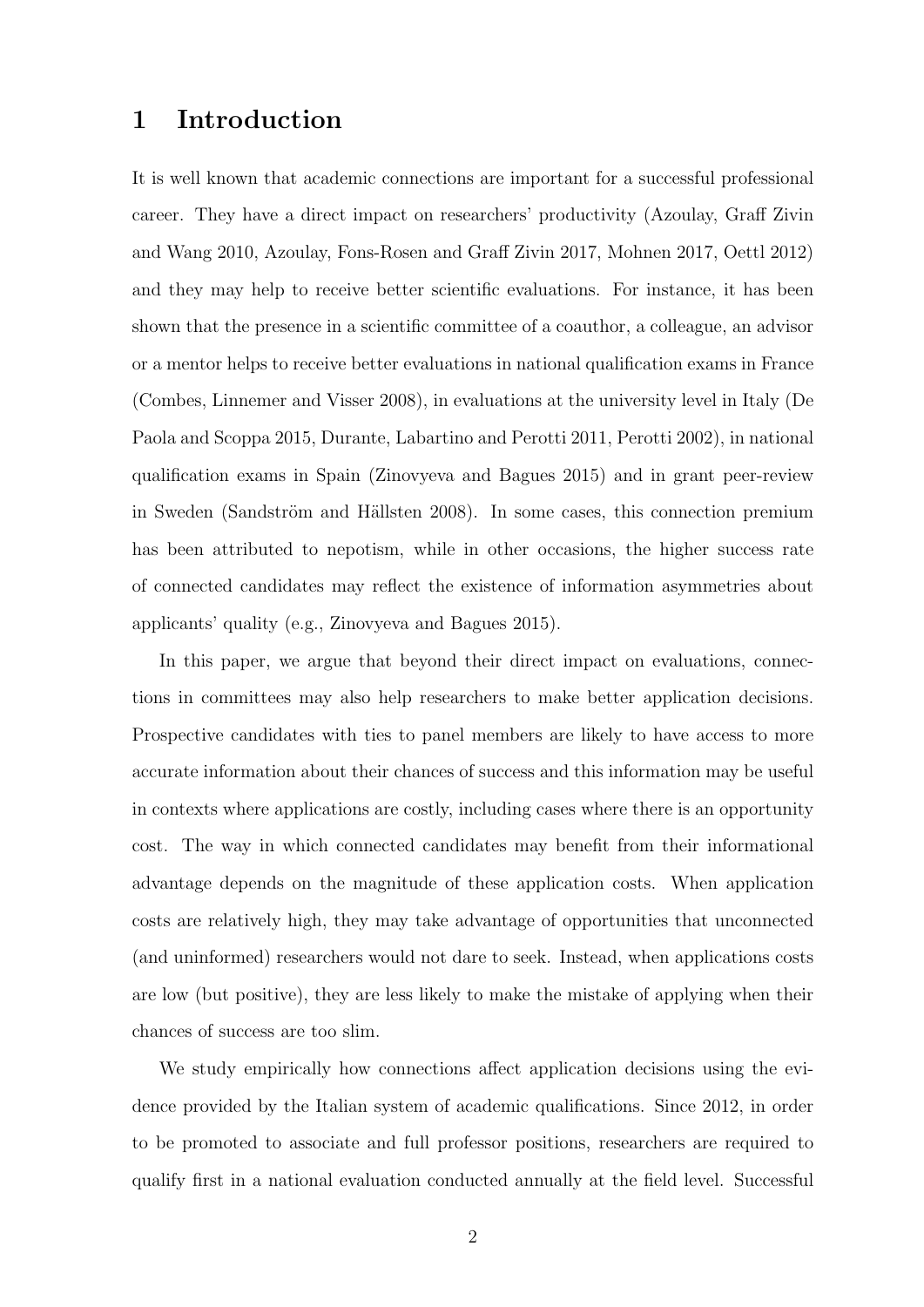applicants can then apply for a position at the university level. Candidates who fail to qualify have to wait for two years before they can apply again. Given the penalization faced by unsuccessful applicants, researchers who anticipate that their chances of success are slim may prefer to postpone their application until they have sufficiently strengthened their curriculum.

This set up has several features which are convenient for our analysis. In the first place, it is wide-ranging. Evaluations are conducted in every academic field and at two different stages of the career ladder, associate and full professorships. Second, committee members are randomly selected from a pool of eligible evaluators. This provides a credible and transparent empirical strategy for identifying a causal impact of committee composition on application behavior. Third, researchers need to preregister their application before the composition of the committee is known, allowing us to observe a list of prospective candidates independently of whether they finally apply or not. The opportunity cost of pre-registering was negligible and, therefore, the list of prospective applicants helps us to focus on the group of individuals who revealed to be interested in being considered for promotion. Finally, we observe the curriculum vitae of all potential candidates and evaluators, as well as evaluators' reports, in two consecutive rounds of evaluations. We use this information to disentangle potential mechanisms underlying the impact of connections on researchers' application decisions.

Our database includes information on around 69,000 applications of researchers who pre-registered in 2012 for the first round of the national qualification evaluation. Following the announcement of the identity of panel members, around 10,000 applications were withdrawn. The remaining 59,000 applications were evaluated by a five-member evaluation committee, and 40% managed to qualify. We study the role played by three possible links between pre-registered candidates and eligible evaluators: prior co-authorship of an academic article (coauthors), a common current affiliation (colleagues), and a advisor-advisee relationship. We find that the application rate is three percentage points (p.p.) significantly lower among pre-registered researchers who, by the luck of the draw, are assigned to a committee that includes a connection. The ef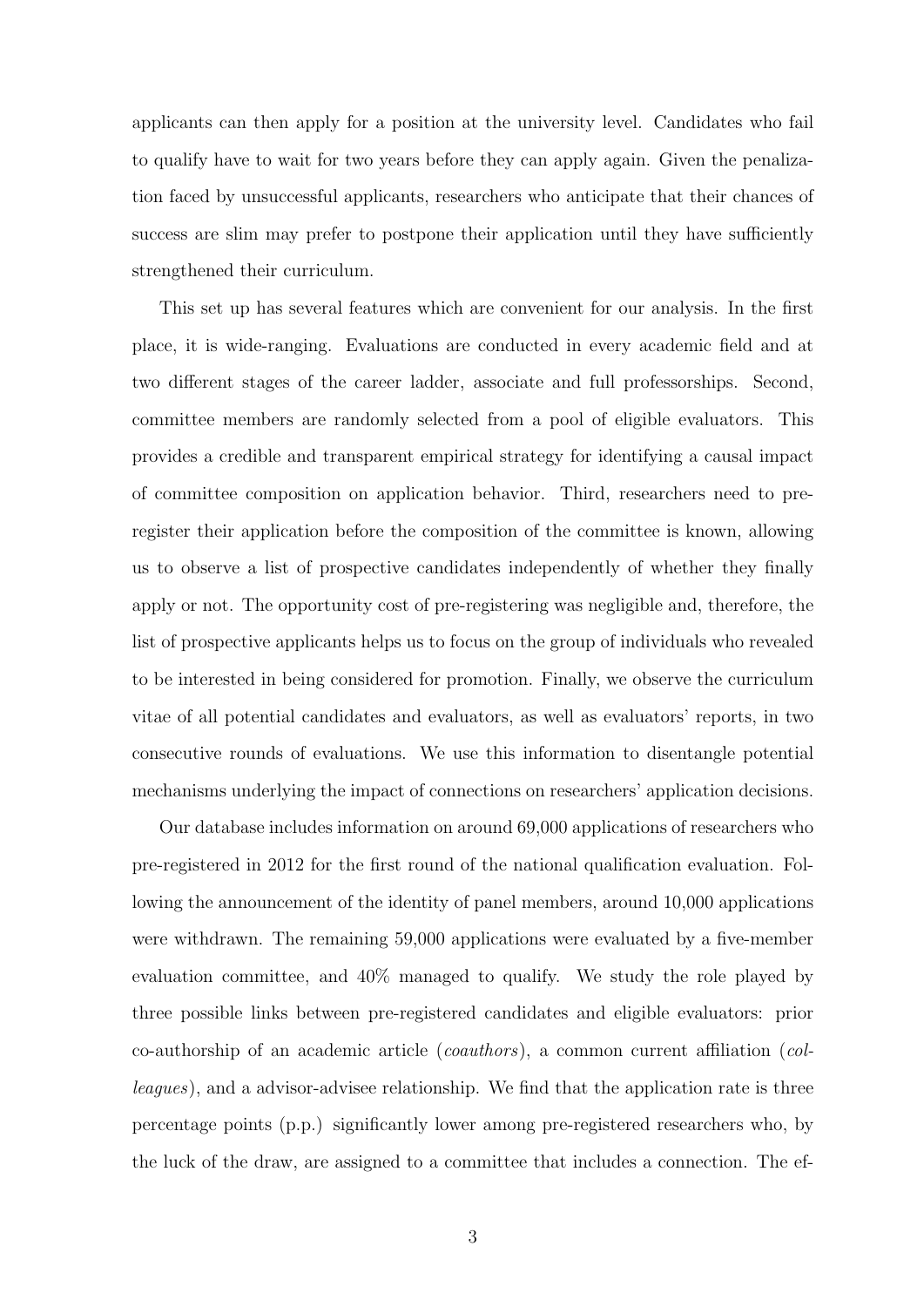fect is driven by connected researchers with a weak research profile. At the same time, connected researchers tend to be more successful, both conditional and unconditional on applying. Their success rate is 4.5 p.p. (13%) higher relative to other comparable researchers pre-registered for the evaluation. Information from 300,000 individual evaluations (five per applicant) also shows that, within each committee, connected candidates tend to receive more favorable evaluations from their connections, relative to the assessments they receive from other committee members. This connection premium is similar across individuals with different levels of research quality.

To interpret these findings, we propose a simple theoretical framework where (i) evaluators may be biased in favor of (or against) connected applicants, (ii) evaluators are better informed about their quality of connected applicants and (iii) applicants are better informed about their chances of success when they have a connection in the committee. In the context of Italian evaluations, this informational advantage on the applicants' side may have emerged either as a result of their ability to better observe the preferences of their connections, or perhaps through private communications between connected individuals and evaluators. In this framework, the existence of favoritism in evaluations tends to increase the probability that connected individuals apply and also their chances of success. However, information asymmetries have an ambiguous effect. The availability of better information about the quality of connected individuals may have a positive or negative impact on their application decisions and success rate, depending on their ability and how competitive is the evaluation process. Similarly, the informational advantage about their own chances of success may increase or decrease the probability that they apply, depending on the magnitude of application and failure costs.

Our preferred explanation for the lower application rate and the higher success rate of connected individuals observed in the data is that, in a context where the application costs are limited, connected candidates are better informed about their chances of success and they also benefit from a connection premium in evaluations, either due to favoritism or to the better observability of their quality. The information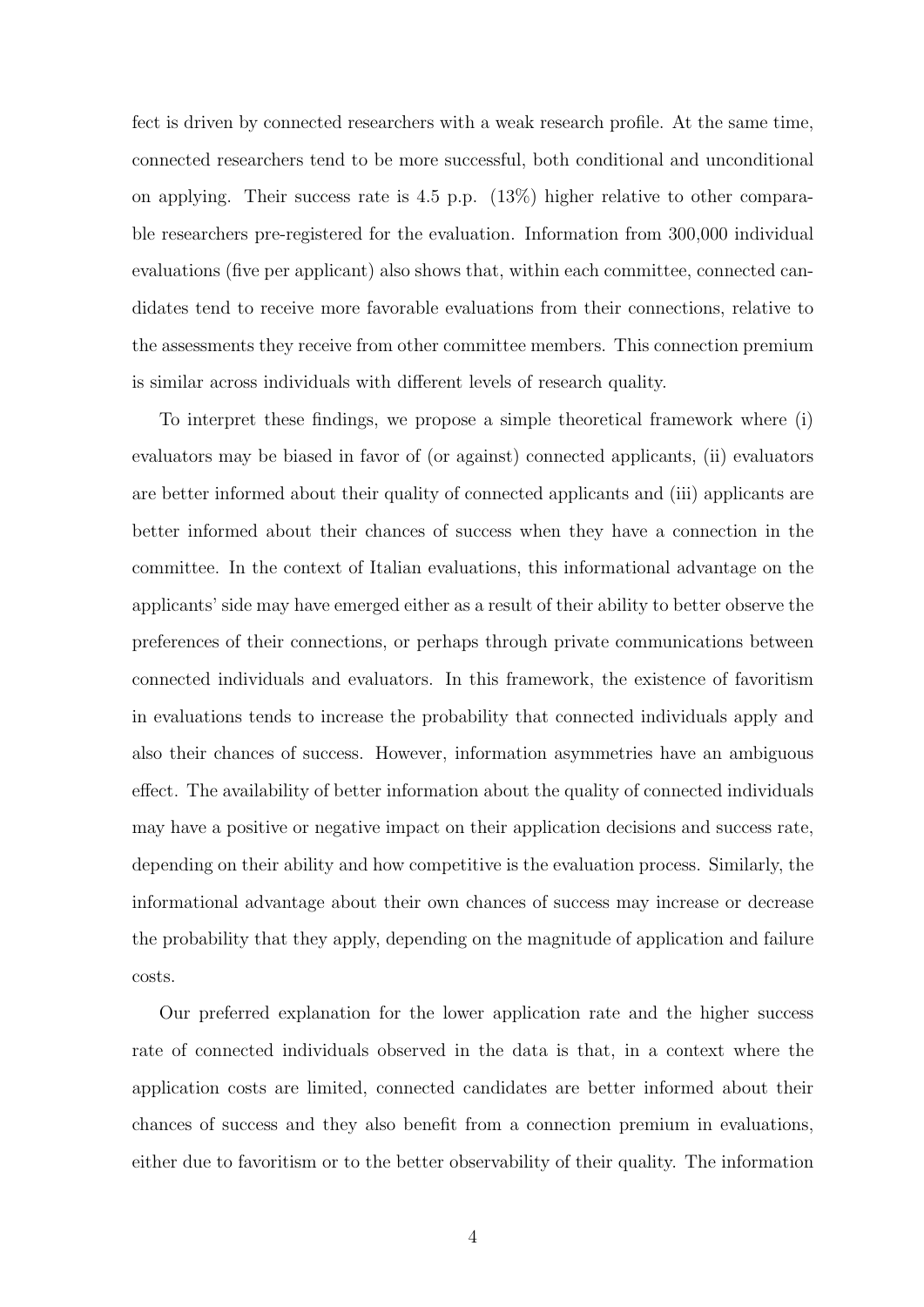channel dominates at the application stage, leading to a positive selection of connected individuals among applicants.

We also examine a potential alternative explanation for why connected researchers are less likely to apply and more likely to succeed. It may be that the majority of connected researchers benefit from a positive evaluation premium, but a few expect to be penalized by their connections and thus decide not to apply. However, we do not find support for this hypothesis in the data. Connected researchers who chose not to apply in the first evaluation round are more likely to reapply and to succeed in the following round of the national assessment, which took place one year later and was carried out by the same committee members. They also tend to receive more favorable evaluations from their connections in the committee relative to the assessments that they receive from other reviewers. In sum, there is no indication that the lower application rate of connected researchers is driven by their fear of a less favorable evaluation. Instead, their informational advantage at the application stage seems to have helped connected researchers with a weak profile to optimize the timing of their applications.

Our paper contributes to the literature in several ways. While the previous literature has mostly focused on the direct impact of professional networks on productivity and on evaluations, we show that connections also help to make better application decisions. This informational advantage may be particularly valuable in contexts where applications are costly and the outcome of the evaluation is subject to uncertainty, such as applying for a grant, for a position, or selecting the outlet for submitting an academic paper. This feature of connections might also partly explain the large success of some mentoring programs (e.g., Blau et al. 2010). A related literature has also studied whether male and female researchers have different propensities to apply for promotions in academia. Using information from scientific evaluations in France and Italy, Bosquet, Combes, and Penalosa (2019) and Bagues, Sylos-Labini and Zinovyeva (2017) document that female researchers have a lower probability to apply, which may affect negatively their chances of being promoted. However, the gender gap in applications does not seem to be affected by the gender composition of the committee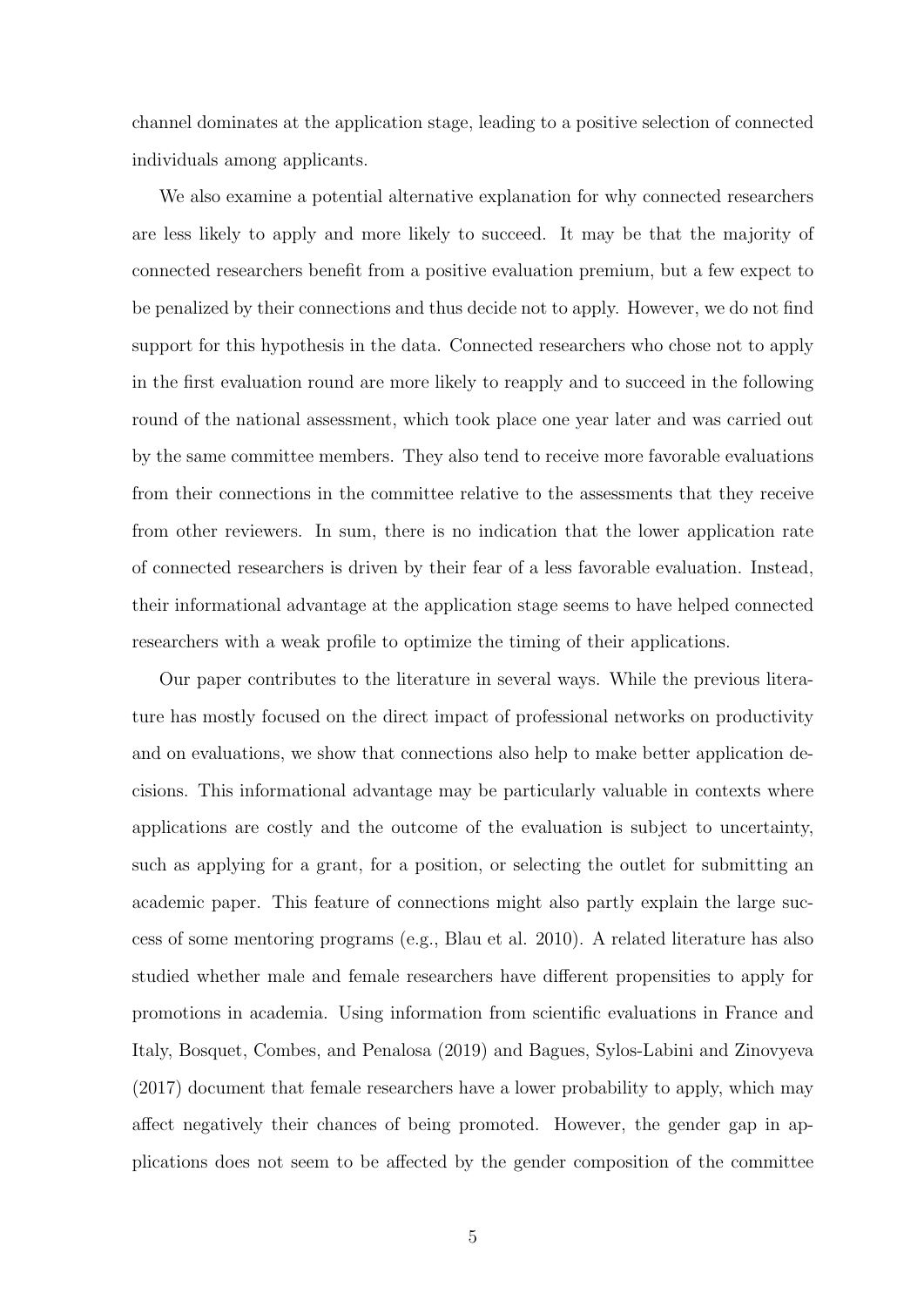(Bagues, Sylos-Labini and Zinovyeva 2017).

Our results also have important implications for empirical studies of evaluation biases and discrimination that rely on observational data. According to our analysis, when prospective candidates can observe the identity of evaluators and applications are costly, self-selection may be a major concern and might bias estimates. In the context considered in our paper, connected individuals are positively selected among applicants, and taking into account only information on actual applicants leads to an overestimation of the connection premium by 29%, despite the availability of an extensive set of controls which accounts for about half of the variation in evaluations. A similar problem may arise in other contexts. For instance, Fisman, Shi, Wang, and Xu (2017) examine the election of fellows of the Chinese Academies of Sciences and Engineering, and document that the success rate of applicants who share hometown ties with evaluators is 39% higher than other applicants with a similar publication record, a gap that the authors attribute to favoritism. This estimate might be biased if prospective candidates anticipate the existence of favoritism at the application stage or if connected researchers are better informed about their chances of success. The problem is not limited to the analysis of connections in academia; it might also be relevant for studies assessing evaluation biases related to gender, ethnic group, social ties or reputation whenever the identity of evaluators is known to prospective candidates and failure is costly (e.g., Fernandez and Weinberg 1997; Goldin and Rouse 2000; Petersen, Saporta and Seidel 2000, 2005, Card and DellaVigna 2017). The direction of self-selection in these studies is hard to predict and depends on the quality of connected prospective applicants, the strength of evaluation biases, the degree of information asymmetries, and the cost of failure.

Our results may also be relevant for a better understanding of the benefits of hiring through employee referrals. According to the literature, referred applicants are more likely to accept job offers, and they are also substantially less likely to quit (Simon and Warner 1992, Burks et al. 2015). The standard explanation is that employers are better informed about the quality of referred applicants. Additionally, it might also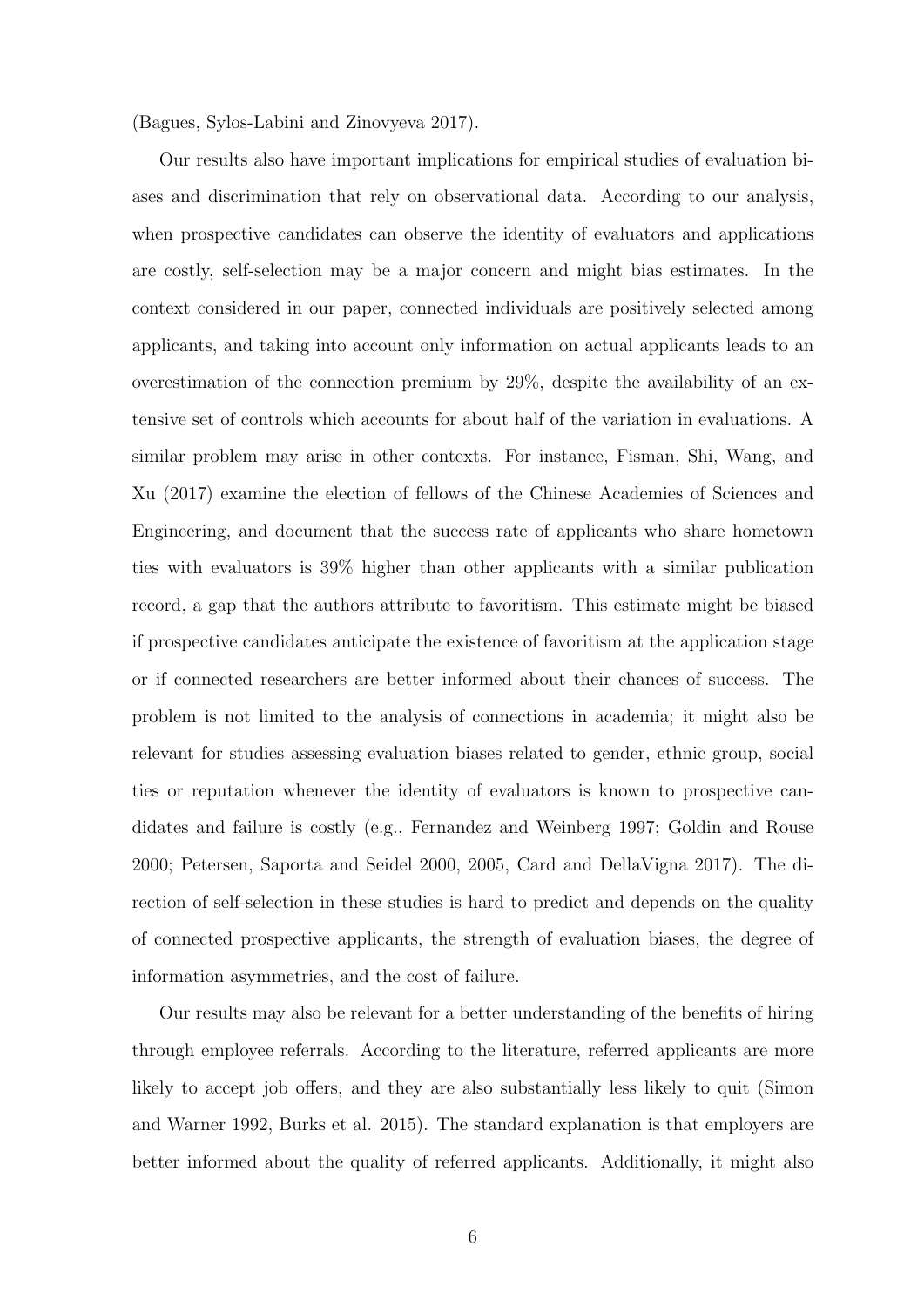be that connected individuals are better informed not only about the existence of the vacancy but also about the quality of the match.

Finally, the endogenous self-selection of candidates may also be relevant for the interpretation of audit and correspondence studies. In these studies, fictitious applicants look identical "on paper" except for some particular characteristic such as gender or race. As pointed out by Heckman and Siegelman (1993) and Neumark (2012), an evaluator's decision to select applicants from a particular group may reflect either taste discrimination or statistical discrimination. Our analysis suggests that statistical discrimination may occur even if the two groups have an identical distribution of quality in the overall population, but one group is better informed about the evaluation process or the characteristics of the job. Evaluators may expect applicants from these two groups to differ due to self-selection.<sup>1</sup>

# 2 Theoretical framework

To guide our empirical analysis, we develop a stylized conceptual framework of the application decision process. The model aims to capture three relevant features. First, applications may involve some costs, either in the form of specific investments or opportunity costs. Second, evaluators may be biased in favor of acquainted candidates. Third, there may be information asymmetries both on the evaluators' side and on the researchers' side. Evaluators may observe the quality of candidates imperfectly and, likewise, prospective candidates may not be well informed about evaluators' standards. These information asymmetries are lower when the evaluator and the candidate are connected.

The model illustrates that the impact of connections on application decisions is ambiguous. If evaluators are positively biased towards connected researchers, these

<sup>&</sup>lt;sup>1</sup>Incidentally, this might perhaps explain the results in Milkman, Akinola and Chugh (2015), who conduct an audit study in which fictional prospective students contact professors in order to discuss research opportunities before applying to a doctoral program. Faculty members are significantly less responsive to students with a foreign-sounding name even if, by construction, their messages were otherwise identical. A possible explanation, within the framework of our study, is that employers prejudge native prospective students to be better informed about their fit.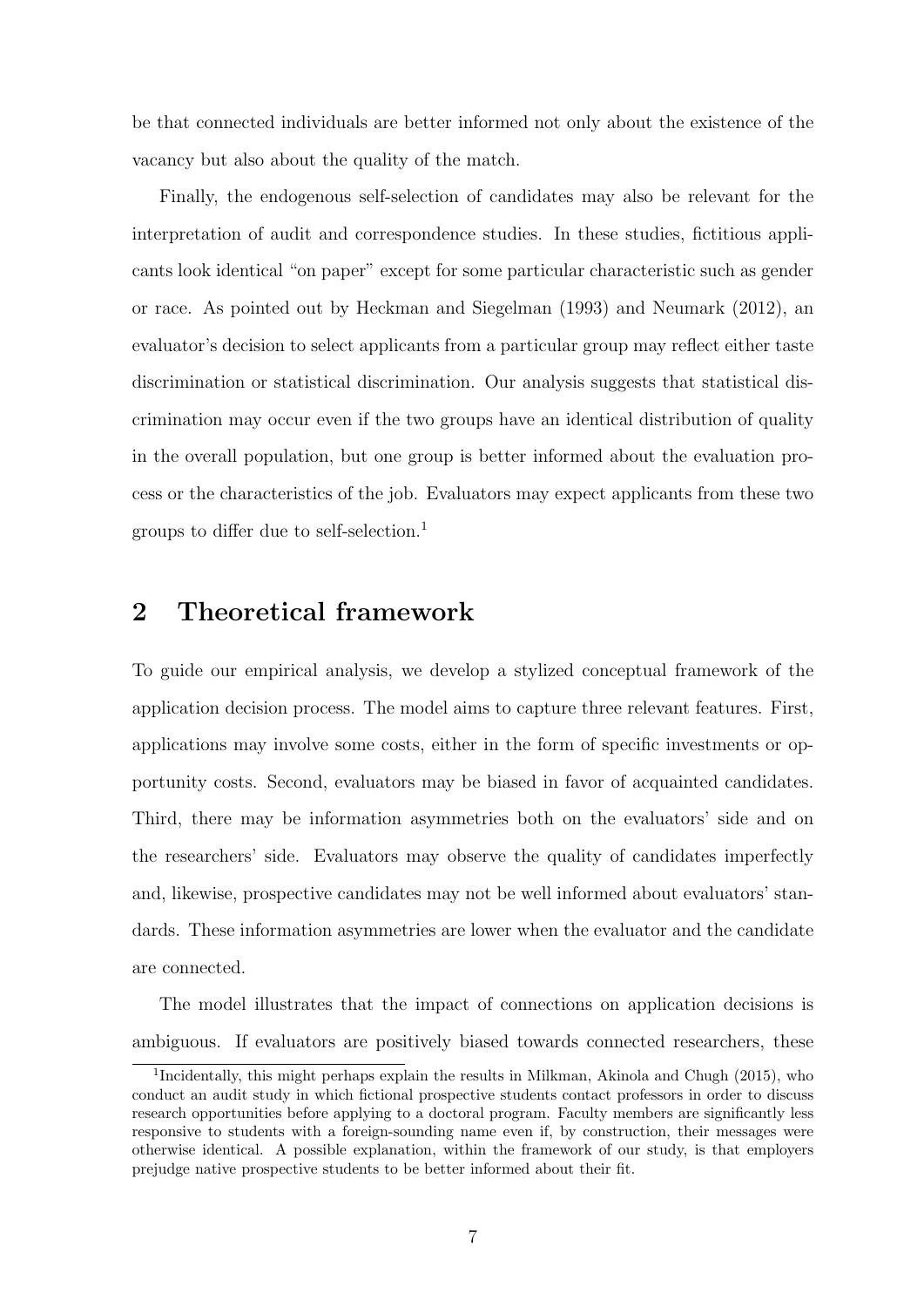researchers will have a stronger incentive to apply. However, if connections also convey information to potential applicants on evaluation standards or if they provide information to evaluators on the quality of candidates, connections may either increase or decrease the probability of applying. As we explain below, the direction of the effect depends on the extent of information asymmetries, evaluators' priors about applicants quality, and the cost associated with the application.

# 2.1 Benchmark

We start with a benchmark case where there are no information asymmetries or biases. The evaluation process has the following time structure. First, an individual  $i$  (he) and an evaluator  $i$  (she) are randomly drawn from the population of prospective candidates and eligible evaluators. Second, individual i decides whether to apply for an evaluation. Let  $a_i = 1$  if the candidate applies, and  $a_i = 0$  otherwise. Finally, if candidate i applies, evaluator j decides whether he qualifies or not. Let  $s_{ij} = 1$  if the candidate is promoted, and  $s_{ij} = 0$  if he is not.

Prospective candidates differ in terms of their quality,  $q_i$ . A proportion  $\alpha \in (0,1)$ of prospective candidates have quality equal to one, while  $1 - \alpha$  have quality equal to zero. Eligible evaluators differ in terms of their evaluation standards,  $u_j$ . A share  $\beta \in (0,1)$  of evaluators have high standards,  $u_h$ , and the rest have low standards,  $u_l$ , where  $1 > u_h > 0 > u_l$ . Candidates and evaluators are assumed to be risk-neutral.

If an individual applies and fails, he incurs a cost  $C > 0$ . The net gain of applying and qualifying is equal to one, and if an individual does not apply his payoff is equal to zero. The payoff of the prospective candidate can be described as follows:

$$
U_i := a_i [s_{ij} - (1 - s_{ij})C].
$$

The payoff of the evaluator is equal to the quality of candidate  $i$  if she promotes him, and it is equal to  $u_j$  if the candidate fails:

$$
U_j := s_{ij}q_i - (1 - s_{ij})u_j.
$$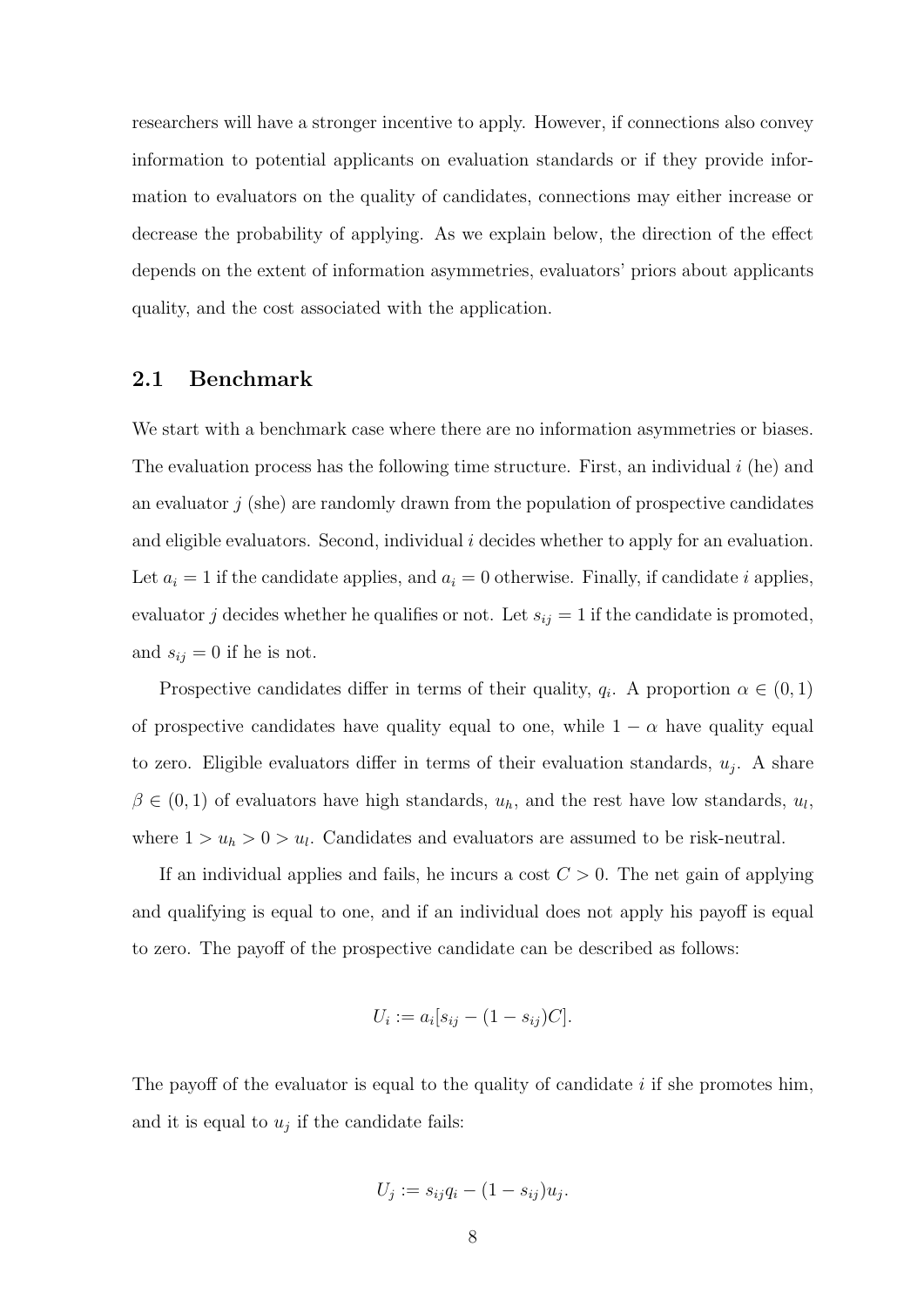When the evaluator has low standards  $(u_j = u_l)$ , she promotes all candidates independently of their quality. When the evaluation threshold is high  $(u_j = u_h)$ , the evaluator promotes only high-quality candidates. Consequently, prospective applicants only apply when their quality is high or when the evaluator has a low evaluation standard. Overall, the probability that a prospective candidate applies is:

$$
p(a_i = 1) = \alpha + (1 - \alpha)(1 - \beta),
$$
\n(1)

and the expected quality of applicants is equal to:

$$
E(q_i|a_i=1) = \frac{\alpha}{\alpha + (1-\alpha)(1-\beta)}.\tag{2}
$$

All applicants get promoted. Therefore, unconditional on his application decision, the probability that a prospective candidate gets promoted is equal to:

$$
p(s_{ij} = 1) = \alpha + (1 - \alpha)(1 - \beta),
$$
\n(3)

which is also equal to his expected payoff:

$$
E(U_i) = \alpha + (1 - \alpha)(1 - \beta). \tag{4}
$$

### 2.2 Connections

Let us consider two different groups of individuals, connected and unconnected, and let us assume that these two groups are drawn from the same population. We investigate how connections affect application decisions and evaluation outcomes in three different scenarios: (i) evaluators are biased in favor of connected candidates, (ii) evaluators are better informed about the quality of connected candidates, (iii) connected candidates are better informed about evaluation standards. We discuss below each scenario and we summarize the main results in Table 1.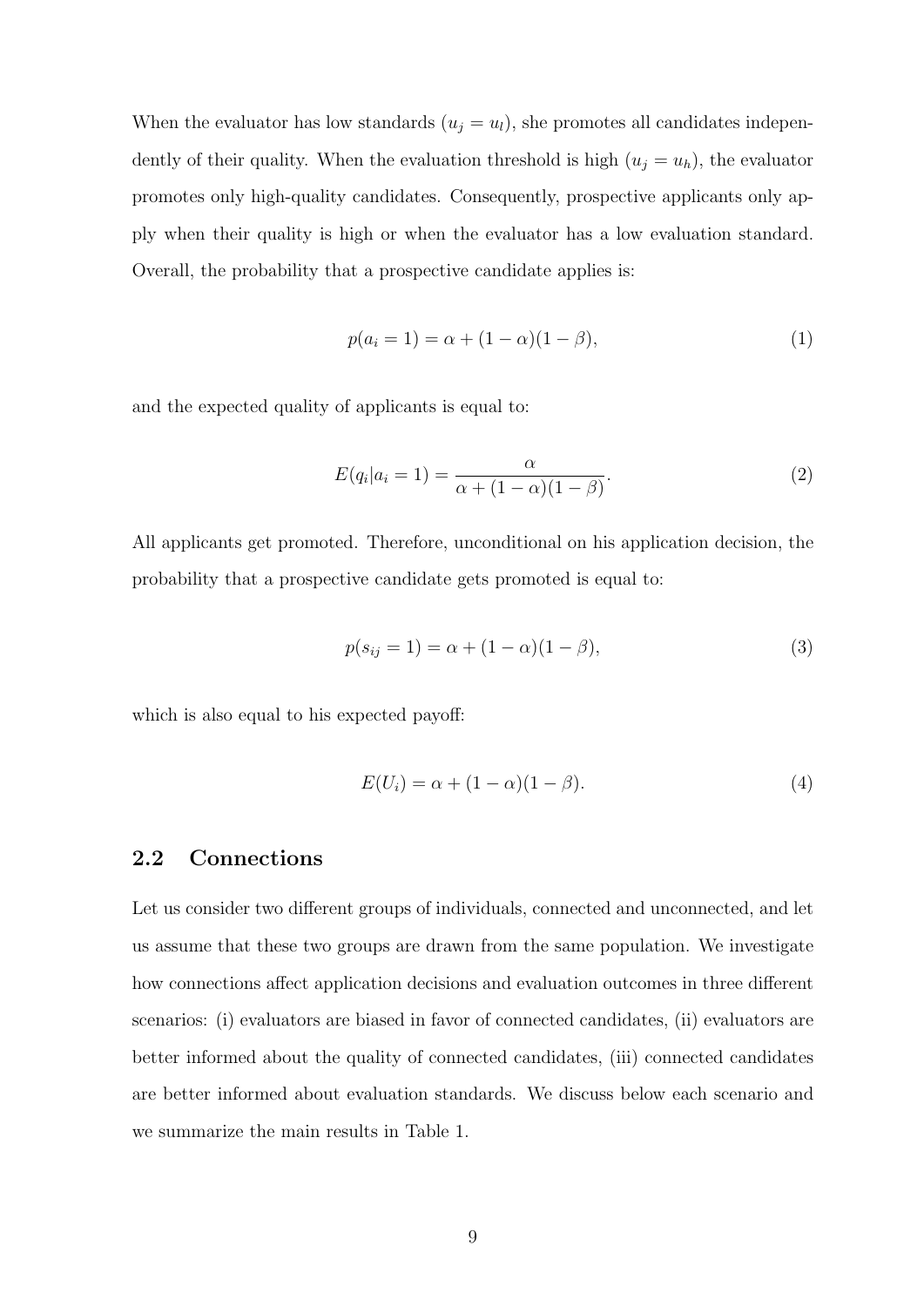#### 2.2.1 Evaluation bias in favor of connected candidates.

To formalize the existence of bias in favor of connected candidates, let us assume that the evaluator's payoff is equal to  $U_j = s_{ij} (q_i + B * I_{ij}) - (1 - s_{ij}) u_j$ , where  $I_{ij}$  is an indicator function that takes value one if individual  $i$  has a connection with evaluator  $j$ . For simplicity, we assume that the bias in favor of connected applicants is sufficiently large to guarantee that they always succeed, independently of their own quality or whether the evaluator has high or low standards  $(B > u_h)$ .

In this setup, connected individuals always apply and succeed. Instead, as in the benchmark case, unconnected individuals only apply if they belong to the high-quality type or if they are low-quality and the evaluator has low standards (see equation (1)). As shown in the upper panel of Table 1, connected candidates tend to be negatively selected among applicants. The expected quality of connected applicants is equal to  $\alpha$ , which is lower than the expected quality of unconnected ones. Moreover, connected individuals are more likely to be promoted, and they have a higher payoff.

#### 2.2.2 Information asymmetries on the evaluator side

Let us consider now the case when there are no evaluation biases, but there exist information asymmetries regarding the quality of unconnected candidates. For simplicity, we assume that evaluators observe perfectly the quality of connected candidates, but they do not observe the quality of unconnected ones.

Connected individuals behave as in the benchmark case. The application decision of unconnected individuals depends on how selective is the process. When the degree of selectivity is low  $(\alpha > u_h)$ , all evaluators are willing to promote unconnected candidates and, anticipating that, all unconnected individuals apply and get promoted. On the contrary, when the process is selective  $(u_l < \alpha \leq u_h)$ , only low-standard evaluators would be willing to promote unconnected candidates. Therefore, unconnected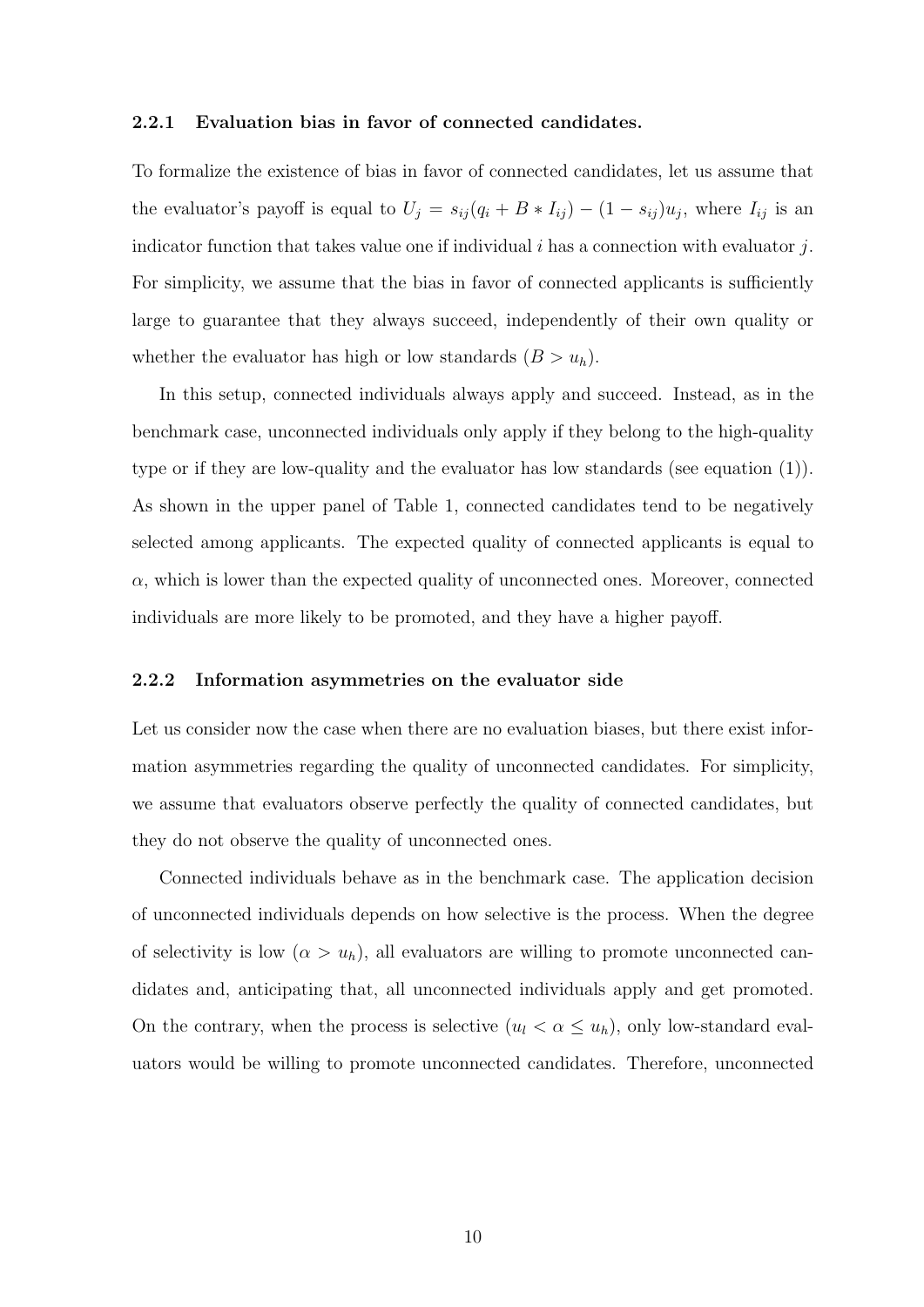individuals only apply if the evaluator has low grading standards:

$$
p(a_i = 1 | I_{ij} = 0) = \begin{cases} 1 & \text{if } \alpha > u_h, \\ 1 - \beta & \text{if } \alpha \le u_h. \end{cases}
$$

As in the previous case, all applicants qualify, and the probability of success and the payoffs are similar to the probability of applying.

The second panel of Table 1 compares the situation of connected and unconnected individuals. When the process is not selective, unconnected individuals benefit from the information asymmetry. They are relatively more likely to apply and also to qualify. On the contrary, when the process is selective, the information asymmetry hurts unconnected individuals. In this case, they have a lower probability to apply and to succeed.<sup>2</sup>

#### 2.2.3 Information asymmetries on the candidate side

Finally, let us consider the existence of information asymmetries regarding the evaluation standards. Let us assume that while connected individuals observe the standards of the evaluator, unconnected ones cannot.

Connected individuals behave as in the benchmark case. High-quality individuals always apply, and low-quality ones only apply when they observe that evaluation standards are low. Unconnected individuals cannot condition their application on evaluation standards. They always apply if their quality is high, but the behavior of low-quality ones depends on the cost of failure. They only apply if the costs associated with failure are low enough relative to the expected benefits of winning  $(C < \frac{1-\beta}{\beta})$ . The *ex ante* probability that unconnected candidates apply is:

$$
p(a_i = 1 | I_{ij} = 0) = \begin{cases} 1 & \text{if } C < \frac{1-\beta}{\beta}, \\ \alpha & \text{if } C \ge \frac{1-\beta}{\beta}. \end{cases}
$$

<sup>2</sup>This result is essentially similar to the findings of the seminal models of statistical discrimination by Aigner and Cain (1977) and Cornell and Welch (1996).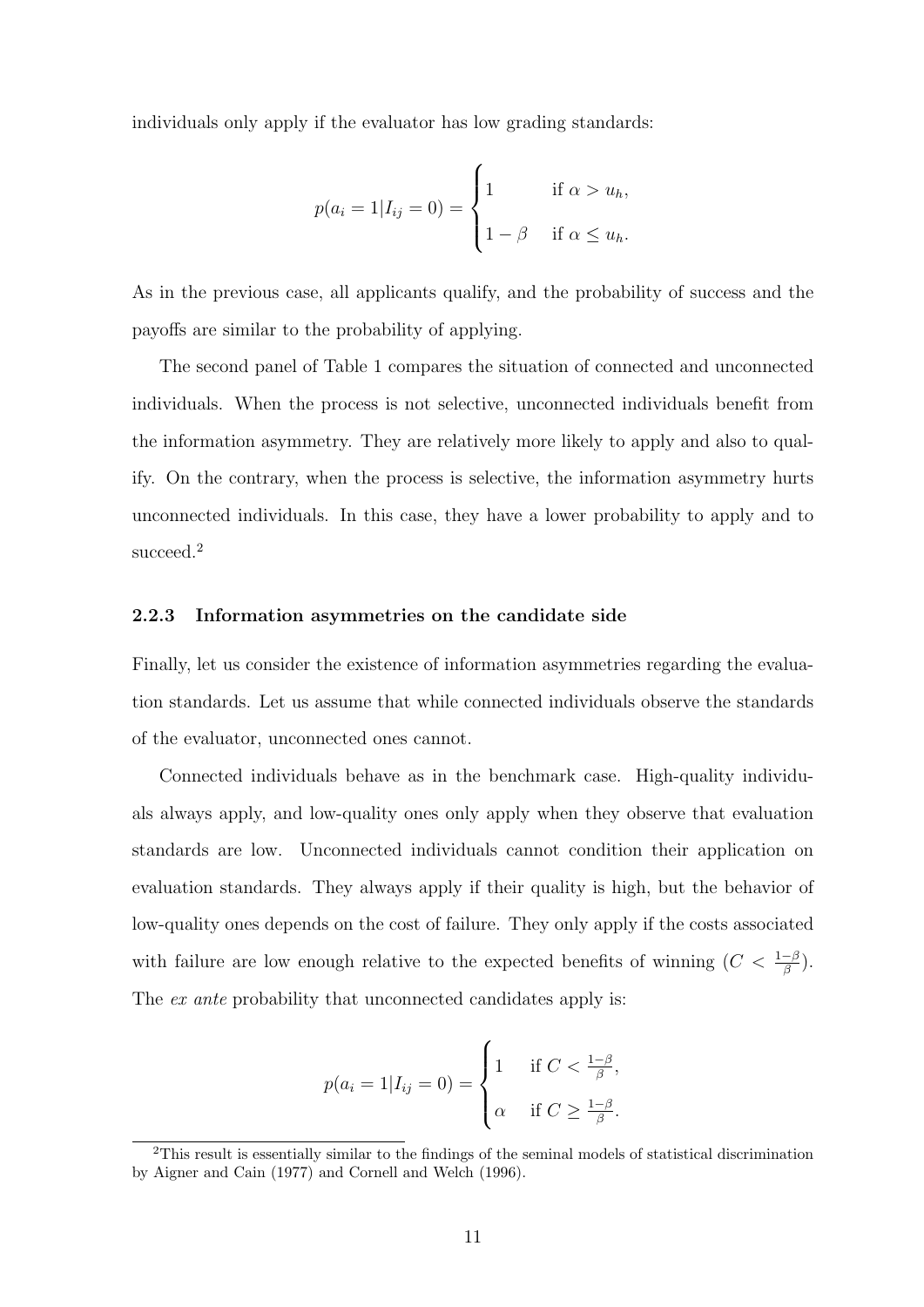We compare the situation of connected and unconnected individuals in the lower panel of Table 1. When costs are low, connected individuals are relatively less likely to apply, and they tend to be positively selected among applicants. On the contrary, when costs are high, connected individuals are more likely to apply, and they tend to be negatively selected among applicants.

The expected payoff of connected individuals is always higher. They apply if and only if they qualify. Instead, unconnected individuals are hurt by the lack of information. When costs are low, some low-quality individuals apply and face high evaluation standards. Instead, when costs are high, some low-quality individuals fail to apply even if standards are low, foregoing the benefits associated with promotion.

The above model highlights that the impact of connections on candidates' application behavior depends on the underlying content of these connections. If connections imply a positive evaluation bias, connected candidates are relatively more likely to apply and to succeed, and they tend to be negatively selected into the application. However, if connections decrease information asymmetries between the candidate and the evaluator, the impact of connections on application behavior becomes ambiguous.

If there are information asymmetries about applicants' quality, the impact of connections depends on how selective is the evaluation. When evaluators are not selective, connected individuals are less likely to apply than unconnected ones, and they also have lower chances of success. However, when evaluators are selective, connected candidates benefit from the availability of better information about their own quality, and they are more likely to apply and also to succeed.

There may also be information asymmetries about evaluators' standards. In this case, application behavior depends crucially on the cost of applying and failing. When the cost is sufficiently low, connected individuals are less likely to apply than unconnected ones. On the contrary, when the cost of applying is high, connected individuals are more likely to apply.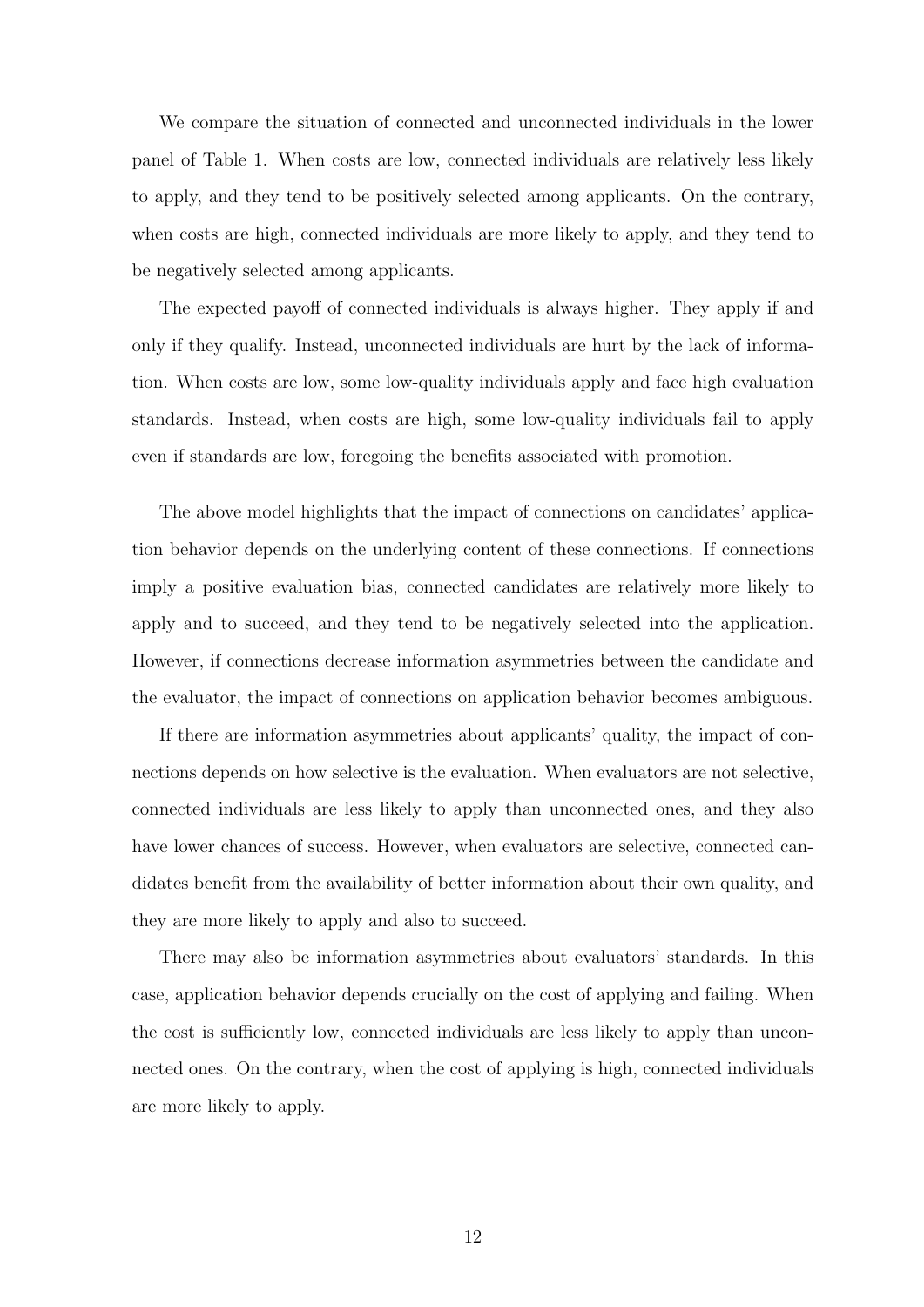# 3 Background

Most Italian universities are public, and the recruitment of full and associate professors is regulated by national laws.<sup>3</sup> Before 2010, recruitment procedures were managed locally by each university. In 2010, a two-stage procedure similar to those already in place in other European countries was approved (e.g., France and Spain).<sup>4</sup> In the first stage, candidates to associate professor and full professor positions are required to qualify in a national-level evaluation known as the National Scientific Qualification (Abilitazione Scientifica Nazionale). Evaluations are conducted separately in 184 scientific fields designed by the Ministry of Education. A positive assessment is valid for four years while a negative one implies a ban on participating in further national evaluations during the following two years. Qualified candidates can participate in the second stage, which is managed locally by each university.

The first National Scientific Qualification was performed between 2012 and 2014.<sup>5</sup> The timeline of the process is described in Figure 1. The call for eligible evaluators was published in June 2012. The deadline for professors to volunteer to be an evaluator was August 28. In the meantime, the call for candidates' applications was issued in July. Below we describe in more detail the structure of the process.

# 3.1 Pre-registration of candidates

Prospective candidates had to pre-register an application online by November 20 2012, before the composition of committees was known. The submission package included the CV and up to 20 selected publications. Researchers were able to pre-register to multiple fields and positions.

For most academics based in Italian universities pre-registration involved just a trivial cost of confirming the publication list already present in their accounts at the Min-

<sup>3</sup>According to OECD (2013), in 2011 about 92% of students in tertiary education were enrolled in 66 public universities and the remaining 8% in 29 independent private institutions.

<sup>4</sup>Law number 240/2010, also known as "Gelmini reform" after the name of the minister of Education.

 ${}^{5}$ A detailed description of the process is available at http://abilitazione.miur.it/public/ index.php?lang=eng, retrieved on February 2014.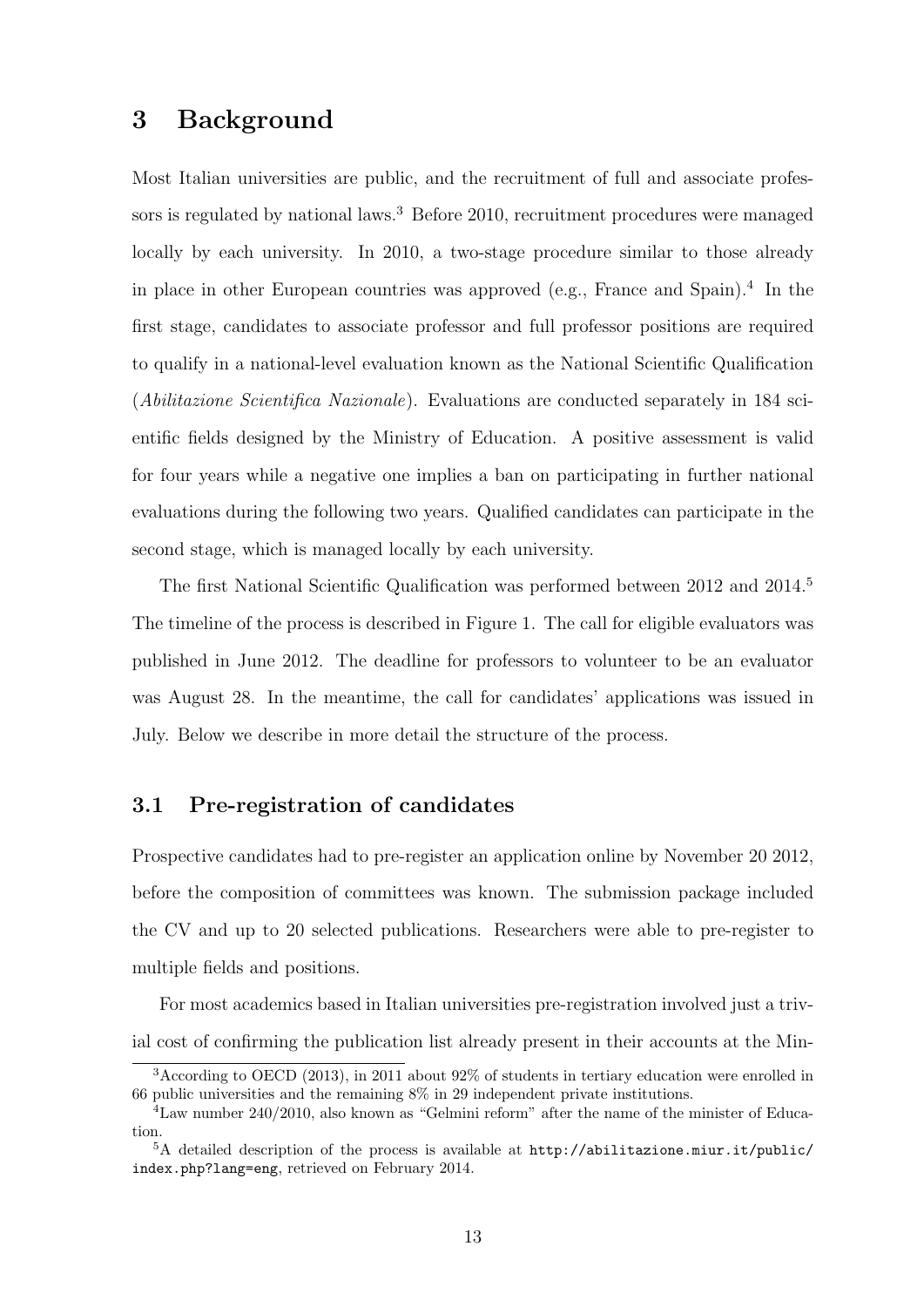istry webpage and submitting the application.<sup>6</sup> For applicants from outside academia or from abroad, pre-registration required creating a personal account on the Ministry webpage and filling in information on publications and qualifications.

# 3.2 Selection of committees

Once the application deadline for candidates was closed, committee members were selected by random draw from the pool of eligible evaluators in the corresponding field. These lotteries were held between late November 2012 and February 2013. The same committee had to evaluate candidates for associate and full professorships. Evaluators were in charge for two rounds of the national scientific qualification.

The pool of eligible evaluators included full professors in the corresponding field who have volunteered for the task and satisfied some minimum quality requirements. In math, engineering, and natural and life sciences, evaluators were required a research production above the median of full professors in the field in at least two of the following three dimensions: (i) the number of articles published in scientific journals covered by ISI Web of Science, (ii) the number of citations, (iii) and the H-index.<sup>7</sup> In the social sciences and the humanities, eligible evaluators were required to have a research production above the median in at least one of the following three dimensions: (i) the number of articles published in high quality scientific journals (in what follows, Ajournals), (ii) the overall number of articles published in any scientific journals and book chapters, and (iii) the number of published books.<sup>8</sup> Eligible evaluators could be based in Italy (hereafter 'Italian') or affiliated to a university from an OECD country (hereafter 'international'). International and Italian eligible evaluators had to satisfy the same research requirements, but their remuneration differed. While Italian evaluators worked

 $6$ Many Italian universities automatically feed information on publications of their researchers to individual accounts at the Ministry webpage. Previously entered information on publications is also available for the rest of researchers who had ever applied for a research grant of the Ministry or who had participated in another evaluation.

<sup>&</sup>lt;sup>7</sup>More precisely, this rule applies to Mathematics and IT, Physics, Chemistry, Earth Sciences, Biology, Medicine, Agricultural and Veterinary Sciences, Civil Engineering and Architecture (with the exception of Design, Architectural and Urban design, Drawing, Architectural Restoration, and Urban and Regional Planning), Industrial and Information Engineering, and Psychology.

<sup>&</sup>lt;sup>8</sup>An evaluation agency and several scientific committees determined the set of high-quality journals in each field.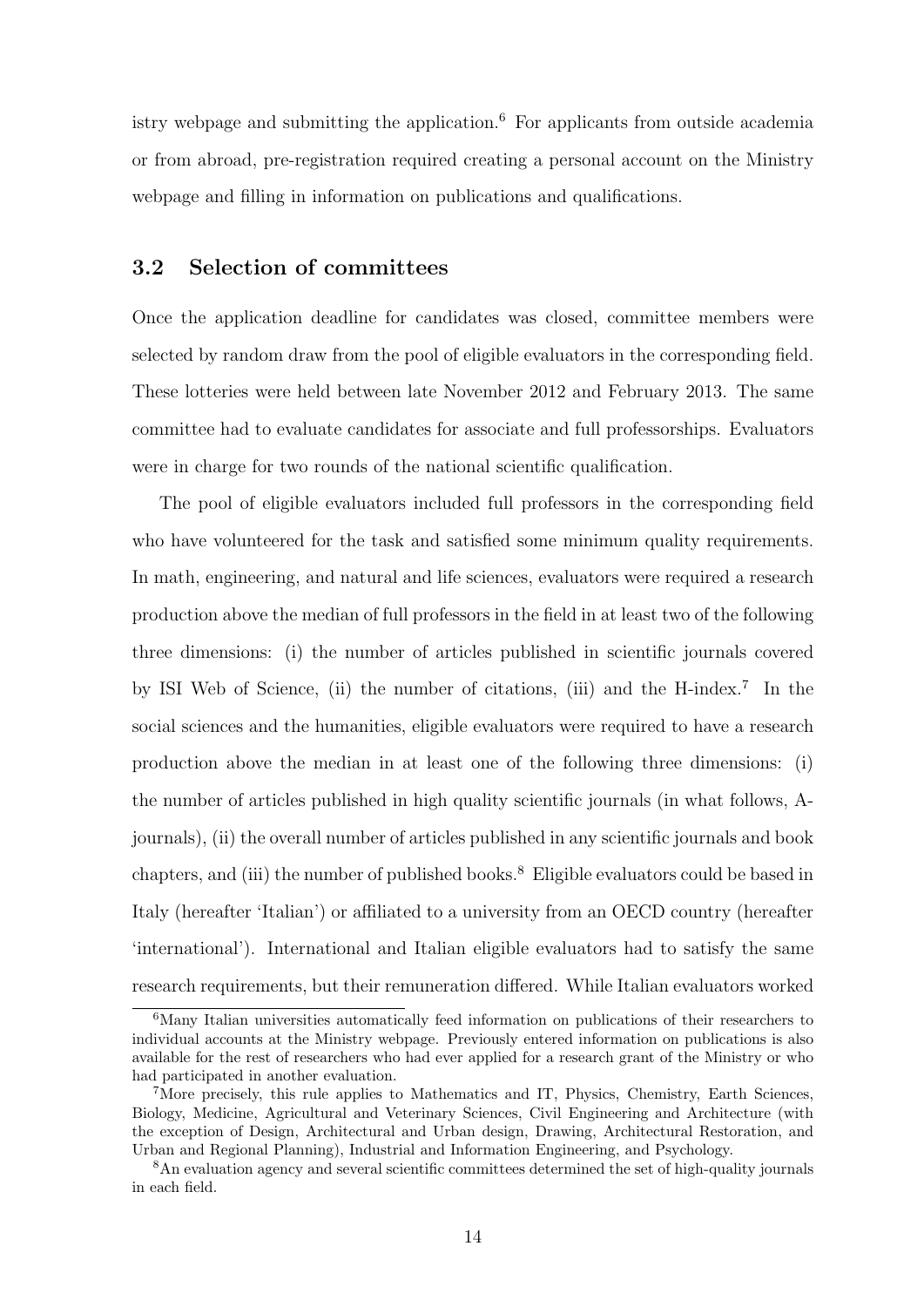pro bono, OECD evaluators received  $\in 16,000$  for their participation. Italian evaluators could ask for a teaching load reduction during their service at the national committee.

Evaluation committees included five members. Four members were randomly drawn from the pool of eligible Italian evaluators, under the constraint that no university can have more than one evaluator within the committee. The fifth member was selected from the pool of eligible international evaluators.<sup>9</sup> The randomization procedure leaves little room for manipulation. Eligible reviewers in each field were ordered alphabetically and were assigned a number according to their position. A sequence of numbers was then randomly selected. The same sequence was applied to select committee members in a number of different fields. If an evaluator resigned, a substitute reviewer was selected randomly from the corresponding group of eligible evaluators.

# 3.3 General evaluation criteria

Following their appointment, each evaluation committee had to draft and to publish online a document describing the general criteria that would be used to grant positive evaluations. Committees had full autonomy on the exact criteria to be used in the evaluation. Moreover, an independent evaluation agency (ANVUR), appointed by the Ministry, collected and publicized information on the research productivity of all candidates in the previous ten years. This productivity was first measured by the same three bibliometric indicators employed to select evaluators and was then normalized by taking into account the amount of time passed since first publication and also the number of job interruptions (this last typically related to parental leave). The evaluation agency also reported the median research productivity in these bibliometric dimensions for professors in the corresponding category. Committees were not obliged, though encouraged, to use this information.<sup>10</sup>

To have a better understanding of how informative were the documents released by committees' describing their evaluation criteria, we have analyzed these documents.

<sup>9</sup>Exceptionally, whenever the pool of international professors includes less than four professors, all five committee members are drawn from the pool of eligible evaluators based in Italy.

<sup>&</sup>lt;sup>10</sup>The system has slightly changed in recent years. Since 2016 candidates are required to satisfy some bibliometric criteria in order to be eligible.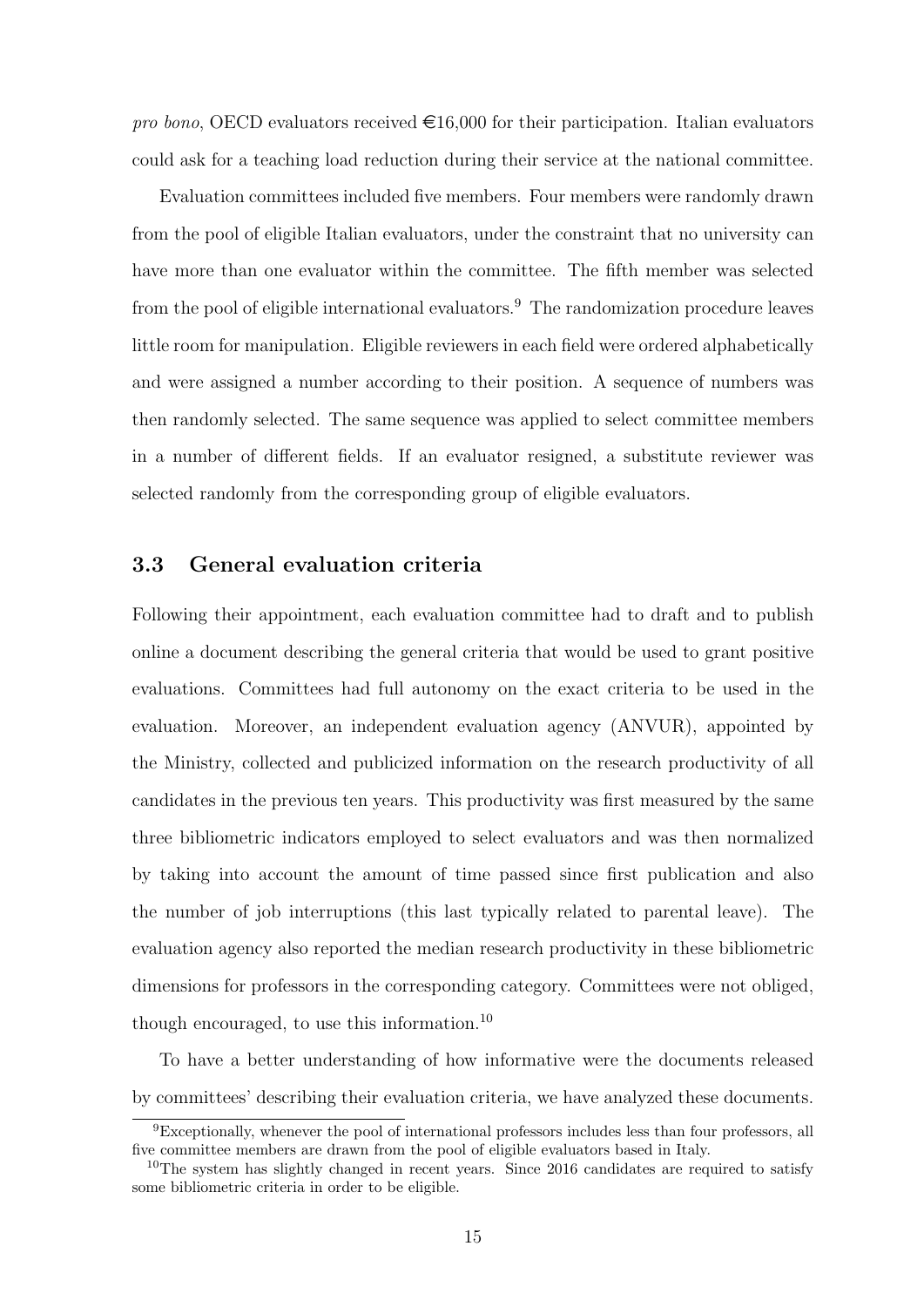The information provided by most committees was rather vague. Out of 184 committees, only 15 of them specified sufficient conditions for a positive evaluation.<sup>11</sup> About a third of the committees specified necessary conditions, typically related to the bibliometric indicators provided by the evaluation agency,<sup>12</sup> and the remaining committees simply reproduced the general instructions from the official call for applications.<sup>13</sup>

# 3.4 Final application decision

The median committee took two and a half months to prepare and publish the document with the evaluation criteria. Pre-registered candidates could withdraw their applications at any point of time between the selection of committee members and two weeks after the public announcement of the general evaluation criteria. Overall, candidates had about three months to decide whether they wanted to proceed with their application. When the list of applicants was finally closed, evaluation committees were officially informed about the identity of final applicants and the evaluation took place. Naturally, we cannot directly observe whether evaluators shared with some pre-registered candidates any private information about their chances of success, but anecdotal evidence that has been provided to us during the preparation of this study indicates that, in various occasions, such communications did indeed take place.

<sup>11</sup>For instance, a committee in Political Economy stated that "a sufficient condition to obtain a qualification for associate professorship is to satisfy at least one of the following requirements (based on the publications in the previous 10 years): 1) have at least 2 articles in A-journals as defined by the evaluation agency, 2) have at least 3 articles in scientific journals included in the database Web of Science, Social Science Citation Index, Economics, 3) have at least 5 articles in scientific journals included in database Scopus, Economics, Econometrics and Finance."

<sup>&</sup>lt;sup>12</sup>46 committees required that candidates' research production, as measured by bibliometric indicators, was above the median for professors in the corresponding rank, and 36 committees introduced some additional requirement.

<sup>&</sup>lt;sup>13</sup>For instance, in Econometrics the committee announced that "(i)n order to assess the scientific maturity of the candidates, the Committee will give prominent weight to the evaluation of their scientific publications, especially those published in top journals. The publications will be evaluated on the basis of their originality, innovativeness, methodological rigor, international reach and impact, and relevance for the field. In order to assess journal articles, the Committee may use the classification of journals provided by ANVUR and the bibliometric indicators provided by Web of Science and Scopus. The Committee may also use information regarding the impact of each publication and the total number of citations received by the candidate."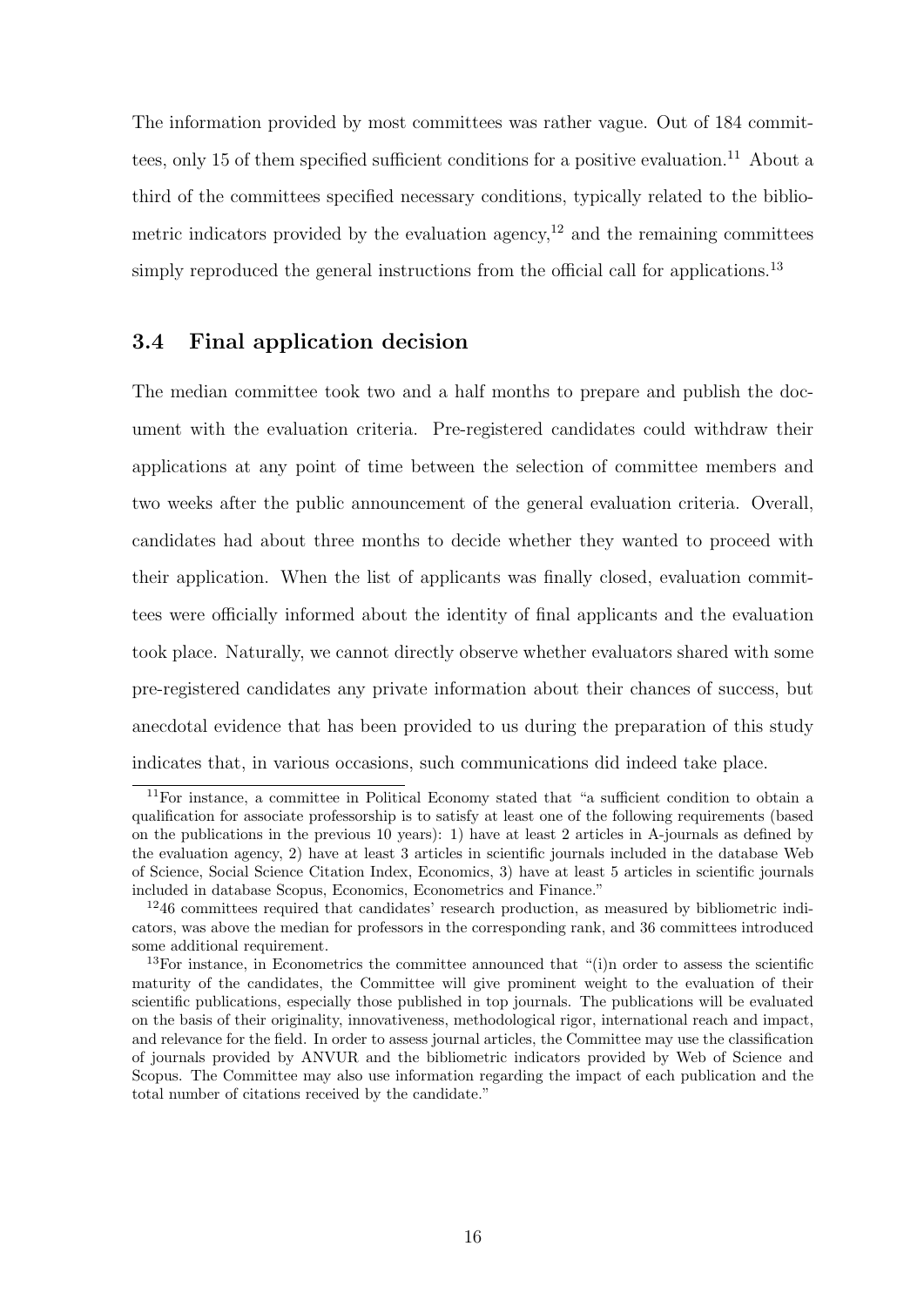# 3.5 The evaluation

The evaluations were (officially) based only on candidates' CVs and publications. There were no oral or written tests or interviews. Committee members met periodically to discuss their assessments and cast their votes. A positive assessment required a qualified majority of four positive votes (out of five committee members). Only kinship relationships between evaluators and candidates were officially subject to the conflict of interest rule. In these cases, the evaluator could not participate in the deliberation and the voting decision. Notably, Ph.D. advisors, coauthors and colleagues were not affected by the conflict of interest rules.

At the end of the process, committees provided each candidate with (i) the final outcome of the evaluation (pass or failure), (ii) a collective report explaining the criteria used by the committee and how they reached their final decision and (iii) five individual reports explaining each evaluators' position. Figure 2 provides a sample of an individual evaluation report.

Applicants who received a positive evaluation were eligible for a promotion at the university level. Those candidates who withdrew their application could participate in the qualification exam that was conducted the following year, but those who did not withdraw and failed to qualify had to skip two evaluation rounds before they could apply again.<sup>14</sup> Our analysis of publication data also shows that most individuals who participated in the evaluation process were still active researchers in the following years. About 97% of pre-registered candidates with a permanent university position at the time of the evaluation and 79% of those with a fixed term contract published at least one article in years  $2014-2016$ <sup>15</sup> The figure is slightly lower among researchers who failed the evaluation: 95% and 75% respectively.

<sup>&</sup>lt;sup>14</sup>In practice, the system experienced several changes after the second evaluation round, and the third round was delayed for several years. The new call for candidates was announced only in the fall of 2016.

<sup>15</sup>We collected this information from the publication repository of Italian public universities called Institutional Research Information System (IRIS). This repository was developed by ANVUR and currently the database covers information on 60 out of 70 Italian universities.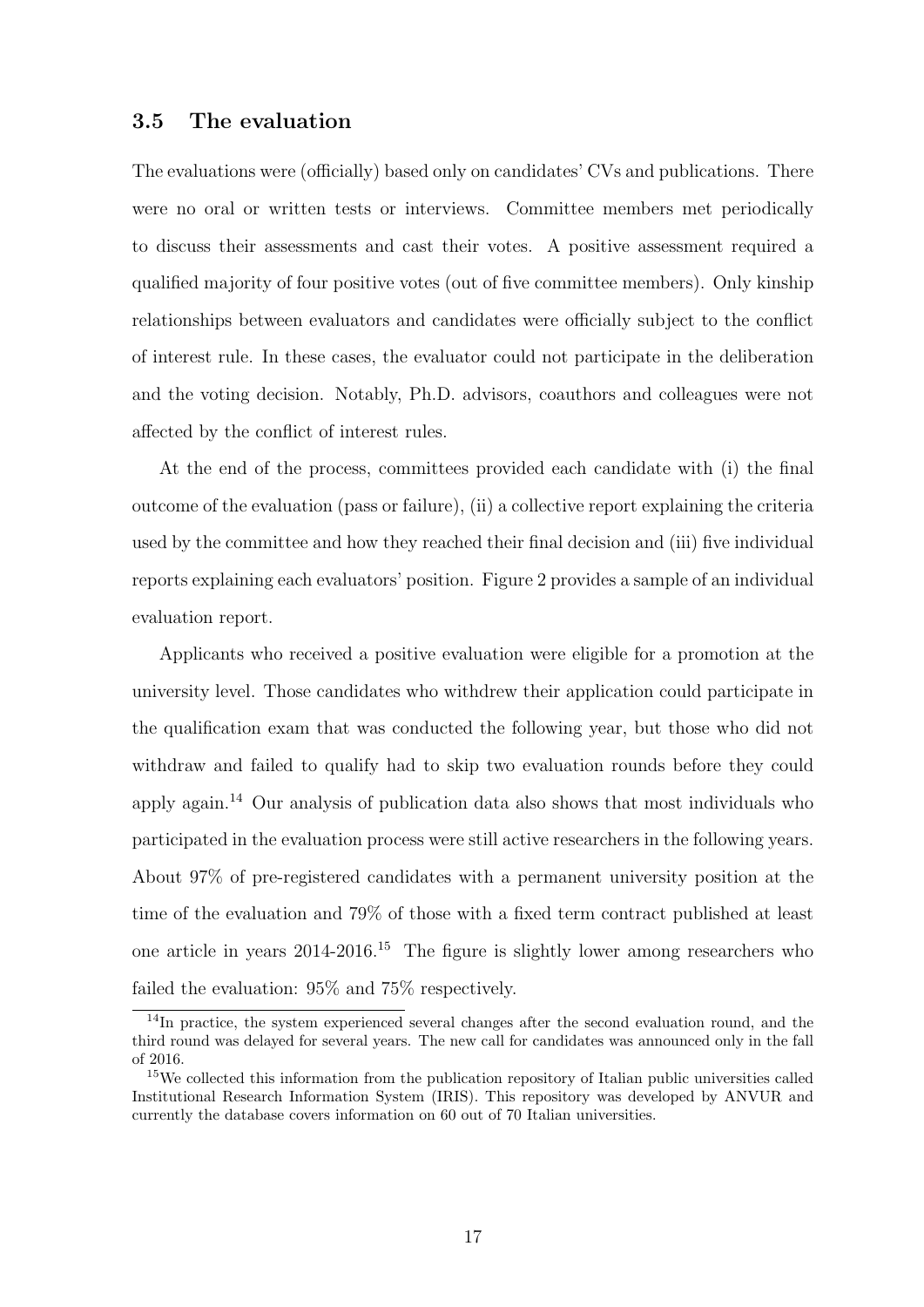# 4 Data

We consider all evaluations held within the first two rounds of the *National Scientific* Qualification. The database includes examinations for associate and full professorships in 184 academic fields. We describe below the available information on (i) the pool of eligible and actual evaluators; (ii) the pool of pre-registered and actual applicants and (iii) the evaluation outcome.<sup>16</sup>

# 4.1 Evaluators

Around six thousand professors, all based in Italy, volunteered and qualified to be in the pool of eligible evaluators. The number of professors in the pool of eligible evaluators based abroad was slightly above one thousand. In the average field, the pool of eligible evaluators includes 32 Italian professors and eight international professors.

Table 2 provides some descriptive information on eligible evaluators. The average CV includes around 131 research outputs, mostly journal articles (73), book chapters (22), and conference proceedings (20). The average CV also includes 0.42 patents. As a proxy for the quality of journal articles, we have collected information on the quality of the journals in which they were published. In social sciences and humanities, we use the official list of A-journals that was compiled by the Italian evaluation agency. This list includes approximately 7,000 academic journals. In sciences, we consider the Article Influence Score (AIS) of journals.<sup>17</sup>

About 8% of Italian evaluators drawn in the initial lottery resigned and were replaced by other (randomly selected) eligible evaluators. The resignation rate was slightly higher among international reviewers (10%).

<sup>&</sup>lt;sup>16</sup>We collected the CVs of prospective candidates and evaluators and the final evaluations from the webpage of the Ministry of Education. To avoid problems with homonymity, we have excluded 14 candidates that had the same name and surname as other candidates within the same field and rank.

<sup>&</sup>lt;sup>17</sup>This indicator is available for all publications in the Thomson Reuters Web of Knowledge. It is related to Impact Factor, but it takes into account the quality of the citing journals, the propensity to cite across journals and it excludes self-citations. The average journal is normalized to have AIS equal to one.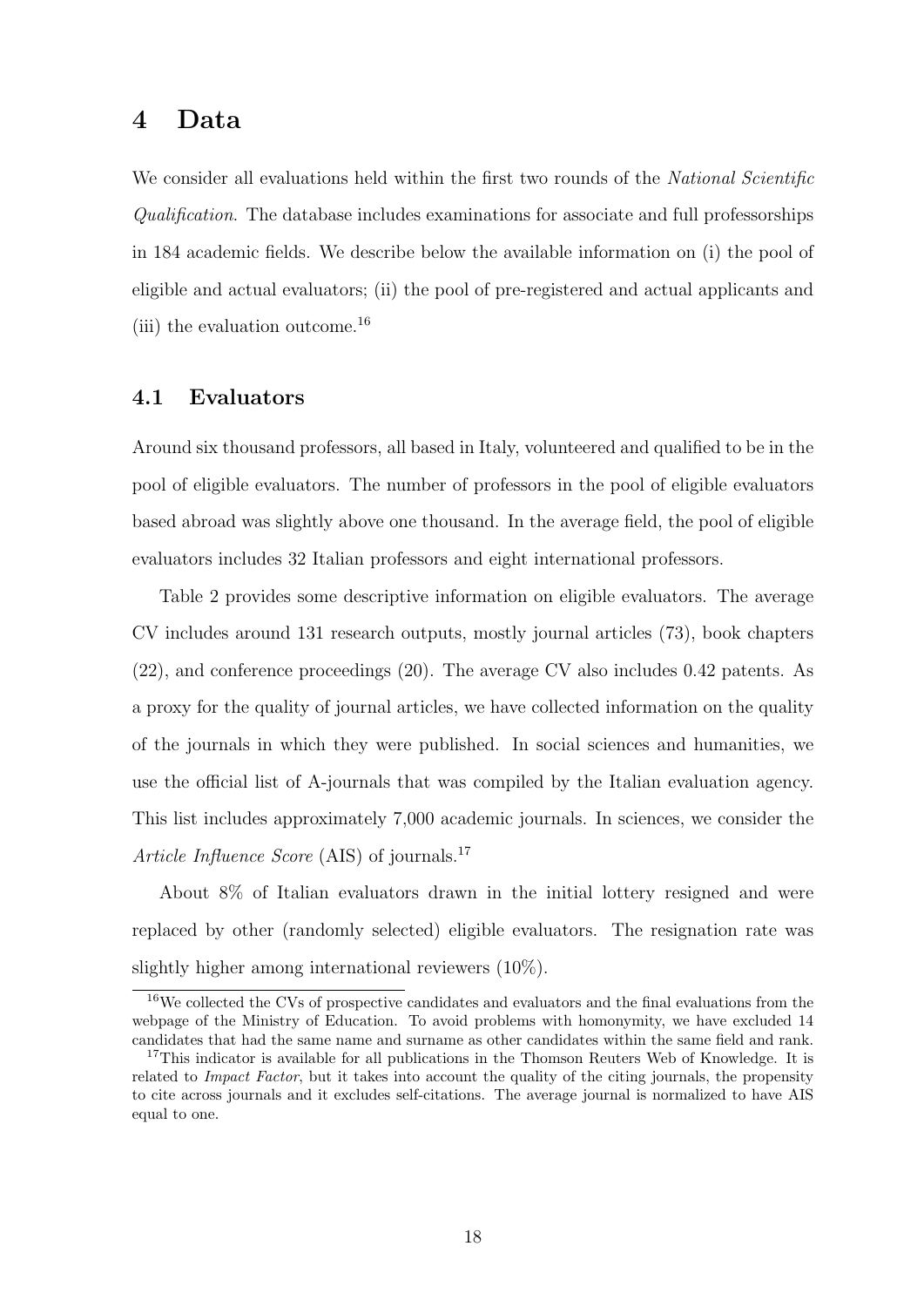# 4.2 Applications

More than 46,000 researchers pre-registered in the first round of the national scientific qualification, including approximately 28,000 applicants who held an assistant or an associate professor position in an Italian university. This accounts for around 63% of assistant professors and  $60\%$  of associate professors in Italy.<sup>18</sup> One-third of candidates registered in several fields (e.g.: qualification to full professorship in Political Economy and qualification to full professorship in Applied Economics) or in different categories of the same field (e.g., qualification to full and associate professorships in Political Economy). In total there were 69,020 pre-registered applications, approximately 375 per field.

In the upper panel of Table 3, columns 1 and 2 provide information on the characteristics of the initial set of pre-registered applications, and columns 3 and 4 distinguish between candidates to a position of full and associate professor. As expected, in evaluation exams for a position of full professor applicants tend to be relatively older than in associate professor evaluations (49 vs. 43 years old). Applicants to full professorships are also less likely to be female  $(31\% \text{ vs. } 41\%)$  and they are more likely to hold a permanent position in an Italian university (74% vs. 47%). The average CV has 16 pages and, it reports 64 research outputs, mostly journal articles (37). It also includes some books (2), book chapters (7), conference proceedings (10), and patents (0.24). A typical paper is coauthored by six authors, with only 34% of papers being single authored. The candidate reports being the first author in 22% of the occasions. Not surprisingly, candidates to full professor positions have a relatively longer publication record: 89 vs. 53 publications. In social sciences and humanities, the average candidate for a position of full professor has published six articles in A-journals; applicants to associate professorships have published only three. In sciences, the average AIS of papers published by candidates for a position of full professor is around 1.31; it is similar for candidates to associate professorships. We have also constructed a proxy

<sup>&</sup>lt;sup>18</sup>These figures are based on our own calculations using information from the Italian Ministry of Education on the identity of all assistant (Ricercatori) and associate professors (Associati) in Italy on December 31, 2012.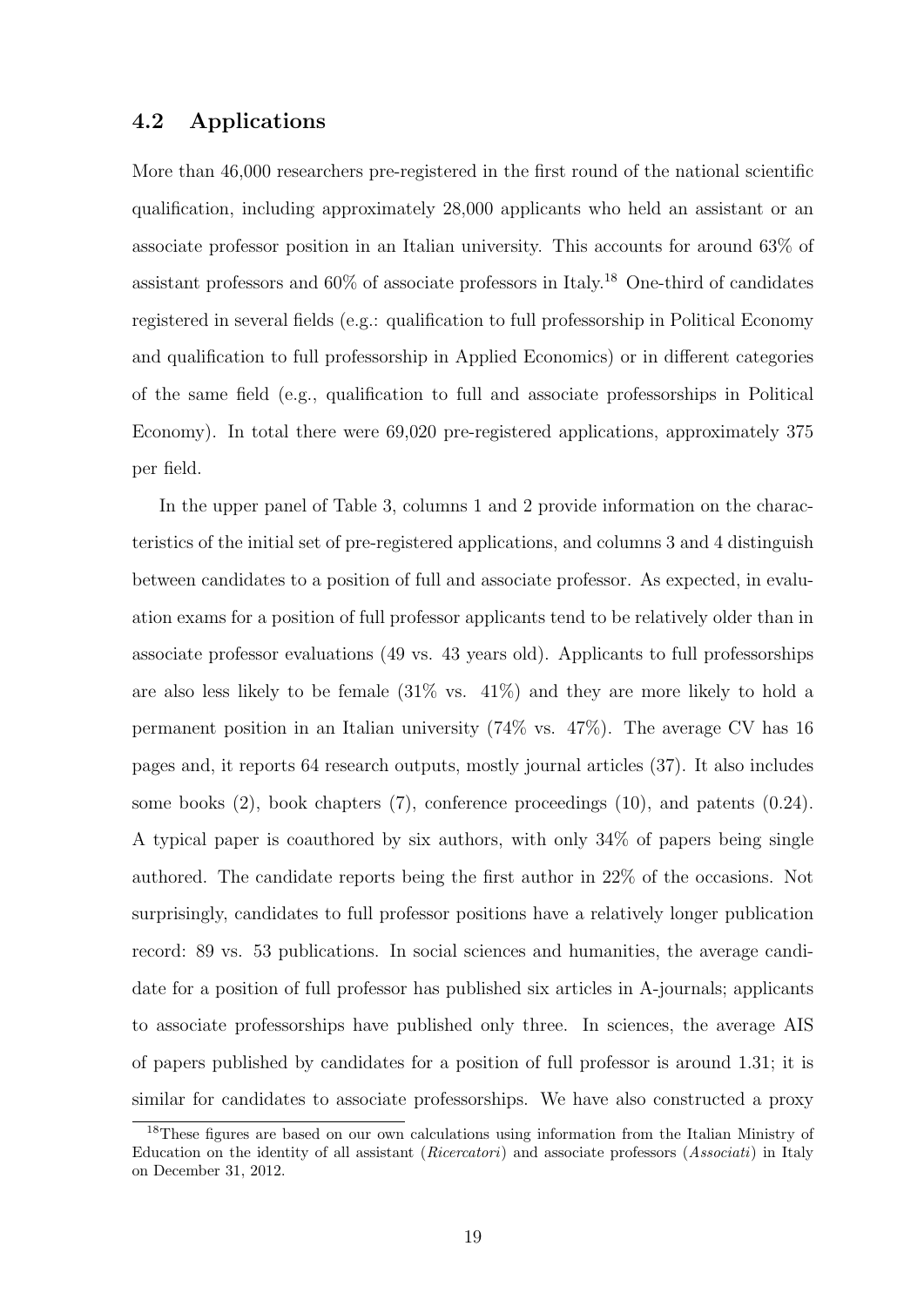for the timing of the application. We use the application code number, which reflects the ordering of application, and we normalize this variable uniformly between 0 and 1 for applicants within the same list. This measure might potentially be correlated with candidates' quality or with their self-confidence.

Around one-seventh of applications were withdrawn by applicants when the identity of evaluators and the general evaluation criteria were revealed. For the final set of applications, the evaluation agency of the Ministry of Education constructed and published online information on candidates' research production during the ten previous years measured along three bibliometric dimensions described earlier. The evaluation agency also compared candidates research output with the median in the corresponding field and position. This information is summarized in the lower panel of Table 3. Around 38% of the final candidacies were above the median in each of the three dimensions. On the other end of the scale, 16% were below the median in every dimension.

# 4.3 Connections

We consider three types of links between candidates and evaluators: coauthorships, affiliation to the same institution, and Ph.D. advisor-advisee relationship. Information on coauthors and affiliation comes from the official CVs of candidates and evaluators, while information on thesis supervision is from the online public access catalogue (OPAC) of the National Library of Florence (BNCF).<sup>19</sup>

Approximately 12% of pre-registered candidates were assigned to a committee including a colleague, around 7% to a committee including a coauthor, and 0.8% to a committee with a Ph.D. advisor. In about a third of the cases, the coauthor also belongs to the same university. About a third of Ph.D. advisors have coauthored with their advisees. Overall, 84% of pre-registered candidates have no connections in the committee, 15.2% are connected to one committee member, and 0.8% are connected with two or more committee members.

<sup>&</sup>lt;sup>19</sup>Starting from 1986, Italian public universities are obliged to deposit a copy of each doctoral thesis of their PhD students at the BNSF. A detailed description of the database can be found in Coda Zabetta and Geuna (2017).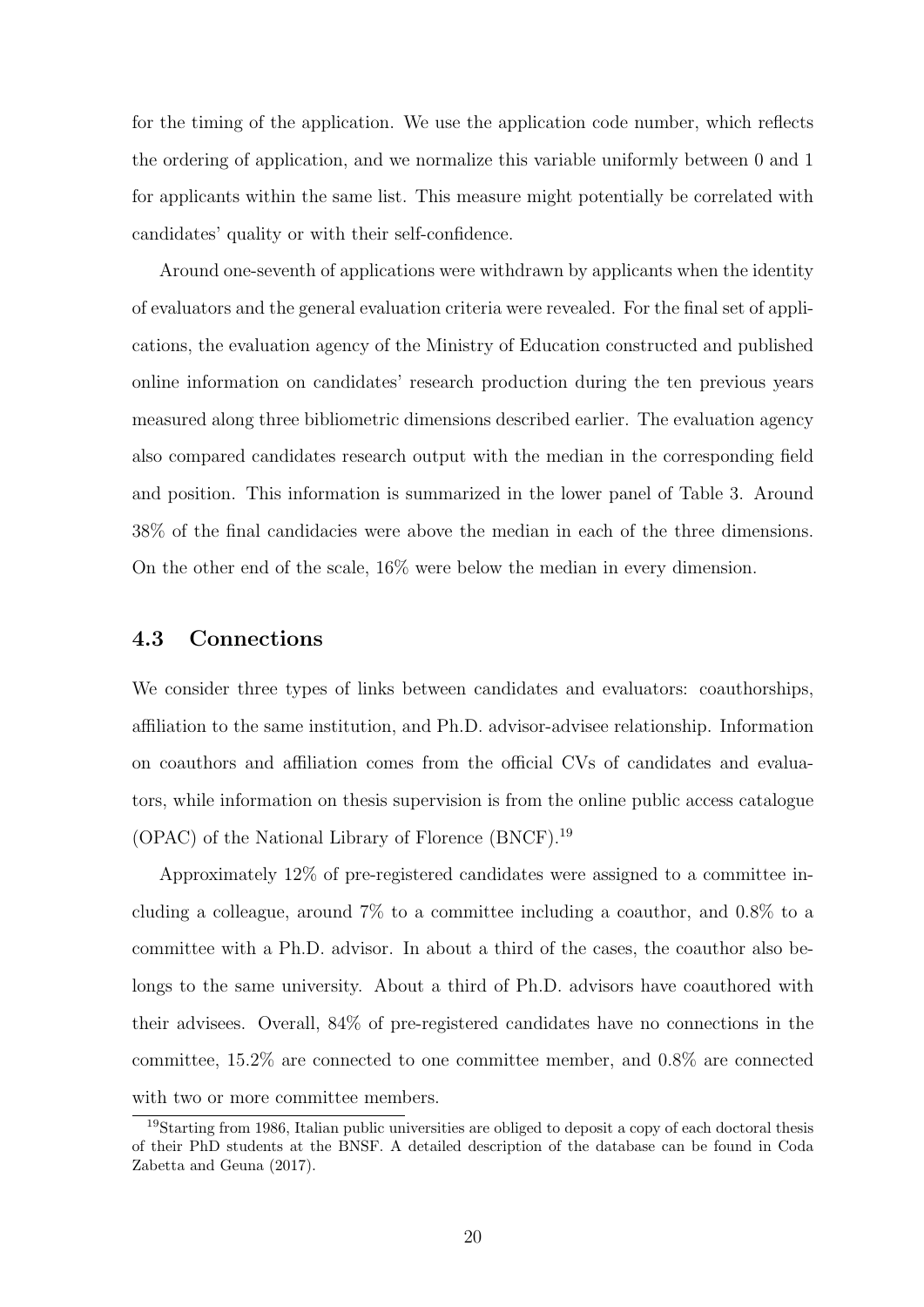In the National Scientific Qualification, Ph.D advisors, coauthors and colleagues are not formally subject to a conflict of interest rule. Nonetheless, committees might autonomously decide to self-impose their own additional restrictions. According to our analysis of the evaluation reports, evaluators voluntarily abstained in the presence of a colleague, a coauthor or an advisee in only three fields (out of a total 184).<sup>20</sup>

Pre-registered candidates with a connection in the evaluation committee tend to have a significantly better research profile relative to the rest of the candidates (columns 5-7, Table 3). Connected candidates excel both in quantity and quality of research.<sup>21</sup>

# 4.4 Evaluations

Table 4 provides information on the outcome of the evaluation process. The upper panel shows information on the first round of evaluations. Out of the initial set of 69,020 pre-registered applications, approximately 14% were withdrawn and did not receive an evaluation, 49% failed the evaluation, and 37% were successful. Success is strongly correlated with candidates' observable research productivity. As shown in Figure 3, only 4% of candidates whose quality was below the median in the three bibliometric dimensions managed to succeed, compared to a 63% success rate among candidates who excelled in all three dimensions.

Each committee member writes an individual evaluation report for each application. Overall there are approximately  $295,000$  individual reports.<sup>22</sup> The average report includes around 176 words; it briefly describes the research production of the candidate and provides some discussion about its quality and its fit with the field. It also indicates the evaluator's final assessment on whether the candidate deserves qualification. We have conducted a text analysis of these reports in order to identify the final assessment. On most occasions, the final decision was reached unanimously by all five

<sup>&</sup>lt;sup>20</sup>These three fields are Ecology (sector 05/C1), Pediatrics (06/G1) and Management (13/B2). As a result, 84 candidates in these fields received only four evaluation reports.

 $21$ We also observe that junior researchers from Italian departments that have more eligible evaluators among senior colleagues are more likely to pre-register for an evaluation before the final composition of committees is known. It may be because they anticipate a higher chance of having a connection on the evaluation panel, but it may also reflect a positive association between the quality of the senior and the junior faculty at the department level.

 $^{22}$ Due to a technical problem, we are missing information on evaluation reports of 202 applications.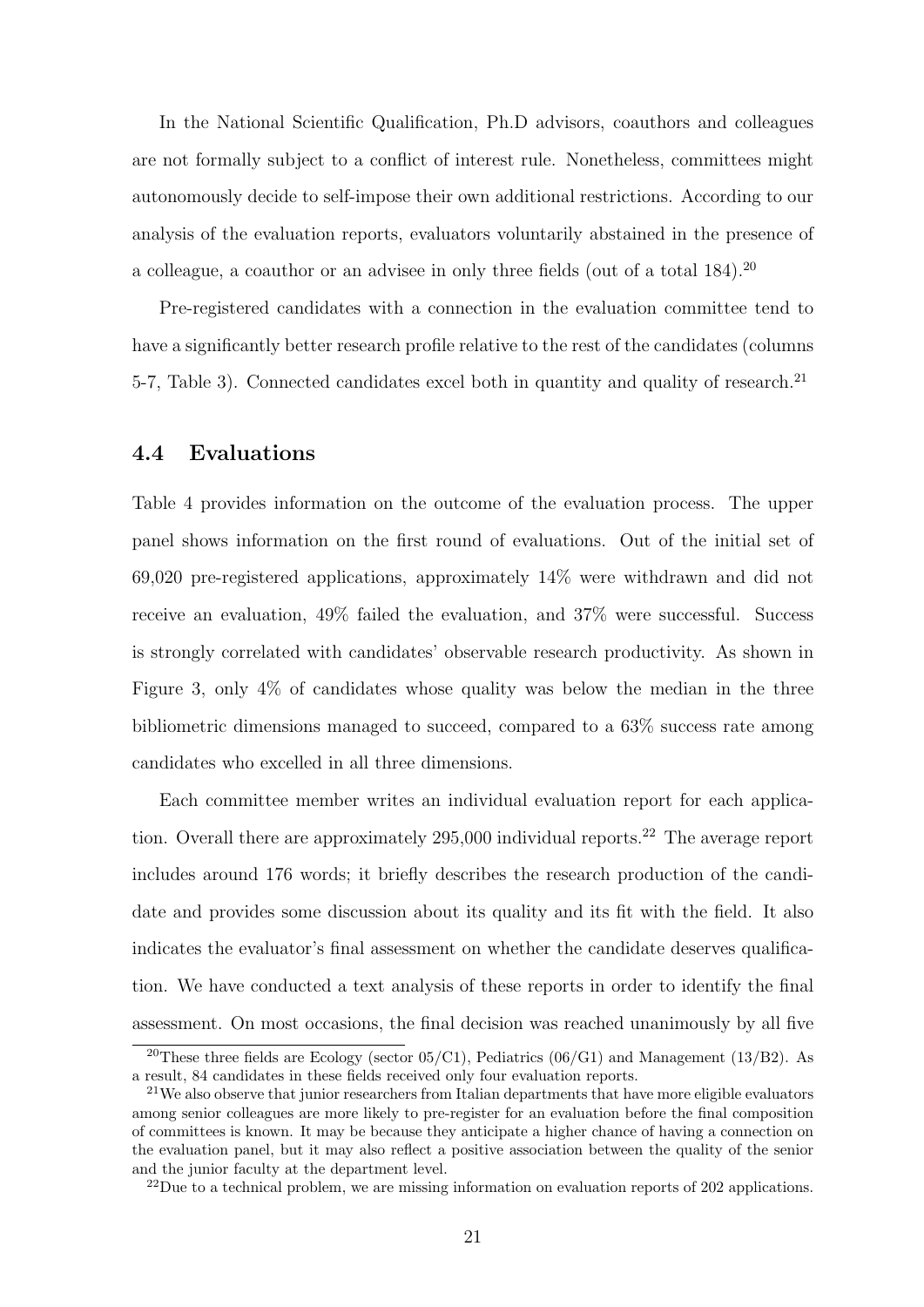evaluators (86%). Overall, 45% of votes were favorable to the candidate and 55% were negative.

Those candidates who had withdrawn the application in the first round of evaluations had a chance to participate in the second round, which was conducted the following year and was evaluated by the same committees. Around 37% of these candidates chose to reapply. Out of the group of those who had reapplied, 58% managed to qualify.<sup>23</sup>

Candidates who qualify in the National Scientific Qualification can later apply for a promotion at the university level. Out of all researchers who pre-registered for the first round of evaluations and who qualified for the corresponding position either in the first or the second round, by December 2015 about 35% had been promoted to an associate professor position and 11% had been promoted to a full professor position.

# 5 Empirical analysis

Our three measures of connections - coauthors, colleagues, and thesis advisors - may capture different dimensions. Colleagues are in general expected to be close in social terms but not necessarily intellectually. They might have private information on candidates' contribution to professional service and, sometimes, they might be perhaps directly affected by the outcome of the evaluation. Coauthors and advisors are probably closer both in the social space and the ideas space. Nonetheless, in what follows, given that we find that empirically the impact of the three types of connections is statistically similar, we report the effect of all types of connections jointly.<sup>24</sup>

The structure of the empirical analysis is as follows. First, we estimate the causal effect of connections upon researchers' application decisions and their impact on evaluators' assessments (sections 5.1-5.3). Then, using the conceptual framework presented in section 2, we examine which of the three mechanisms considered – bias, informed

<sup>&</sup>lt;sup>23</sup>In this second round, we have obtained information on the final assessment for all candidates, but we collected individual evaluation reports only in those fields that had completed evaluations by May 2015 (116 out of 184 fields).

<sup>24</sup>We analyze the effect of coauthors, colleagues and Ph.D. advisors separately in Table A1 in the Appendix.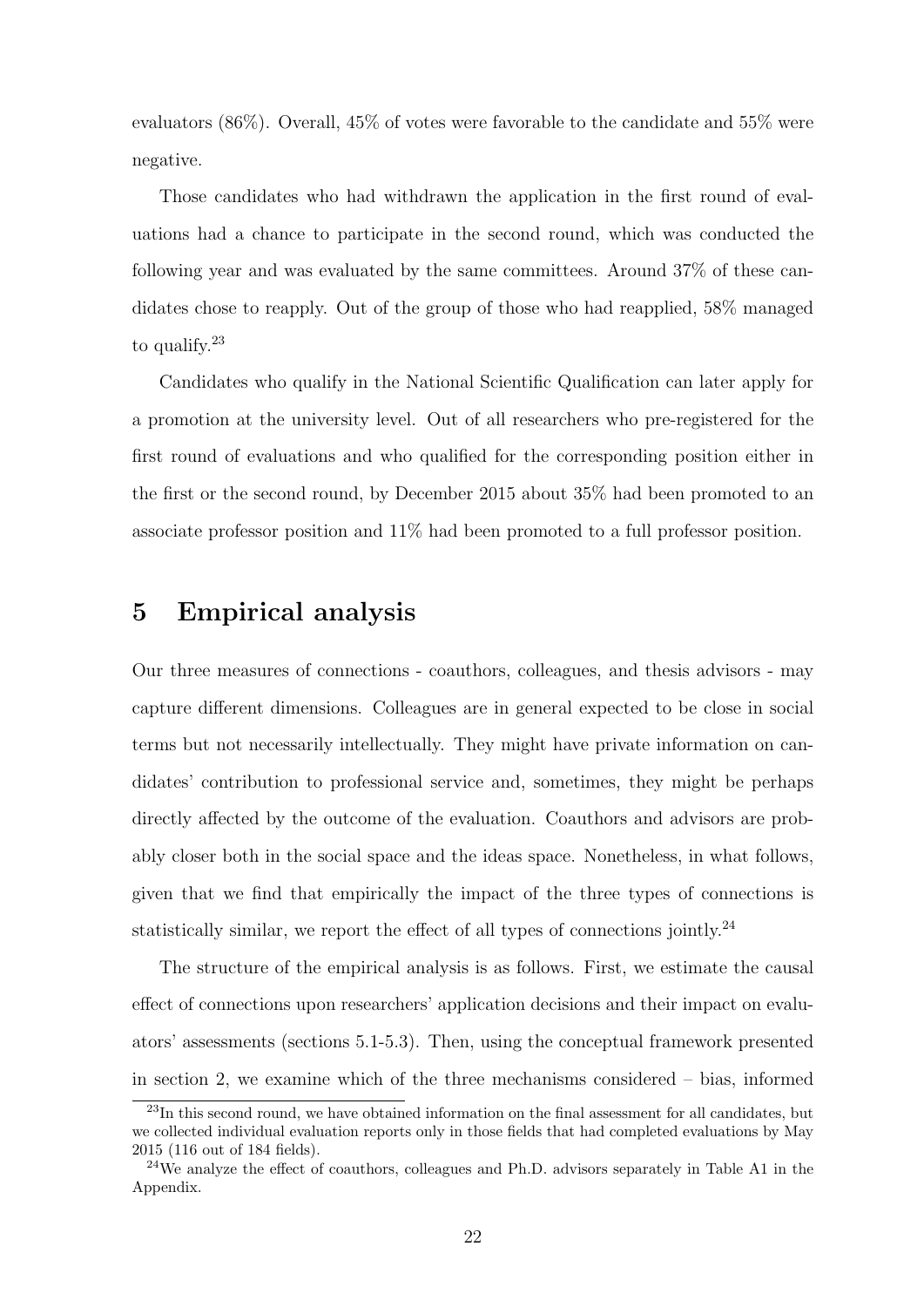evaluators or informed applicants – are consistent with the evidence (section 5.4). In section 5.5, we investigate the empirical relevance of self-selection, and we quantify the bias incurred by an analysis that estimates the impact of connections on evaluations using only information on actual applicants. Finally, we examine the longer-term effects of connections (sections 5.6 and 5.7) and discuss the external validity of our results (section 5.8).

# 5.1 The impact of connections on applications

According to the conceptual framework presented in section 2, if evaluators are biased in favor of connected candidates, this would encourage researchers with a connection in the committee to apply and we would expect connected candidates to be negatively selected among applicants. On the other hand, if connections reduce information asymmetries, their impact on application decisions is ambiguous and depends on how selective is the process and how large is the cost of failing relative to the gains.

In order to estimate the causal impact of connections on researchers' application decisions, we need an empirical strategy that deals with the potential endogeneity of connections. As shown in Table 3, researchers who have a connection in the evaluation committee tend to have a stronger research profile and, presumably, might also differ in some unobserved dimensions. We identify exogenous variations in the availability of a connection in the committee exploiting the random selection of its members. We compare the application behavior of pre-registered researchers who initially have similar chances of having a connection in the committee but, due to the random draw, differ in terms of the actual number of connections that they end up having in the evaluation committee:

$$
y_{i,c} = \beta_0 + \beta_1 Connections_{i,c} + \mathbf{D}_{i,c}\beta_2 + \mu_c + \epsilon_{i,c},\tag{5}
$$

where  $y_{i,c}$  is a dummy variable that takes value one if researcher i who pre-registered for evaluation in exam c (e.g., qualification for an associate professorship in Econometrics)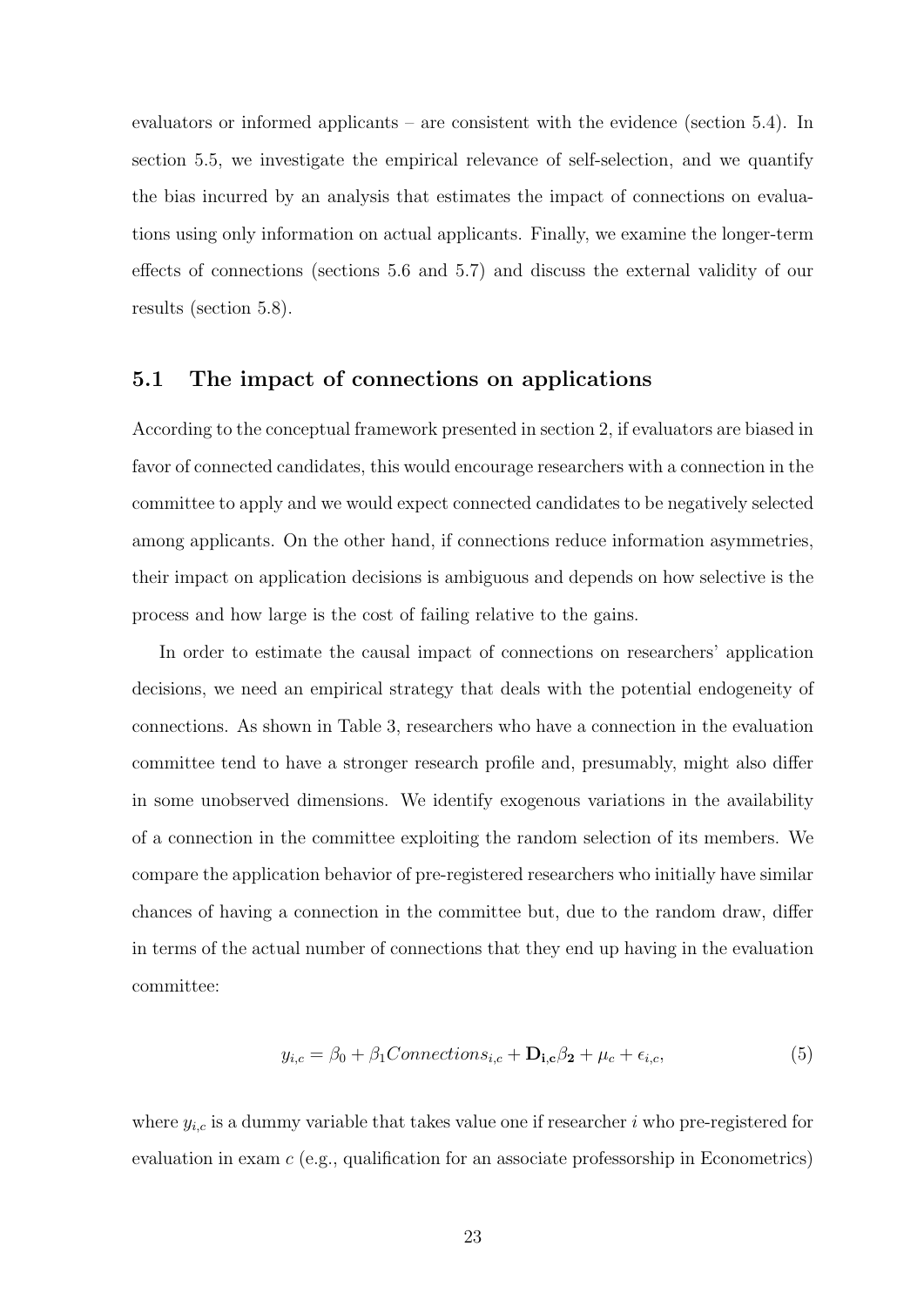applies.  $D_{i,c}$  represents a set of indicator variables for the number of connections that researcher *i* expects to have in committee c before the random selection takes place.<sup>25</sup>  $Connections_{i,c}$  indicates the number of connected committee members selected in the initial random draw (typically none or one). Note that a few evaluators (8%) resigned and were replaced by other (randomly chosen) eligible evaluators and, as a result, the number of connections in the initial committee might differ slightly from the final composition of the committee at the time of the evaluation. Therefore, in the baseline specification coefficient  $\beta_1$  captures the so-called intention-to-treat effect (ITT). Given that information on connections is only available for evaluators based in Italy (four out of the five committee members), our estimates may be subject to an attenuation bias.

To increase the accuracy of the estimation, we include in the equation a set of exam fixed effects  $(\mu_c)$ , accounting for possible differences in the average success rate across different fields and positions. In some specifications, we also control for the set of predetermined individual characteristics and quality indicators listed in Table  $3 (\mathbf{X}_i)$ , all interacted with discipline fixed effects. In all regressions, standard errors are clustered at the field level, thus reflecting that evaluations within each field are conducted by the same committee.

The key identifying assumption of the analysis is that, conditional on the number of connections that an individual has in the pool of eligible evaluators  $(D_{i,c})$ , the outcome of the random lottery that decides committee composition is not correlated with any relevant unobservable characteristic of the researcher. The way in which the randomization was implemented suggests that there was little room for manipulation. Nonetheless, we explicitly test the randomness of the assignment. We estimate a specification similar to equation (5), but we consider as dependent variables all observable predetermined characteristics of individual i  $(x_i)$ . As shown in Table 5, the results

<sup>&</sup>lt;sup>25</sup>The rule of the draw limited to one the number of evaluators in the same committee from the same university. In order to take this restriction into account, we have computed the expected committee composition as an average of one million simulated draws of five committee members from the pool of eligible evaluators, substituting eventual cases of multiple evaluators from the same university with other random draws. We have then rounded the expected committee composition to two decimal places and created indicator variables for each value. All results, are practically identical if we control for the expected number of connections using a linear specification instead of a set of dummies.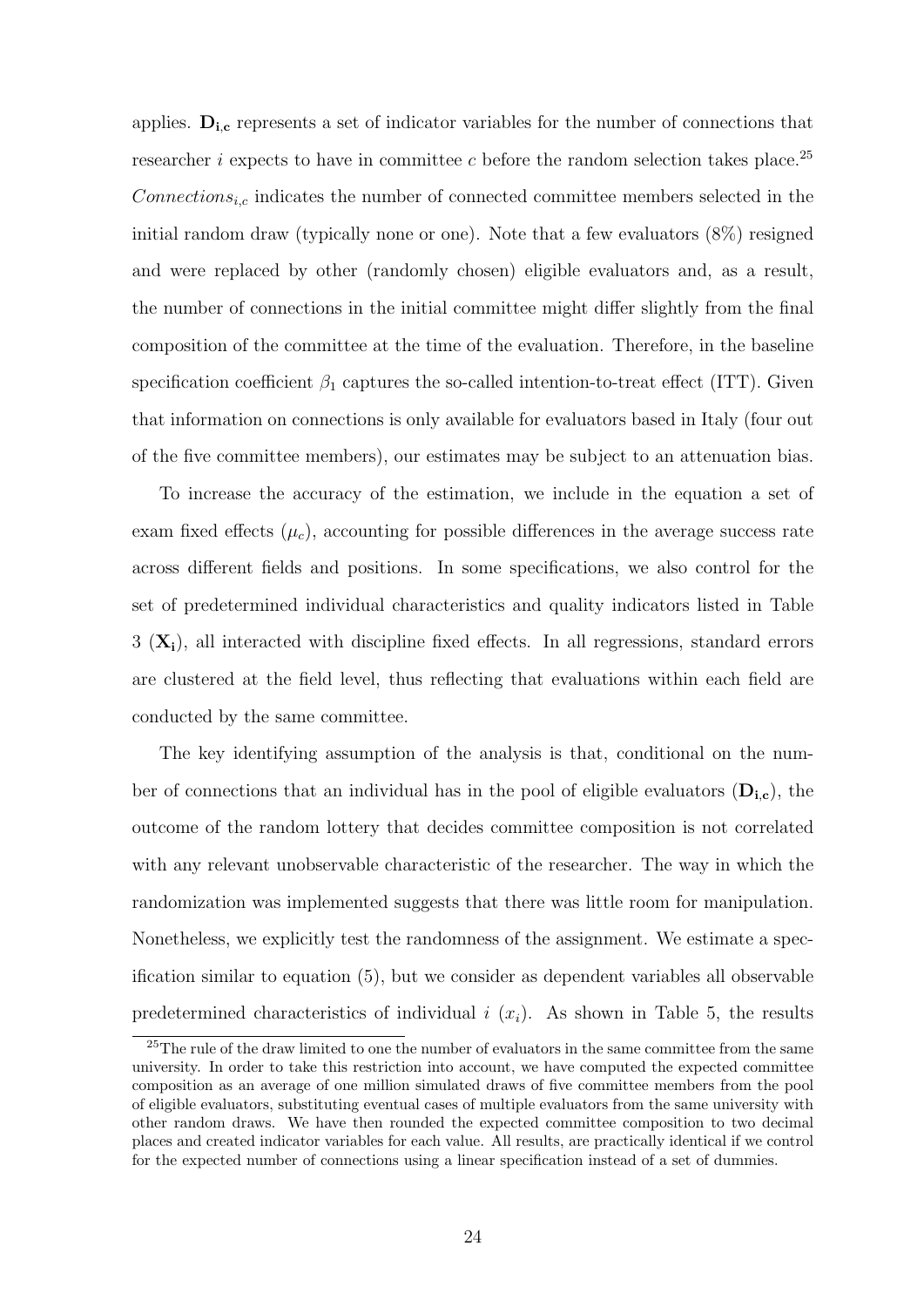from these randomization tests are consistent with the assignment being random. Researchers who obtain, through the luck of the draw, a connection in the evaluation committee are statistically similar to other researchers. They are (statistically) as likely to be female, to hold a permanent position, and they have a similar publication record and number of coauthors. Out of ten coefficients that capture the correlation between the random shock to committee composition and researchers' characteristics, only one is statistically significant at 5% level. The existence of random assignment is confirmed by the corresponding  $F$ -test for the joint significance of the estimates.<sup>26</sup>

The upper panel of Table 6 reports the main estimates from equation (5). Researchers are significantly less likely to apply when they are assigned, through the luck of the draw, to a committee that includes a connection. The presence of a coauthor, a colleague or an advisor in the initial committee decreases the probability of applying by 2.7 p.p. (column 1). As expected, these estimates are unchanged when we control for predetermined individual characteristics and observable productivity (column 2).

In column 3, we consider the presence of connections in the committee that conducted the evaluations. The final composition of the committee differs from the initial one due to the resignation of some evaluators. To account for the potential endogeneity of these resignations, we instrument the final composition of committees using the initial composition that was determined by the random draw. As expected, the instrumental variable (IV) estimate is slightly larger in absolute terms than ITT. The presence of a connection in the committee decreases by 2.0 p.p. the probability that the pre-registered candidate goes ahead with his application. This amounts to a 3.4% decrease in the application rate relative to a baseline application rate of 86% or, equivalently, a 22% increase in the probability of withdrawal relative to a baseline withdrawal rate of 14%.

We also analyze how application decisions vary depending on researchers' observable quality (columns 4-6). We split the sample into three groups based on researchers' publication record. In science, technology, engineering, mathematics, and medicine

<sup>&</sup>lt;sup>26</sup>F-test of the null hypothesis that all ten coefficients are jointly equal to zero is 0.96 (Prob  $>$  F  $= 0.328$ .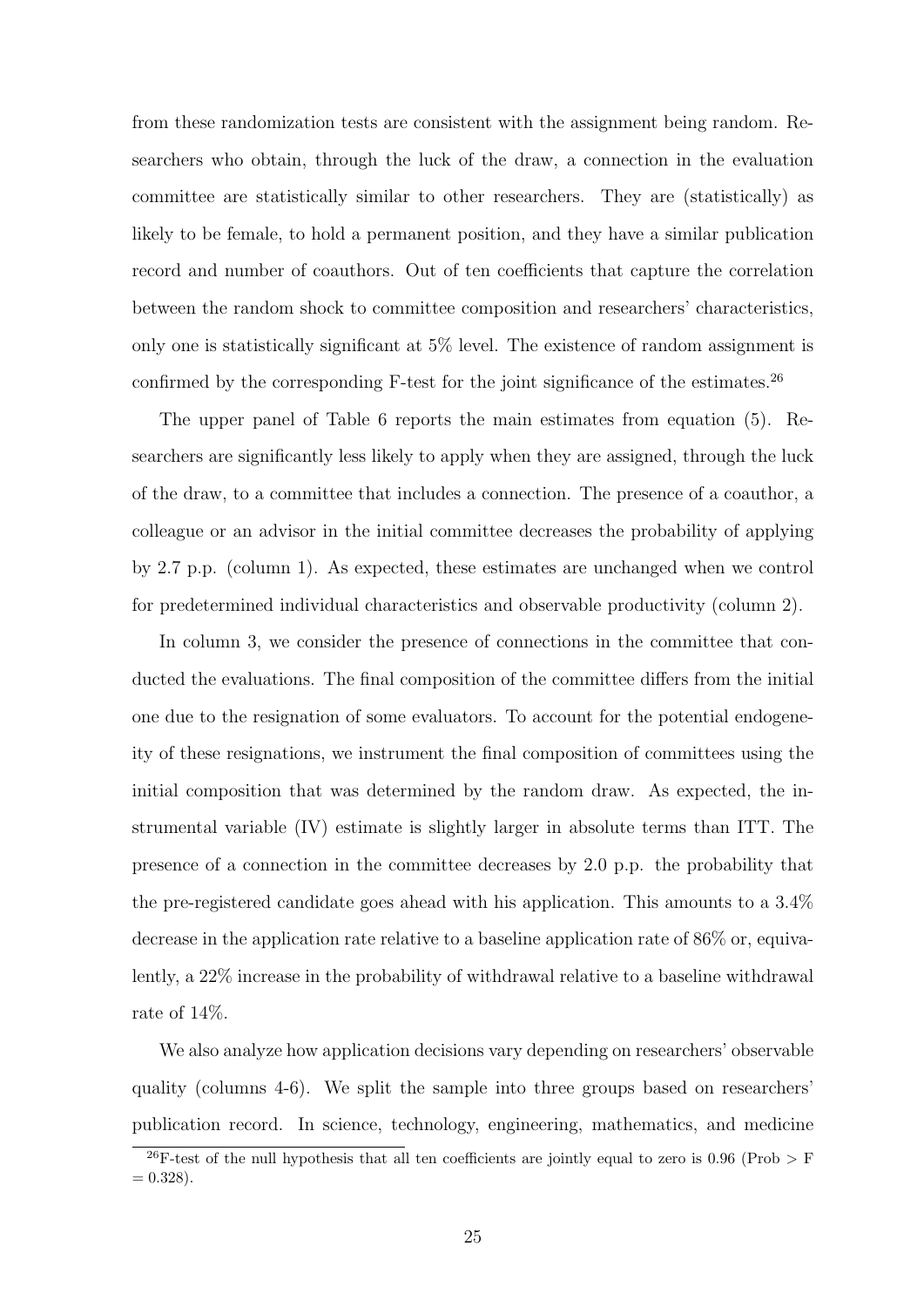(STEM&Med fields), we classify prospective applicants based on their total Article Influence Score and in social sciences and humanities we use the number of A-journal publications. The impact of connections on applications is driven by the decisions of researchers with weaker research profile. Connections do not have any significant impact on the application decisions of researchers in the top tercile but, for researchers in the lowest tercile, the presence of a coauthor or a colleague in the committee decreases the likelihood to apply by about 6.2 p.p (7.8%). The difference between the estimated impact of connections on applying is statistically significant at 1%.

We also explore whether our results are driven by the strategic considerations that may arise when there are several applicants from the same university. If there is an evaluator from this institution in the committee and she has a preference for one particular candidate, other researchers from this institution may decide to withdraw their application if they expect the evaluator to behave strategically, giving them a negative assessment in order to ensure that her preferred candidate faces no competition later on when he applies for a promotion at the university level. As we show in Table A3 in the Appendix, the evidence is not consistent with this explanation. The negative impact of connections on applications decisions is also observed when there are no other applicants from the same university.<sup>27</sup>

# 5.2 The impact of connections on researchers' chances of success

Next, we estimate the causal impact of connections on the success rate of researchers, unconditional on whether they applied or not. We estimate equation (5) using as dependent variable an indicator which takes value one if pre-registered candidate i qualifies in examination  $c$  and value zero if he failed or withdrew the application. As shown in the first column of panel B in Table 6, the presence of a connection in the committee increases by 3.9 p.p. the probability of success of pre-registered candi-

<sup>&</sup>lt;sup>27</sup>We have also investigated how other characteristics of the relationship between evaluators and prospective applicants affect application decisions. The two dimensions that we observe – gender and subfield similarity – do not play a significant role. These results are available upon request.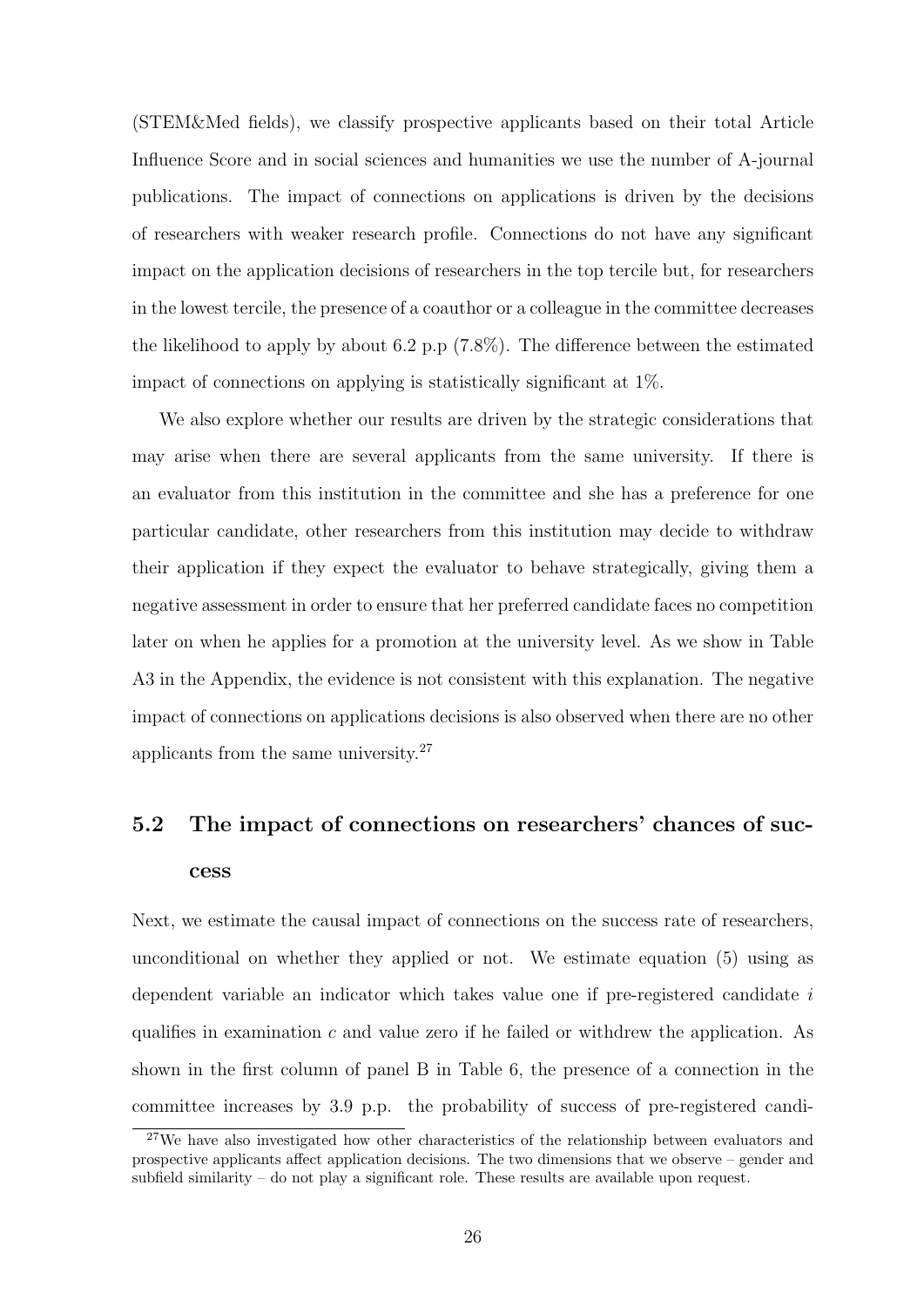dates (11% relative to the baseline success rate of 34%). The inclusion of individual controls increases threefold the explained variation in the dependent variable – the adjusted R-squared increases from  $11\%$  to  $31\%$  – but, as expected, it does not affect the point estimates significantly (column 2). The estimates are slightly larger, around 4.6 p.p., although statistically similar, when we instrument the final composition of the committee using the initial one (column 3). We also examine how the impact of connections varies depending on researchers' observable research productivity (columns 4-6). Better-published researchers benefit more from connections. Researchers in the top (bottom) tercile experience a 5.2 p.p. (2.9 p.p.) increase in their success rate when the committee includes a coauthor or a colleague, though the difference between the impact of connections on top tercile and bottom tercile researchers is only significant at 10%.

Our analysis so far shows that connected candidates are significantly less likely to apply, but they have significantly higher unconditional success rates. By construction, these findings imply that their chances of failing an exam must be substantially lower. In fact, as shown in column 3, the probability that candidates with a connections in the committee apply and receive a negative assessment is 7.5 p.p. lower. Candidates with a weaker research profile benefit more from this decrease in failure rates. In the bottom tercile, the failure rate of connected candidates is 9.1 p.p. lower, compared to a decrease of 6.1 p.p. for connected candidates in the top tercile (columns 4-6). In sum, candidates benefit from the presence of a connection in the committee in different ways depending on the quality of these same candidates. While top candidates face a relatively larger increase in success rates, candidates with a weaker research profile experience a relatively larger decrease in application rates.

Since the voting at the committee level required qualified majority of four positive votes, there may be important non-linearities in the impact of connections. We explore this issue in Table A2 in the Appendix. Around  $1\%$  of candidates were assigned two or more connections. We find that the rate of withdrawal of connected candidates does not vary significantly with the number of connections in the committee. However,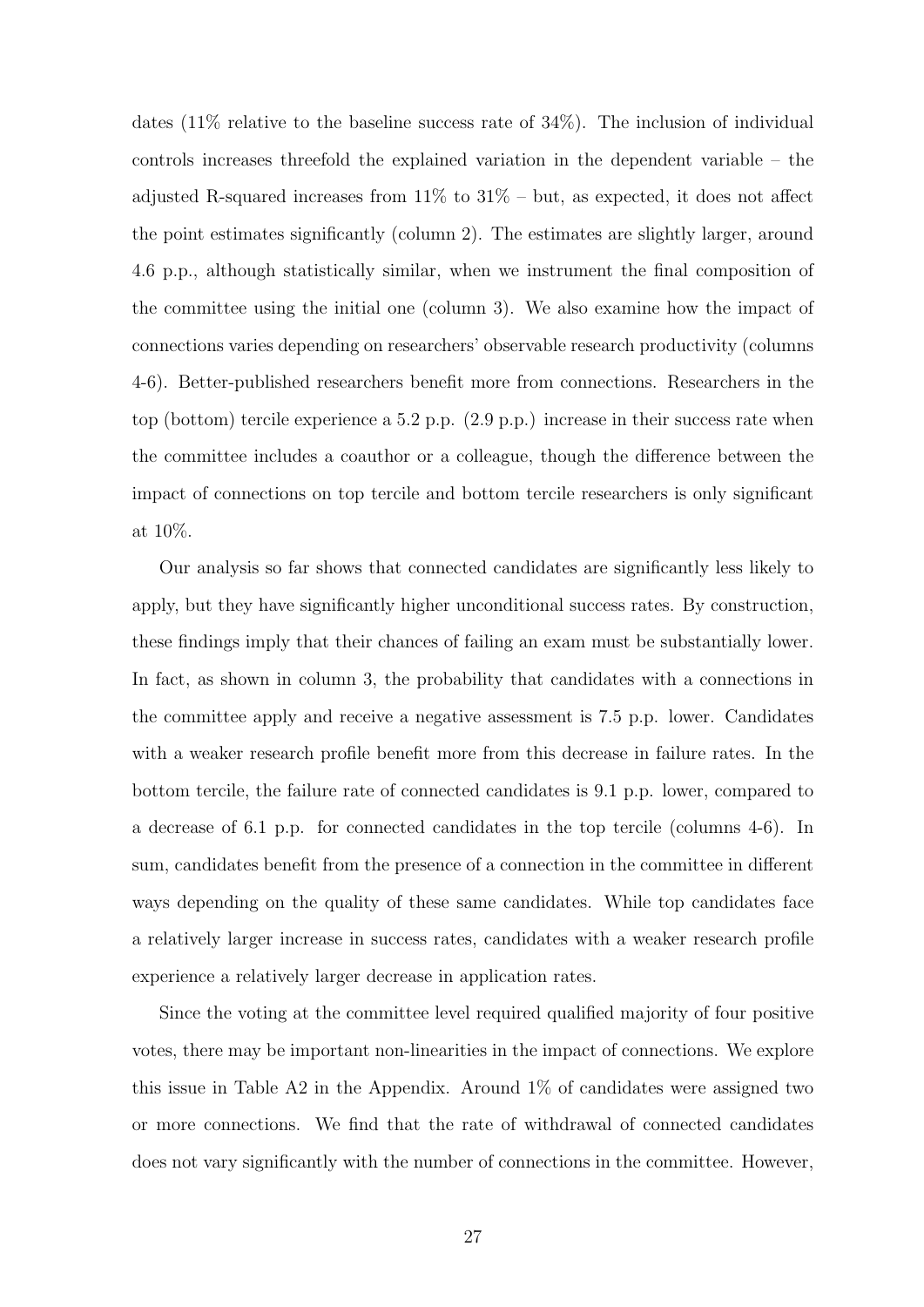candidates with two or more connections in the committee are three times more likely to succeed than candidates with just one connection.

#### 5.2.1 Individual evaluation reports

We now turn to the information provided by evaluators' individual assessments. We compare the assessments received by the same candidate from different evaluators:

$$
y_{i,j,c} = \beta_0 + \beta_1 Connection_{i,j} + \mu_i + \lambda_j + \epsilon_{i,j,c},\tag{6}
$$

where  $y_{i,j,c}$  is a dummy variable that takes value one if evaluator j voted in favor of candidate i's application in qualification exam c. Connection<sub>i,j</sub> is a dummy variable indicating whether the candidate and the evaluator have coauthored in the past, they are based in the same institution, or the evaluator advised the candidate's doctoral thesis. A set of application fixed effects  $(\mu_i)$  controls for potential differences in the characteristics of candidates. In our preferred specification, we also include evaluators' fixed effects  $(\lambda_i)$ , which capture any potential differences in grading standards across evaluators. Coefficient  $\beta_1$  captures the differences in the assessments received by each candidate from connected and unconnected evaluators, which might reflect the potential existence of differences in their evaluation criteria or the available information.

Candidates are 3.9 p.p. (9%) more likely to get a positive vote from a colleague or a coauthor, relative to the assessments they receive from other committee members (Table 7, column 1). These results are unaffected when we include evaluators' fixed effects (column 2). We also examine how the connection premium varies depending on the observable research output of candidates (columns 3-6). The premium is always positive, and it is slightly larger for candidates of lower quality. The difference between the top and bottom tercile is marginally significant.

The nature of the decision-making process may have biased down these estimates. There may be less disagreement reflected in these final verdicts than there would have been at interim stages. Despite this potential attenuation bias, the estimates are significantly positive, indicating that evaluators on average tend to be more favorable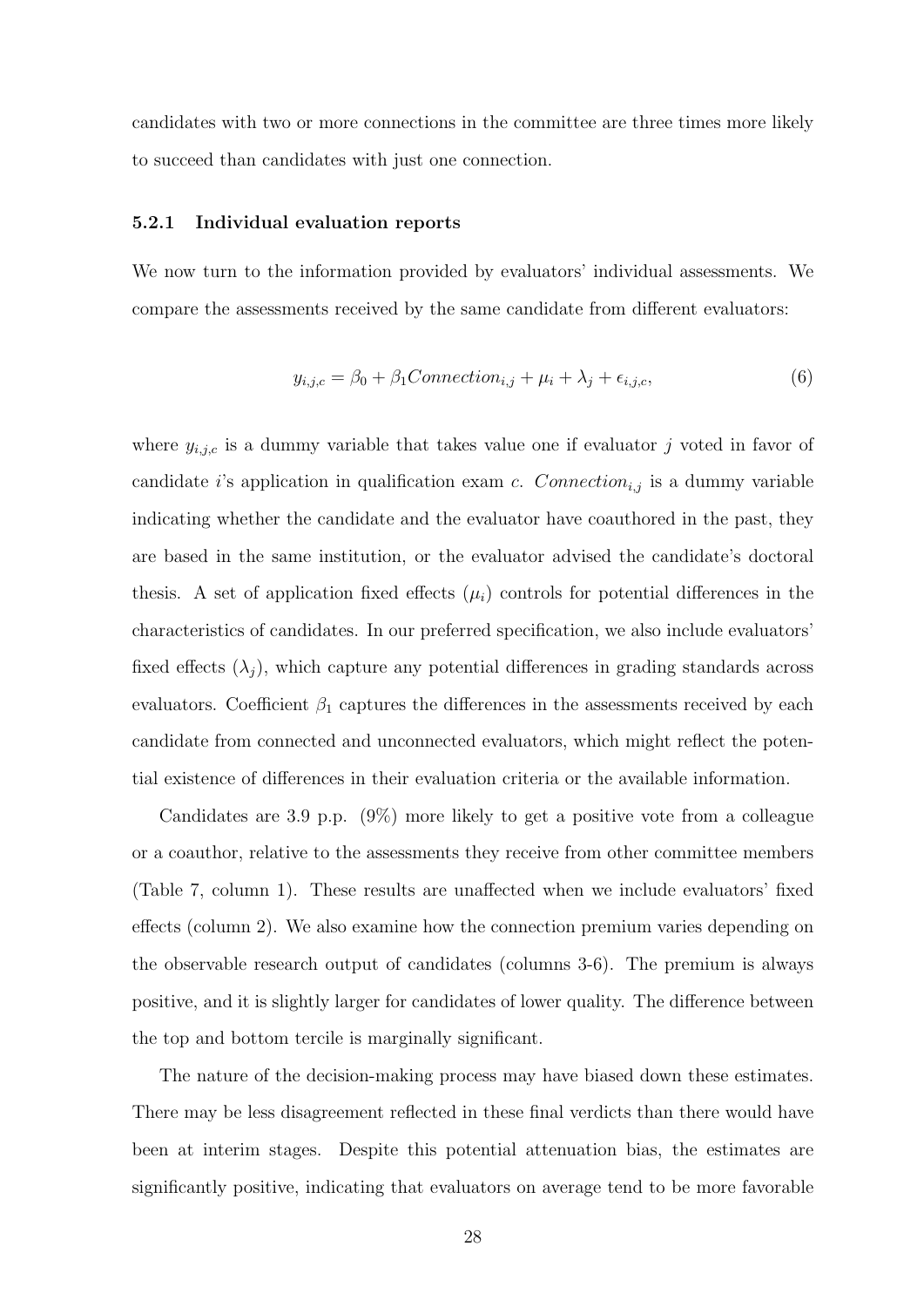towards their coauthors, colleagues, and advisees.

# 5.3 Heterogeneity across fields

Figure 4 provides information on the effect of connections on application behavior and success rate across different disciplinary groups.<sup>28</sup> While there is some heterogeneity in terms of the magnitude of the effects, connections have a positive impact on evaluations in all fields and a negative impact of applications in all fields except one.

# 5.4 Mechanism

The presence of a connection on the committee decreases the probability that researchers with a weak research profile apply. At the same time, connected candidates are relatively more likely to succeed and to receive a positive vote from their connection.

According to our theoretical framework, this pattern is consistent with three possible hypotheses. First, while connected evaluators may tend in general to favor their acquaintances (e.g., Combes et al. 2008, Perotti 2002 or Zinovyeva and Bagues 2015), in some particular cases they may be negatively biased against some of their connections ('love or hate' hypothesis). These researchers may anticipate that the connected evaluator is biased against them and decide to withdraw the application.<sup>29</sup> Second, it may reflect a reduction in information asymmetries on the evaluators' side *(informed*) evaluators hypothesis). Evaluators may observe more accurately the quality of connected researchers. This reduction in information asymmetries benefits high-quality connected applicants, but it decreases the chances of success of connected researchers with relatively poor quality. If these researchers anticipate their disadvantage, they may prefer not to apply. Finally, another possibility is that connected researchers

<sup>&</sup>lt;sup>28</sup>In Italy, fields are officially classified in 14 disciplinary groups. Within this classification, we have also considered separately Psychology and History (group 11), and Architecture and Civil Engineering  $(group 8)$ .

 $^{29}$ This hypothesis is probably more plausible in the case of colleagues than in the case of coauthors or advisors. For instance, in some universities faculty members may be associated to different chairs that hold long-standing rivalries. Contrary to this intuition, we do not observe any difference between the effect of colleagues and coauthors on application behavior and success. While the impact of Ph.D. advisors on success is substantially higher than the impact of other connections, their impact on application behavior is not statistically different from the impact of colleagues or coauthors.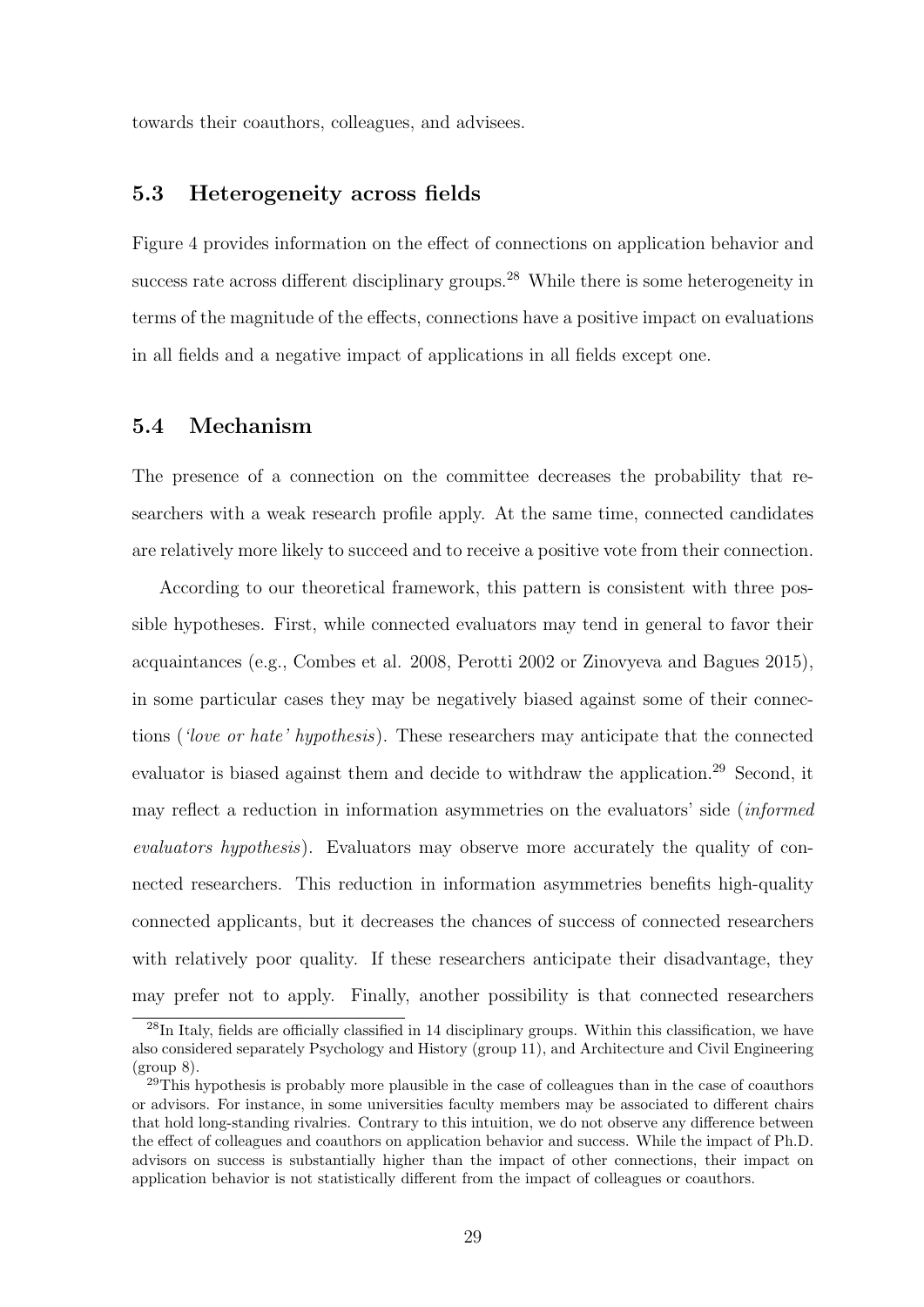enjoy a connection premium in assessments but they are also better informed about the evaluation criteria of connected committees (informed candidates hypothesis). The availability of more accurate information might discourage some connected researchers from applying if it is costly to fail, but this cost is not too high.

The first two explanations, the 'love or hate' hypothesis and the informed evaluators hypothesis, imply that connected researchers who chose not to apply would have received relatively less favorable evaluations, had they decided to apply. On the other hand, according to the *informed candidates hypothesis*, connected researchers with a weak research profile would still have benefited from connections in case they had applied. However, this advantage is not large enough to compensate the expected cost of failure, which became more certain thanks to the presence of a connection in the committee. We try to disentangle these possible explanations by using information on researchers' performance in the second round of the qualification exams, which took place the following year. In this second round, only those researchers who had not participated in the previous evaluation were allowed to apply. Most importantly, the composition of committees did not change between the first and the second round. Therefore, if connected researchers' reason to withdraw their application in the first round was that they anticipated some disadvantage in evaluations, these expectations should also play a role in the second round of evaluations.

Around 37% of researchers who withdrew their application in the first round decided to participate in the second round. The evidence seems to suggest that, at least in the case of reapplicants, the decision to withdraw the application in the first round was not driven by these candidates experiencing a disadvantage due to the better observability of their (poor) quality by evaluators or by the existence of a negative bias against them.<sup>30</sup> Researchers with a connection on the committee have a 4.7 p.p.  $(13\%)$ higher probability of reapplying relative to other researchers who withdrew their application in the first round and, among those who reapplied, are 9.6 p.p. (17.5%) more likely to succeed (Table 8, columns 1 and 2). The analysis of individual evaluations

<sup>&</sup>lt;sup>30</sup>Connected researchers are positively selected among the pool of applicants who withdrew their application in the first round, which might introduce an upward bias in the estimates.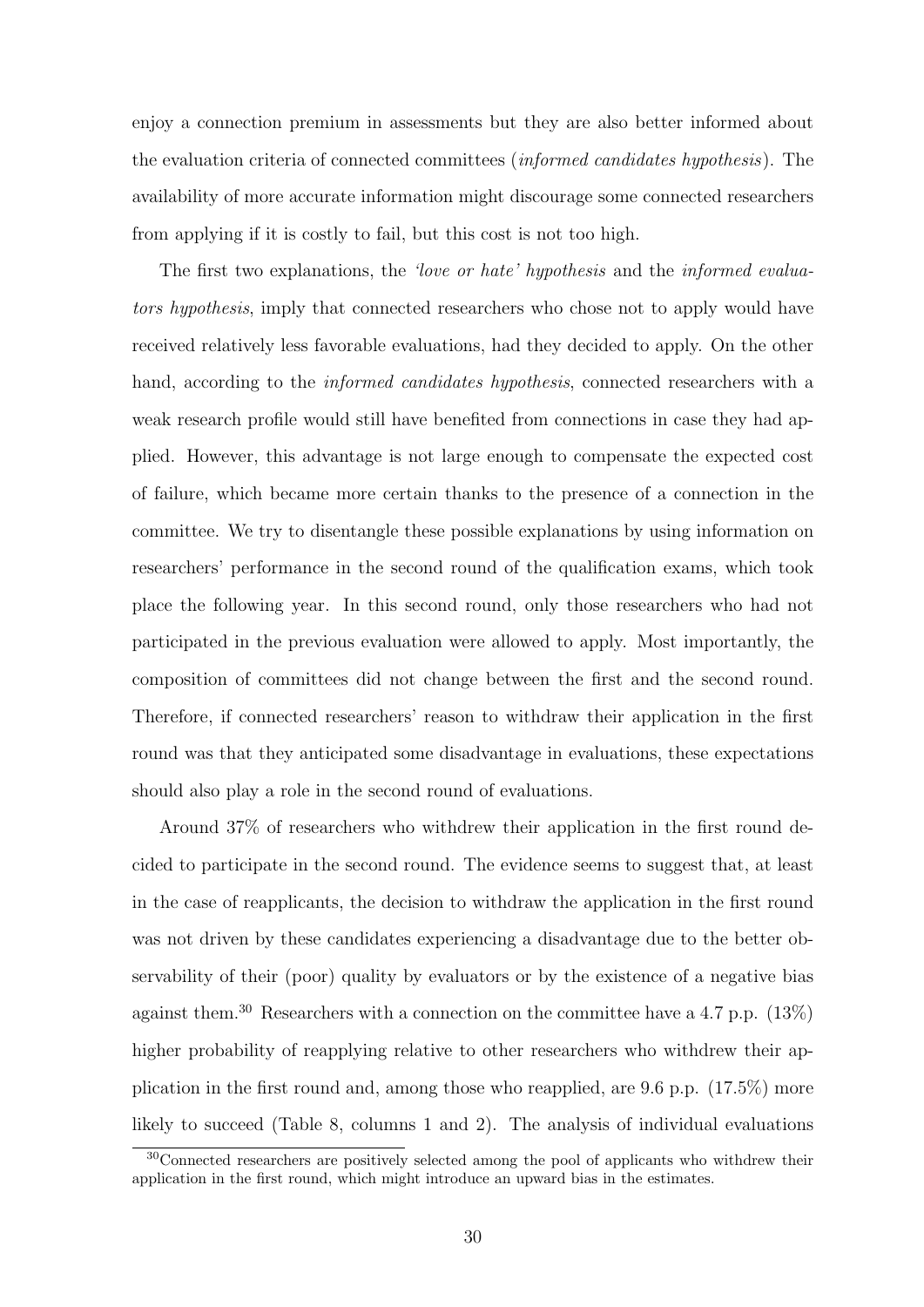within committees confirms this interpretation. Connected researchers who reapply tend to receive more favorable reports from their connections than from other committee members (Table 7, column 6). Overall, the evidence indicates that the withdrawal was mainly intended to improve the timing of the application.

### 5.5 Selection bias

The presence of a connection in a committee leads to positive selection, probably driven by connected researchers' having access to better information about their chances of success. The endogenous selection of applicants is likely to bias studies that estimate the impact of connections using only information on actual applicants. The consistency of such estimates requires that the set of observable controls fully accounts for any systematic differences in the quality of connected and unconnected candidates. This assumption is unlikely to hold in contexts where researchers can take into account the composition of committees in their application decisions.

Next, we try to quantify the size of this selection bias. Using information on final applicants, we compare the assessments received by connected and unconnected researchers using an identification strategy based on observables:

$$
y_{i,c} = \beta_0 + \beta_1 Connections_{i,c} + \mathbf{D}_{i,c}\beta_2 + \mathbf{X}_i\beta_5 + \mu_c + \epsilon_{i,c},\tag{7}
$$

where the dependent variable is an indicator that takes value one if the candidate qualifies and  $X_i$  includes all observable predetermined characteristics, including applicants' research production.

Candidates with a connection in the committee are 6.8 p.p. (17.1%) more likely to qualify than other final candidates with comparable observable research outputs (Table 9, column 1). Results are similar if we consider instead the total number of positive votes received by the candidate (column 2): the presence of a coauthor or a colleague in the committee is associated with the increase in the number of favorable votes by 0.33 (15.8%). The premium associated with connections does not vary depending on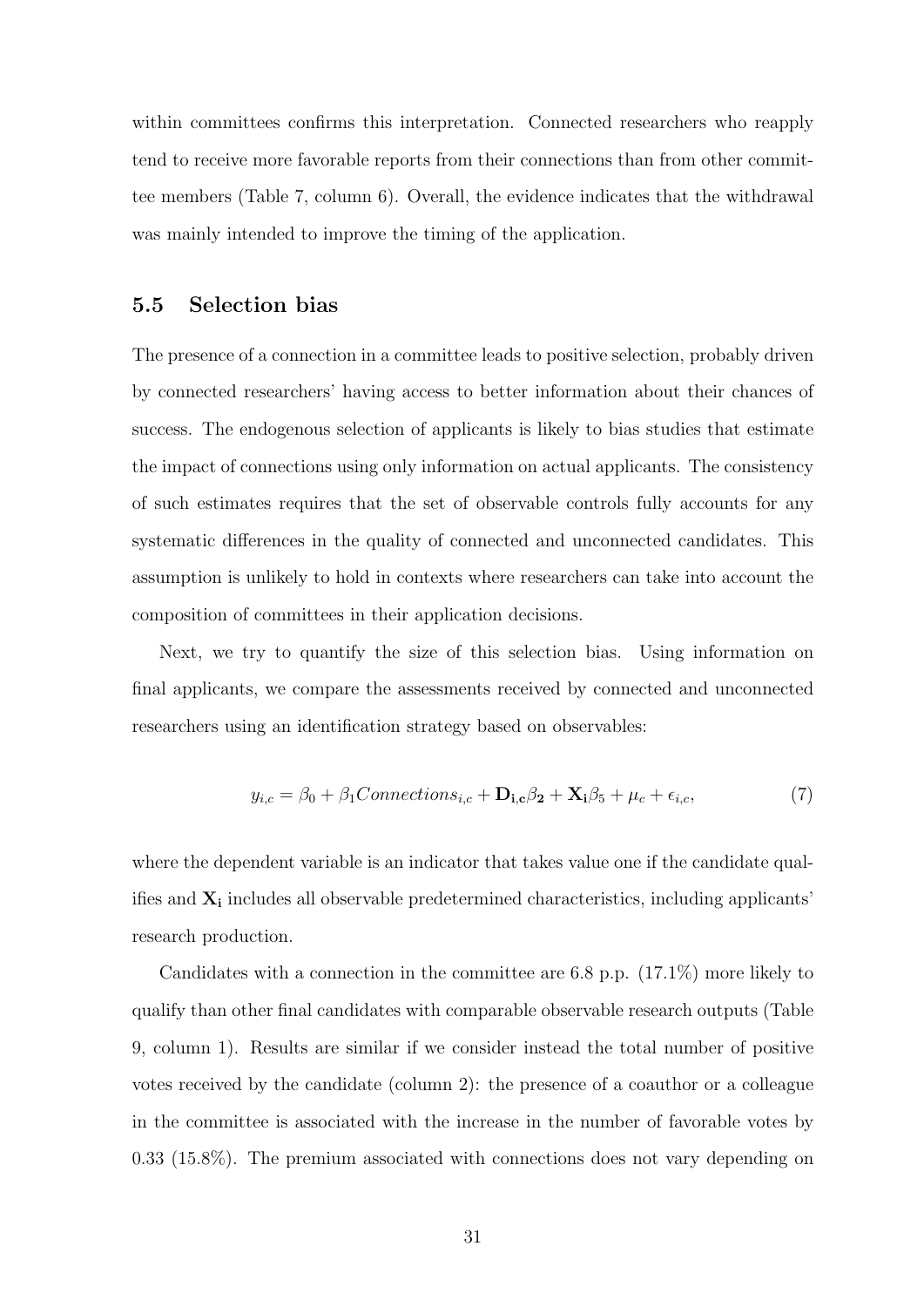the research quality of candidates (columns 3-5).

As expected, the estimates provided by this 'naive' identification strategy based on observables overestimate the impact of connections on candidates' chances of success. These estimates are  $29\%$  larger  $(17.1\%$  vs.  $13.3\%)$  than the causal estimates that exploit the random assignment of evaluators to committees (see panel B in Table 6).

# 5.6 Longer-term effects of connections

One of the potential advantages of not applying when failure is likely is the possibility of applying in the following round. We investigate the overall impact of connections on the chances of success of connected candidates taking into account both the first and the second round of national qualification evaluations.

First, we examine the impact on applications. We estimate equation (5) using as left-hand variable an indicator that takes value one if candidate  $i$  applied either in the first or the second round (Table 10, panel A). On average, connections decrease application rates over the two rounds by 1.1 p.p. This is roughly one-third of the impact on applications in the first round, indicating that the effect of connections on applications is mostly explained by connected candidates postponing their application for one year.

We also examine the effect of connections on overall success rates over both evaluation rounds (panel B). The positive impact of connections is larger when we also take into account the second round. Considering both rounds, connected researchers are 6.3 p.p. (17%) more likely to qualify, compared to 4.6 p.p. (13%) in the first round. The difference between the mid- and short-term effect is particularly large for candidates with relatively modest research productivity  $(5.4 \text{ p.p. vs. } 2.9 \text{ p.p.}).$ 

Finally, we analyze the impact on failure rates (panel C). The presence of a connection in the committee decreases the failure rate of connected candidates by 7.3 p.p. This effect is similar to the impact of connections on candidates' failure rate in the first round, and again it is larger for candidates with relatively lower research quality (8.8 p.p. vs. 5.9 p.p.).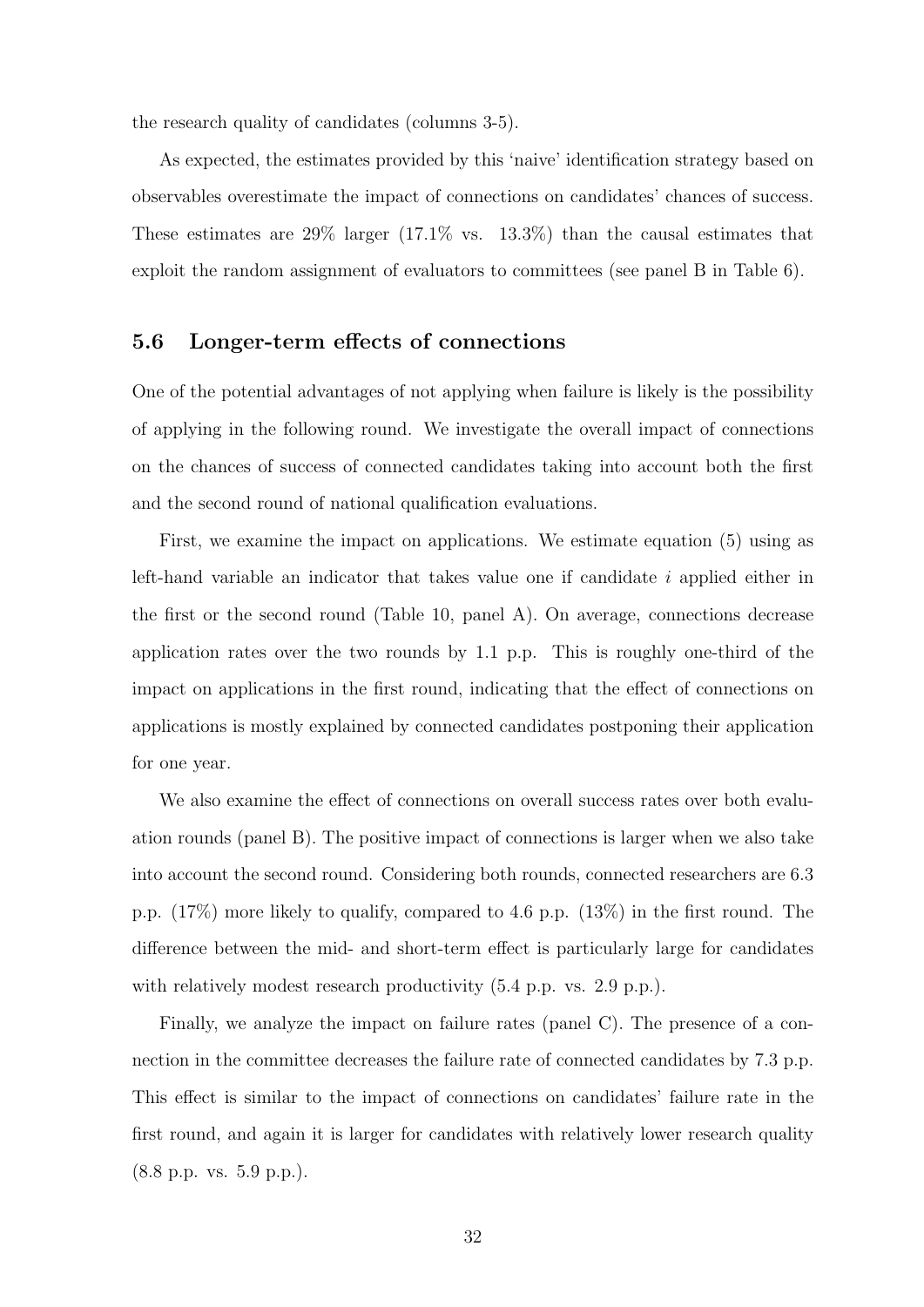For the subsample of re-applicants the role of connections seems to be mainly associated with the existence of a positive bias and the reduction of uncertainty regarding the evaluation standard. However, we cannot exclude that for candidates who do not re-apply in the second round connections are associated with other dominant forces, including the ones highlighted by the *love and hate* or the *informed evaluator* hypotheses.

# 5.7 Promotions at the university level

A possible concern with the above analysis is that qualification in the national evaluation was a necessary but not a sufficient condition to obtain a promotion. Successful candidates have still to apply for a promotion at the university level. As a result, there exists the possibility that the above evaluations have no real impact on actual promotions.

We examine whether, beyond their impact at the qualification stage, connections in the national evaluation committee have any effect on promotions at the university level. We estimate equation (5) using as the left-hand side variable an indicator that takes value one for pre-registered candidates who were promoted.<sup>31</sup> A connection in the national committee increases the promotion probability by 1.3 p.p. (10.6%) (Table 10, panel D). The effect is mainly driven by researchers with relatively low research productivity; for this group, the connection premium is 2.1 p.p (or  $38.6\%$ ). However, the difference between these groups is not statistically significant.

We also analyze whether the above result can be explained by the difference in the assessment of qualifications by university promotion committees depending on whether the qualification committee included a connection. We address this issue by estimating equation (5) on the sample restricted to qualified candidates. As it is shown in Appendix Table A4, the promotion rate of qualified candidates does not depend on whether these candidates where promoted by a committee that included a connection.

<sup>&</sup>lt;sup>31</sup>We use the official registry of tenured professors in universities as of December 2015 to identify promoted candidates. We identify changes in rank either from assistant to associate professor or from associate to full professor.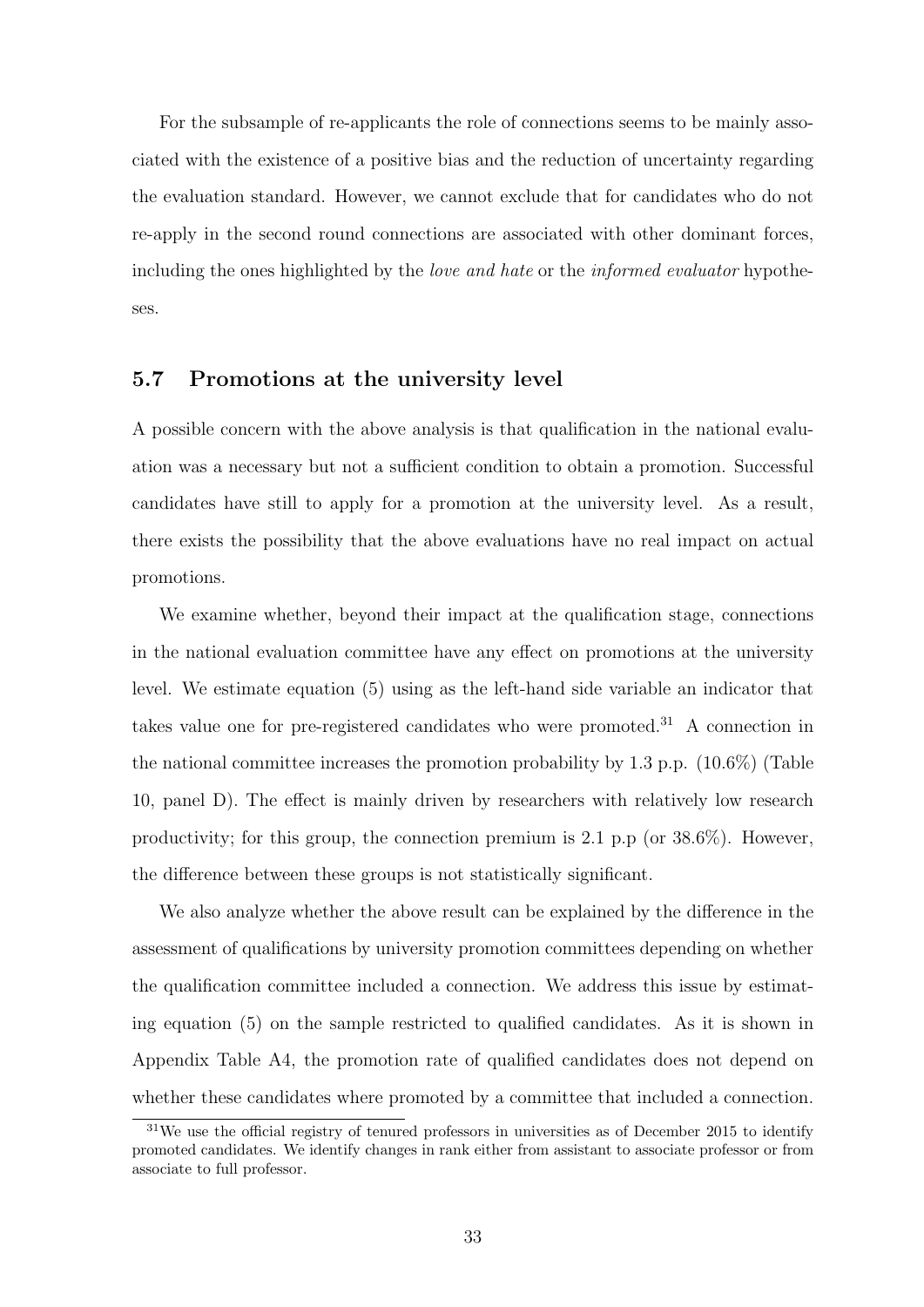Altogether, our results indicate that committee composition and evaluation outcomes in the national evaluations do impose binding constraints on promotions at the university level.

# 5.8 External validity

There are several threats to the external validity of our empirical estimates. Our sample includes researchers who had pre-registered for the national evaluation. The design of the evaluation excludes the possibility that other researchers that had not pre-registered apply once they learn about the composition of the committee. While we can only speculate about the size of the latter group, the available information suggests that it cannot be substantial. As discussed in subsection 3.1, the cost of preregistering was relatively low, and therefore it is quite likely that most researchers who had a positive chance of promotion (perhaps, in at least one possible realization of the committee draw) pre-registered. In fact, the pool of pre-registered applicants accounts for approximately 60% of researchers in Italy at the assistant and associate professor level, presumably those who are closer to the promotion stage.

The conceptual framework presented in section 2 also suggests that the impact of connections may differ depending on the underlying strength of evaluation biases, the extent of information asymmetries, and the cost of applications. Our empirical results are consistent with a context where there is a moderate connection premium in assessments (either due to potential biases or due to a better observability of the quality of connected candidates), with substantial information asymmetries and relatively small cost of applying and failing. In this context, having access to more accurate information about their chances of success might discourage some connected researchers from applying. This result may not apply in contexts where there is no cost of applying (all prospective applicants would apply) or where the cost of applying is sufficiently large (informed researchers would be in this case more likely to apply). Similarly, if the connection premium in evaluations is sufficiently large, the net impact of connections on application decisions may be positive.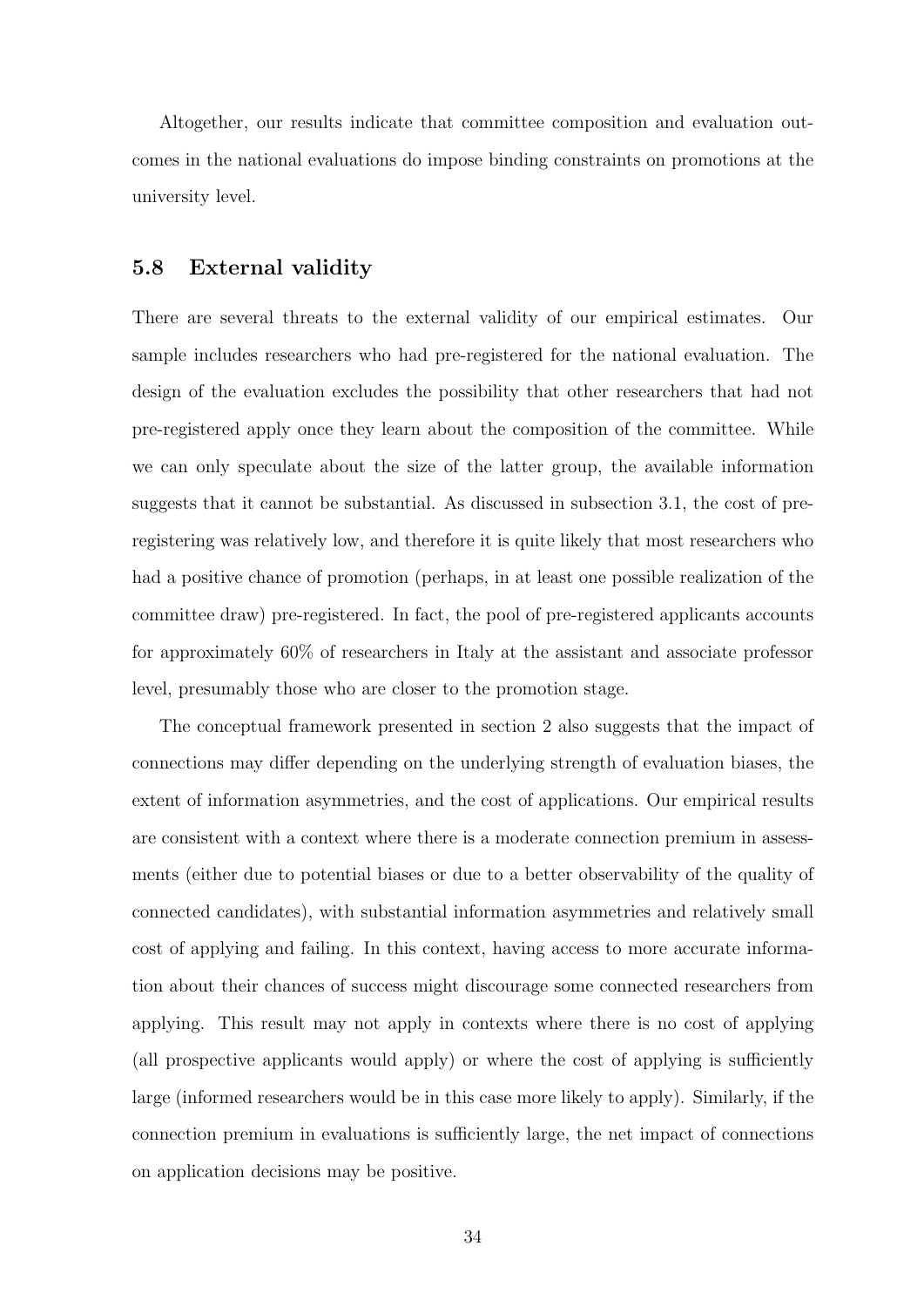# 6 Conclusions

We study how connections in evaluation committees affect application behavior. We provide a simple conceptual framework which shows that the presence of a connection in a committee may affect application decisions in a non-trivial way. Connected individuals may expect to benefit from taste or statistical discrimination at the evaluation stage, which increases the probability that they apply. On the other hand, connected individuals may also anticipate that they will receive a more accurate evaluation and, moreover, they may be better informed about their chances of success. This reduction in information asymmetries may in turn decrease the probability that they apply.

We study empirically the relevance of these channels exploiting the exceptional evidence provided by scientific evaluations in Italy. We find that researchers are less likely to apply when the evaluation committee includes a coauthor, a colleague or a Ph.D. advisor. At the same time, their chances of success tend to be higher. Evidence from a subsequent round of evaluations suggests that, by postponing their application, weak researchers with a connection in the committee benefit also from higher success rates in the future. Overall, the evidence is consistent with the existence of a connection premium in evaluations and also with connected individuals having access to better information which helps them to make better application decisions, in a context where failure is moderately costly. This information advantage is particularly useful for researchers with a weak research profile.

Our findings are relevant for the design of evaluation processes in several ways. The design of some institutions, such as the European Research Council, which do not disclose the identity of evaluators until the end of the evaluation process, may help to increase the equality of opportunities. Otherwise, when prospective applicants can observe the identity of committee members, connected individuals may take more informed application decisions and avoid costly failures. Moreover, our analysis of evaluations shows that, while the Italian system of national scientific qualifications is characterized by a large degree of transparency which is aimed at increasing meritocracy, connected candidates still benefit from a connection premium, although its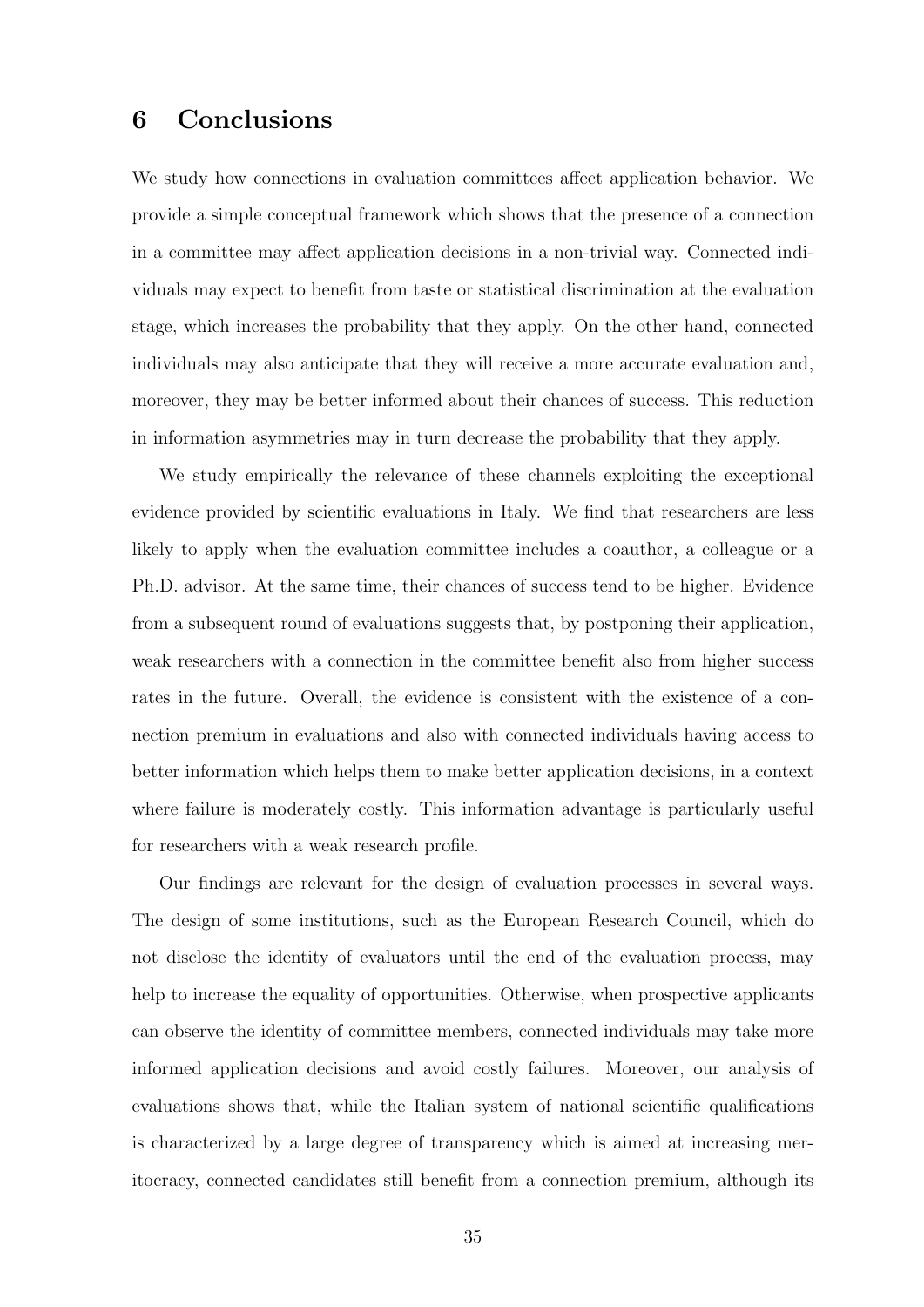magnitude seems to be much lower than in other scientific evaluations that are less transparent.<sup>32</sup>

Finally, our analysis has also important implications for the interpretation of the estimates of empirical studies of discrimination and evaluation biases that rely only on information on the final set of applicants. In contexts where applications are costly, candidates' self-selection may lead to biased estimates. The magnitude of the bias might be substantial. In the scientific evaluations we consider here, a naive estimation based only on applicants' observable information would overestimate the evaluation bias by 29%.

# References

- Aigner, Dennis J. and Glen G. Cain (1977), "Statistical Theories of Discrimination in Labor Markets," Industrial and Labor Relations Review, Vol. 30(2), 175-187.
- Azoulay, Pierre, Joshua Graff Zivin and Jialan Wang (2010), "Superstar Extinction", Quarterly Journal of Economics, Vol. 125(2), 549-589.
- Azoulay, Pierre, Christian Fons-Rosen and Joshua Graff Zivin (2016), "Does Science Advance One Funeral at a Time?", NBER WP 21788.
- Bagues, Manuel and Maria Jose Perez-Villadoniga (2013), "Why Do I Like People Like Me?" Journal of Economic Theory, Vol. 148(3), 1292-1299.
- Bagues, Manuel, Mauro Sylos-Labini, and Natalia Zinovyeva (2017), "Does the Gender Composition of Scientific Committees Matter?" American Economic Review, Vol. 107 (4), pp. 1207-1238.
- Blau, Francine D., Janet M. Currie, Rachel T.A. Croson and Donna K. Ginther (2010), "Can Mentoring Help Female Assistant Professors? Interim Results

 $32\text{We find that connected candidates are 4.6 p.p. (13%) more likely to qualify. Instead, Zinovyeva}$ and Bagues (2015) find that in the Spanish system of national qualification evaluations, where evaluation reports are not publicized, the (exogenous) presence of a connection in the committee increases candidates' chances of qualifying by around 50%. Similarly, the work of Perotti (2002) suggests that the impact of connections was significantly higher in the evaluation system that was in place previously in Italy.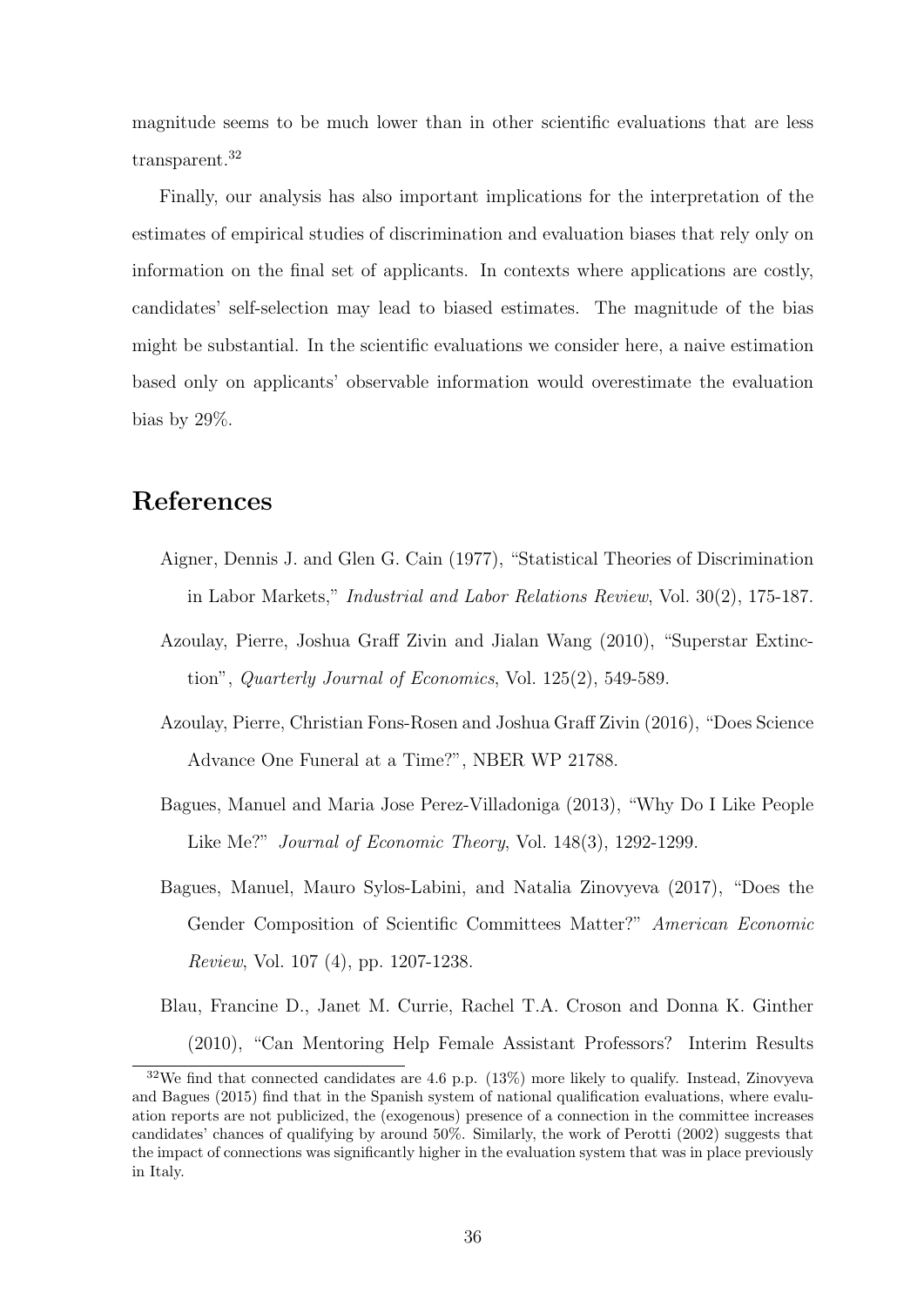from a Randomized Trial," American Economic Review, Vol. 100(2), 348-352.

- Bosquet, Clément, Pierre-Philippe Combes, and Cecilia García-Peñalosa (2019), "Gender and Promotions: Evidence from Academic Economists in France," Scandinavian Journal of Economics. Accepted Author Manuscript. doi:10.1111/sjoe.12300
- Burks, Stephen V., Bo Cowgill, Mitchell Hoffman, and Michael Housman (2015), "The Value of Hiring through Employee Referrals," Quarterly Journal of Economics, Vol. 130(2), 805-839.
- Card, David and Stefano DellaVigna (2017), "What do Editors Maximize? Evidence from Four Leading Economics Journals," NBER working paper 23282.
- Coda Zabetta, Massimiliano and Aldo Geuna (2018), "Italian Doctorate Holders and Academic Career Progression in the Period 1987-2015," unpublished manuscript, University of Turin.
- Combes, Pierre-Philippe, Laurent Linnemer and Michael Visser (2008), "Publish or peer-rich? The role of skills and networks in hiring economics professors," Labour Economics, Vol. 15, 423-441.
- Cornell, Bradford and Ivo Welch (1996), "Culture, Information, and Screening Discrimination," *Journal of Political Economy*, Vol. 104(3), pp. 542-571.
- Durante, Ruben, Giovanna Labartino, Roberto Perotti (2011), "Academic Dynasties: Decentralization and Familism in the Italian Academia," NBER WP 7572.
- Fisman, Raymond, Jing Shi, Yongxiang Wang, and Rong Xu (2017), "Social Ties and Favoritism in Chinese Science," NBER working paper 23130, forthcoming in the Journal of Political Economy.
- Fernandez, Roberto and Nancy Weinberg (1997), "Sifting and Sorting: Personal Contacts and Hiring in a Retail Bank," American Sociological Review, Vol. 62(6) pp. 883-902.
- Goldin, Claudia and Cecilia Rouse (2000), "Orchestrating impartiality: The impact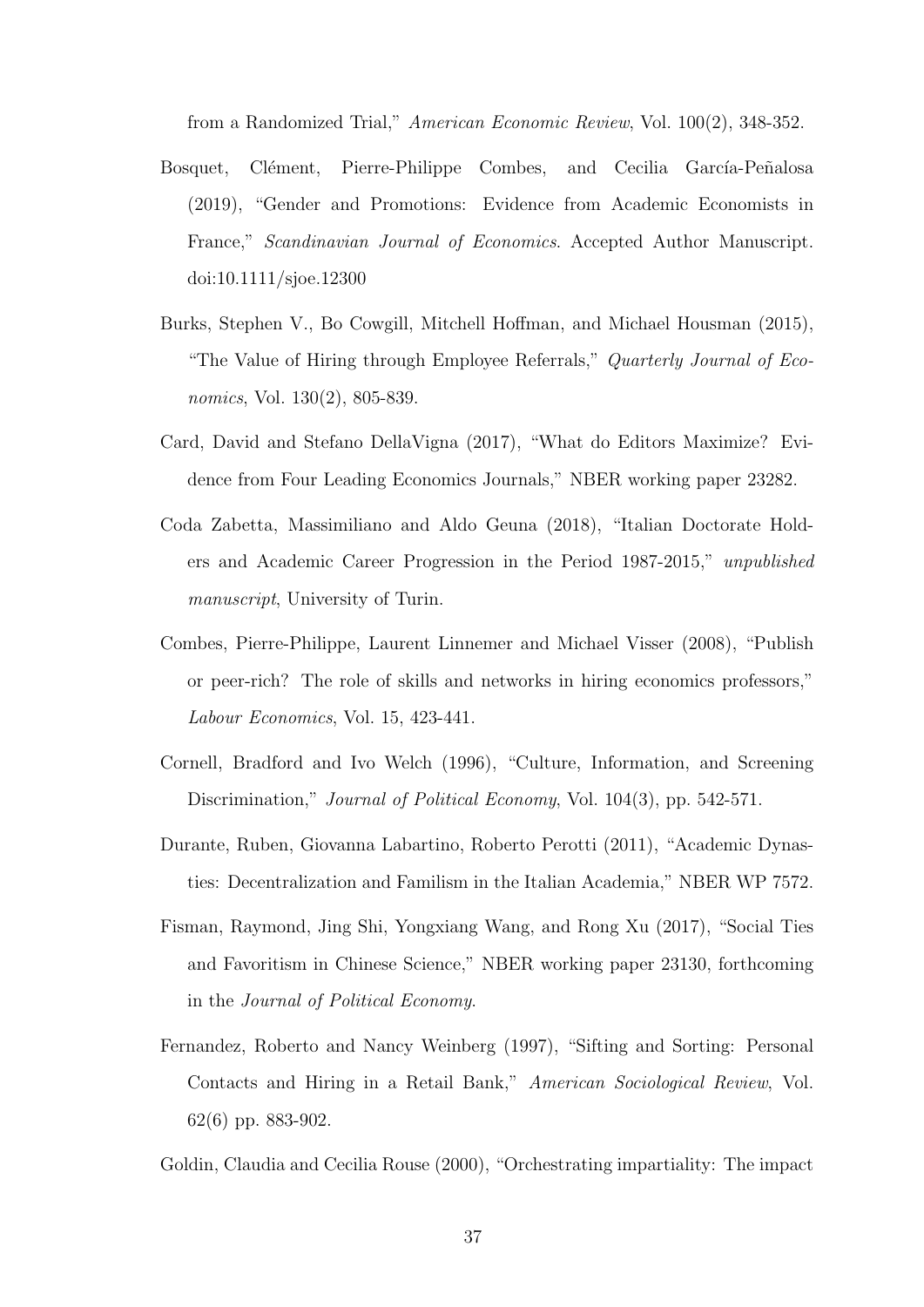of 'blind' auditions on female musicians," American Economic Review, Vol. 90(4), 715-741.

- Heckman, James, and Peter Siegelman (1993), "The Urban Institute Audit Studies: Their Methods and Findings," in Clear and Convincing Evidence: Measurement of Discrimination in America, ed. Fix and Struyk, 187-258. Washington, D.C.: The Urban Institute Press.
- Merton, Robert K. (1957), "Priorities in Scientific Discovery: A Chapter in the Sociology of Science," American Sociological Review, Vol. 22(6), 635-659.
- Milkman, Katherine L., Modupe Akinola and Dolly Chugh (2015), "What Happens Before? A Field Experiment Exploring How Pay and Representation Differentially Shape Bias on the Pathway Into Organizations," Journal of Applied Psychology, Vol. 100(6), 1678-1712.
- Mohnen, Myra (2017), "Stars and Brokers: Knowledge Spillovers among Medical Scientists," Essex University, mimeo.
- Neumark, David (2012),"Detecting Discrimination in Audit and Correspondence Studies," Journal of Human Resources, Vol. 47(4), 1128-1157.
- OECD (2013), Education at a Glance 2013: OECD Indicators, OECD Publishing. http://dx.doi.org/10.1787/eag-2013-en.
- Perotti, Roberto (2002), "The Italian University System: Rules vs. Incentives," paper presented at the First Conference on Monitoring Italy, ISAE, Rome.
- Petersen, Trond, Ishak Saporta and Marc-David Seidel (2000), "Offering a job: meritocracy and social networks," American Journal of Sociology, Vol. 106(3), 763-816
- Petersen, Trond, Ishak Saporta and Marc-David Seidel (2005) "Getting hired: sex and race," Industrial Relations, Vol. 44(3), 416-443.
- Sandström, Ulf and Martin Hällsten (2008), "Persistent nepotism in peer-review," Scientometrics, Vol. 74(2), 175-189.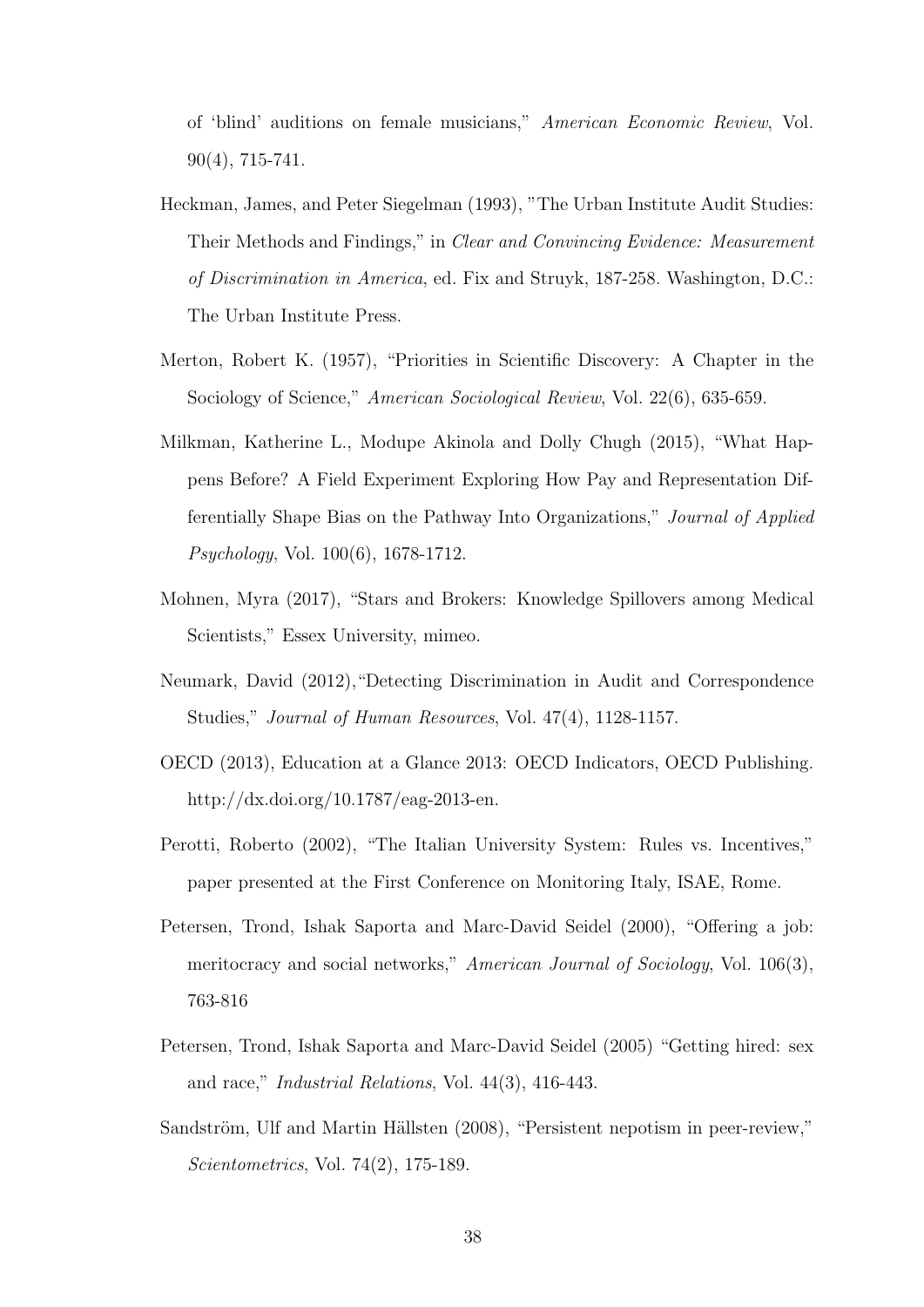- Simon, Curtis J. and John T. Warner (1992), "Matchmaker, Matchmaker: The Effect of Old Boy Networks on Job Match Quality, Earnings, and Tenure," Journal of Labor Economics, Vol. 10(3), 306-330.
- Stephan, Paula E. (2010), Economics of Science. In Hall, B. H. and N. Rosenberg, Handbook of the Economics of Innovation, pp. 217-273. Amsterdam and New York: Elsevier.
- Zinovyeva, Natalia and Manuel Bagues (2015), "The Role of Connections in Academic Promotions," American Economic Journal: Applied Economics, Vol. 7(2), 264-92.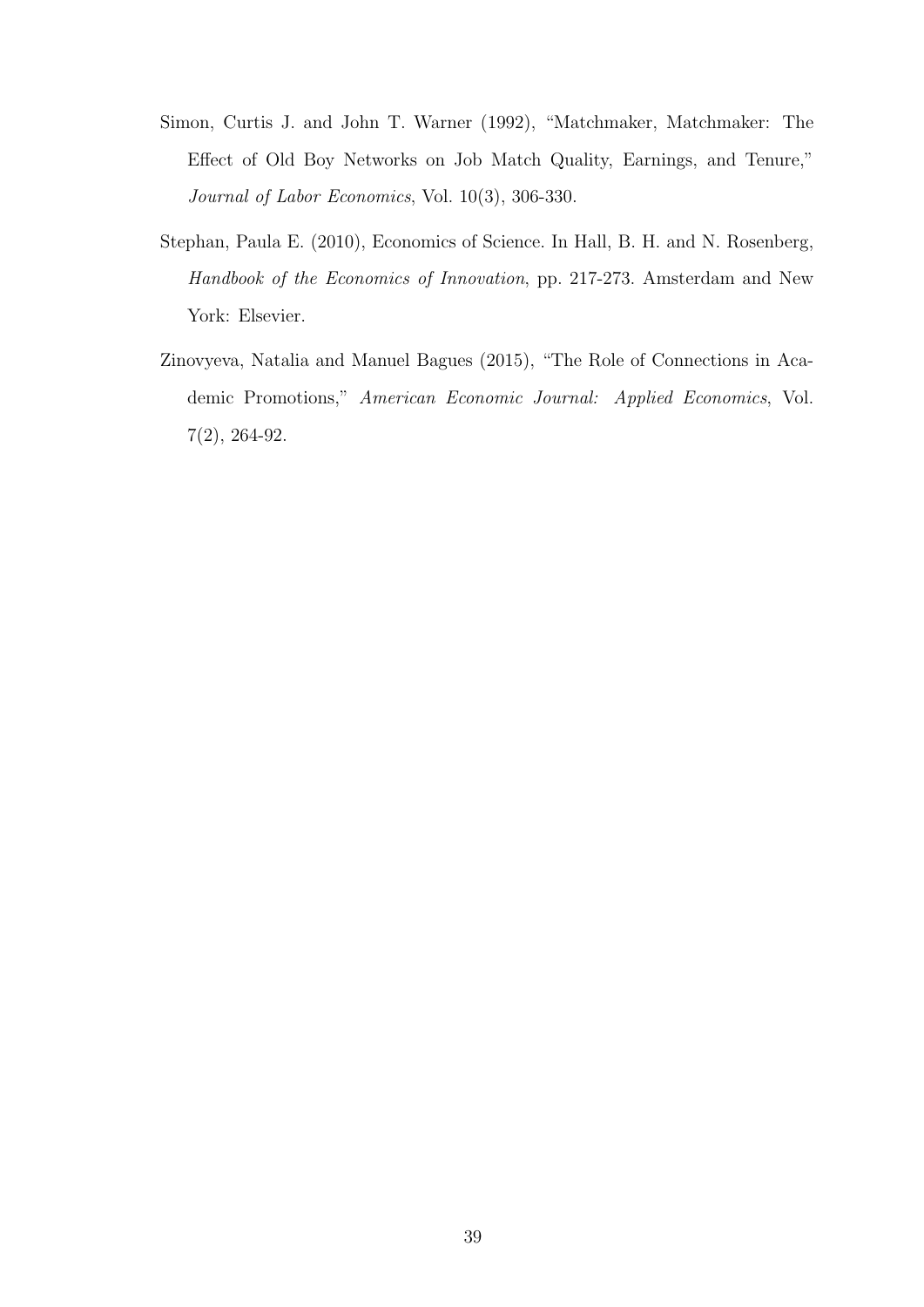

### Figure 1: Timeline of the evaluation

Note: As an illustration, the figure shows the timeline for Economics (discipline 13/A1).

### Figure 2: Sample Individual Evaluation

#### $\bf FQGLq\bf j$ **p**

The candidate PINCO PALLO has been Ricercatore universitario at the Università di PISA since 2006. His scientific work is concerned with the development of democracy, including a monograph on the role of public opinion in political thought and a series of contributions concerning English and Anglo-American thought and developments from the 17th through 19th centuries, with special reference to Edmund Burke. The candidate is a member of the "Re-Imagining Democracy in the Mediterranean, 1750-1860" project, based at the University of Oxford. The candidate has a significant number of international conference participations, among which those in which the English have invited him to speak about Burke are perhaps the most indicative of a strong international reputation. In terms of specific contributions, the "silent guest" metaphor is particularly significant in explaining how Burke plays out in the history of Italian political thought. The candidate scores above the median on two of the three indicators of impact and has substantial relevant teaching experience. On the basis of the application submitted, the candidate merits approval of the request for the abilitazione scientifica.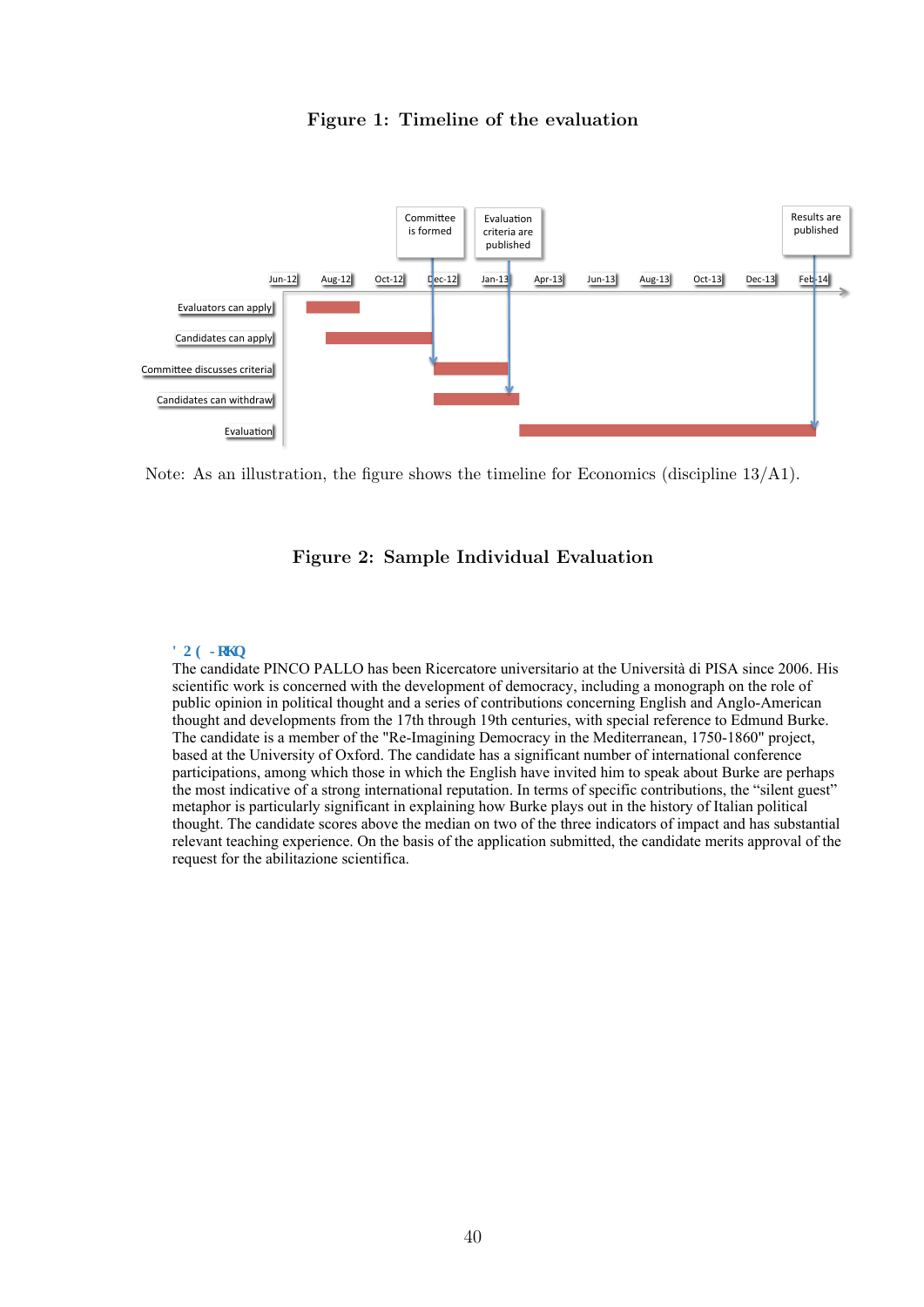

Figure 3: Success rate and bibliometric measures

Note: Candidates are classified in four groups, depending on the number of dimensions where their productivity is above the median in the corresponding category. Share of candidates in each group is indicated below.

Figure 4: Heterogeneity of the effect of connections across fields



Note: The figure shows field-level estimates of the causal impact of connections in committee on pre-registered candidates' success (x-axis) and on their probability to apply (y-axis).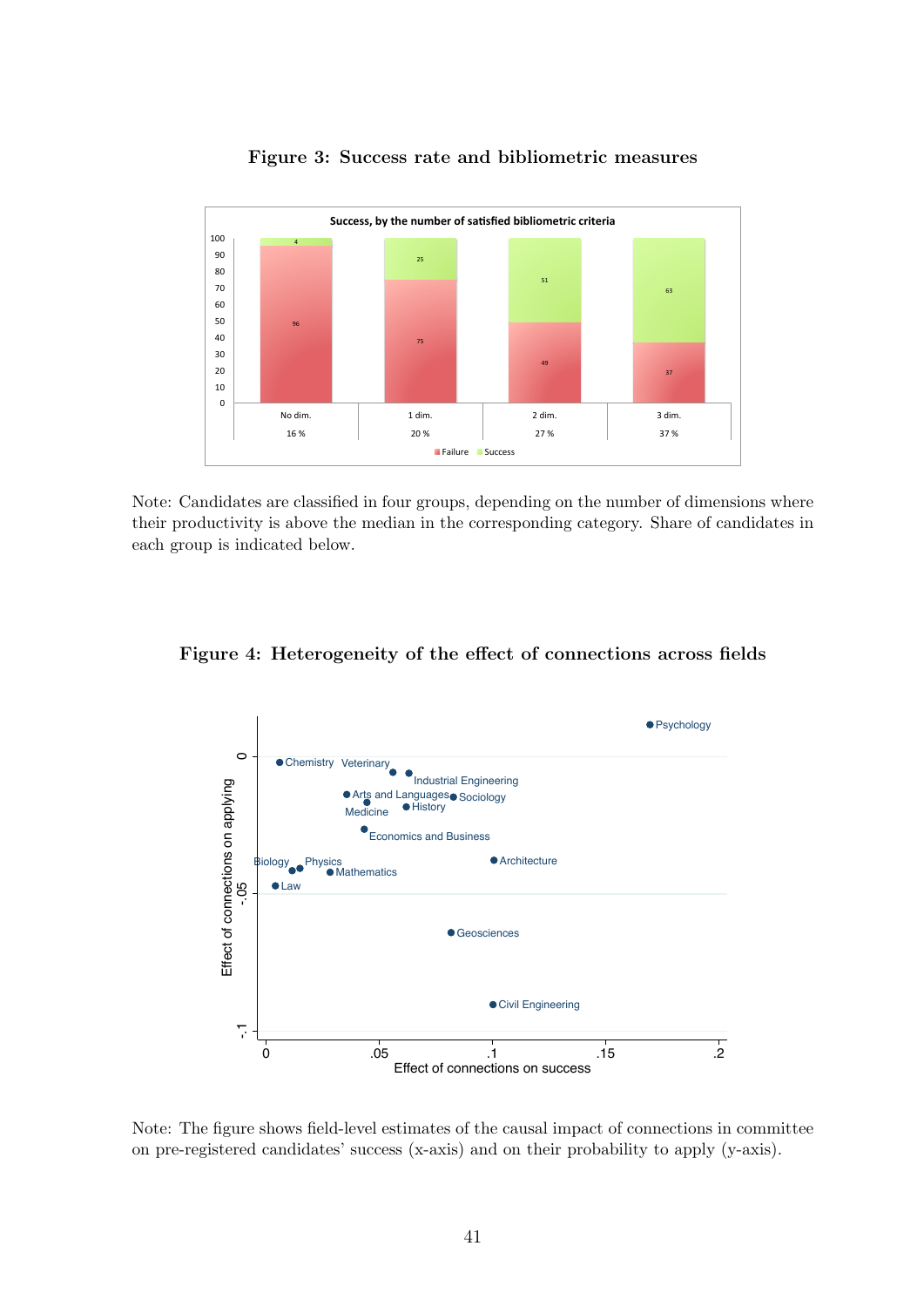|                                                     | Unconnected individual                                    | <b>Connected individual</b>                                                |  |  |  |  |  |  |  |
|-----------------------------------------------------|-----------------------------------------------------------|----------------------------------------------------------------------------|--|--|--|--|--|--|--|
|                                                     | Case 1: Evaluation bias in favor of connected candidates. |                                                                            |  |  |  |  |  |  |  |
| $Pr(i \text{ applies})$                             | $\alpha + (1 - \alpha)(1 - \beta)$                        |                                                                            |  |  |  |  |  |  |  |
| $Pr(i \text{ promoted})$                            | $\alpha + (1 - \alpha)(1 - \beta)$                        |                                                                            |  |  |  |  |  |  |  |
| $E(q_i i \text{ applied})$                          | $\frac{\alpha}{\alpha+(1-\alpha)(1-\beta)}$               | $\alpha$                                                                   |  |  |  |  |  |  |  |
| $E(\text{Payoff}_i)$                                | $\alpha + (1 - \alpha)(1 - \beta)$                        | $\mathbf{1}$                                                               |  |  |  |  |  |  |  |
|                                                     | Case 2: Information asymmetries on the evaluator side.    |                                                                            |  |  |  |  |  |  |  |
|                                                     | Evaluation is selective: $\alpha < u_h$                   |                                                                            |  |  |  |  |  |  |  |
| $Pr(i \text{ applies})$                             | $1-\beta$                                                 | $\alpha + (1 - \alpha)(1 - \beta)$                                         |  |  |  |  |  |  |  |
| $Pr(i \text{ promoted})$                            | $1-\beta$                                                 | $\alpha + (1 - \alpha)(1 - \beta)$                                         |  |  |  |  |  |  |  |
| $E(q_i i \text{ applied})$                          | $\alpha$                                                  | $\frac{\alpha}{\alpha+(1-\alpha)(1-\beta)}$                                |  |  |  |  |  |  |  |
| $E(\text{Payoff}_i)$                                | $1-\beta$                                                 | $\alpha + (1 - \alpha)(1 - \beta)$                                         |  |  |  |  |  |  |  |
|                                                     | Evaluation is not selective: $\alpha > u_h$               |                                                                            |  |  |  |  |  |  |  |
| $Pr(i \text{ applies})$                             | 1                                                         | $\alpha + (1-\alpha)(1-\beta)$                                             |  |  |  |  |  |  |  |
| $Pr(i \text{ promoted})$                            |                                                           | $\alpha + (1 - \alpha)(1 - \beta)$                                         |  |  |  |  |  |  |  |
| $E(q_i i \text{ applied})$                          | $\alpha$                                                  | $\frac{\alpha}{\alpha+(1-\alpha)(1-\beta)}$                                |  |  |  |  |  |  |  |
| $E(\text{Payoff}_i)$                                |                                                           | $\alpha + (1 - \alpha)(1 - \beta)$                                         |  |  |  |  |  |  |  |
|                                                     | Case 3: Information asymmetries on the candidate side.    |                                                                            |  |  |  |  |  |  |  |
|                                                     | Low application costs: $\frac{1-\beta}{\beta} > C$        |                                                                            |  |  |  |  |  |  |  |
| $Pr(i \text{ applies})$                             |                                                           | $\alpha + (1 - \alpha)(1 - \beta)$                                         |  |  |  |  |  |  |  |
| $Pr(i \text{ promoted})$                            | $\alpha + (1 - \alpha)(1 - \beta)$                        | $\alpha + (1 - \alpha)(1 - \beta)$                                         |  |  |  |  |  |  |  |
| $E(q_i i \text{ applied})$                          | $\alpha$                                                  | $\frac{\alpha q_H + (1-\alpha)(1-\beta)q_L}{\alpha + (1-\alpha)(1-\beta)}$ |  |  |  |  |  |  |  |
| $E(\text{Payoff}_i)$                                | $\alpha + (1 - \alpha)(1 - \beta) - (1 - \alpha)\beta C$  | $\alpha + (1 - \alpha)(1 - \beta)$                                         |  |  |  |  |  |  |  |
| High application costs: $\frac{1-\beta}{\beta} < C$ |                                                           |                                                                            |  |  |  |  |  |  |  |
| $Pr(i \text{ applies})$                             | $\alpha$                                                  | $\alpha + (1 - \alpha)(1 - \beta)$                                         |  |  |  |  |  |  |  |
| $Pr(i \text{ promoted})$                            | $\alpha$                                                  | $\alpha + (1 - \alpha)(1 - \beta)$                                         |  |  |  |  |  |  |  |
| $E(q_i i \text{ applied})$                          | ш                                                         | $\frac{\alpha q_H + (1-\alpha)(1-\beta)q_L}{\alpha + (1-\alpha)(1-\beta)}$ |  |  |  |  |  |  |  |
| $E(\text{Payoff}_i)$                                | $\alpha$                                                  | $\alpha + (1 - \alpha)(1 - \beta)$                                         |  |  |  |  |  |  |  |

Table 1: Summary of theoretical results

Notes: In *Case 1* evaluators are biased in favor of connected candidates, but there no information asymmetries. In Case 2, evaluators are (un)informed about the quality of (un)connected candidates, but evaluators do not favor connected candidates and there is perfect information about evaluators' standards. In Case 3 prospective candidates are (un)informed about the evaluation standards of (un)connected evaluators, but there are no information asymmetries about the quality of applicants and evaluators do not favor connections. Shaded areas indicate higher values within each row.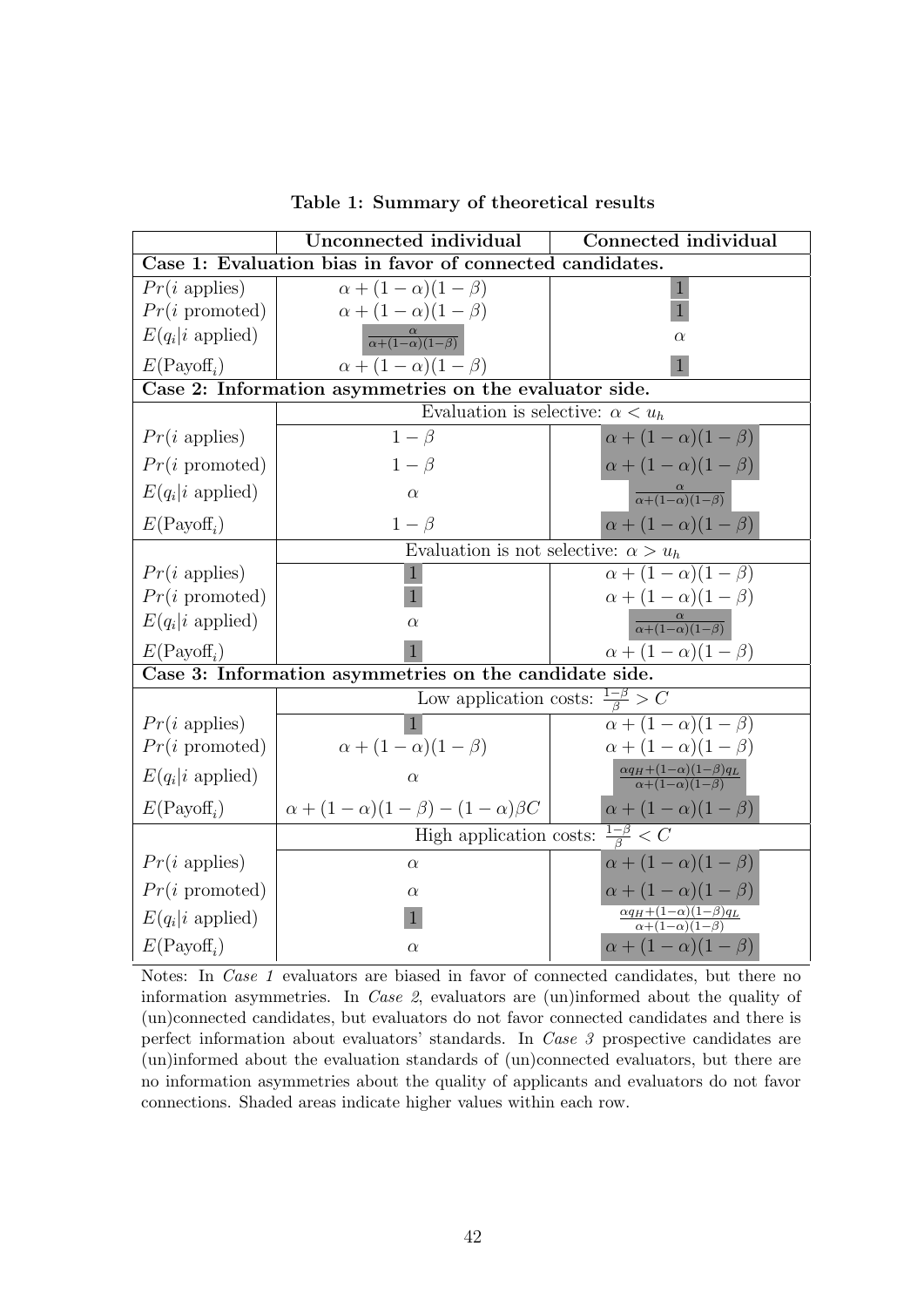|                                             | 1    | $\overline{2}$ | 3                | 4    |
|---------------------------------------------|------|----------------|------------------|------|
|                                             | Mean | Std. Dev.      | Min              | Max  |
| <i>Based in Italy (N=5,876):</i>            |      |                |                  |      |
| Female                                      | 0.20 | 0.40           | $\Omega$         |      |
| All publications                            | 131  | 104            | 4                | 957  |
| - Articles                                  | 73   | 85             | 0                | 920  |
| - Books                                     | 8    | 10             | 0                | 139  |
| - Book chapters                             | 22   | 26             | 0                | 455  |
| - Conference proceedings                    | 20   | 37             | $\Omega$         | 401  |
| - Patents                                   | 0.42 | 2.44           | 0                | 88   |
| - Other                                     |      | 23             | 0                | 675  |
| Average Article Influence Score             | 1.18 | 0.73           | 0.1              | 9.65 |
| A-journal articles                          | 11   | 16             | $\Omega$         | 207  |
| <i>Based abroad <math>(N=1,365)</math>:</i> |      |                |                  |      |
| Female                                      | 0.12 | 0.32           | $\left( \right)$ |      |
|                                             |      |                |                  |      |

Table 2: Descriptive statistics – Eligible evaluators

Notes: Article Influence Score is only available for STEM&Med fields and A-journal articles is only defined for publications by professors in the social sciences and humanities.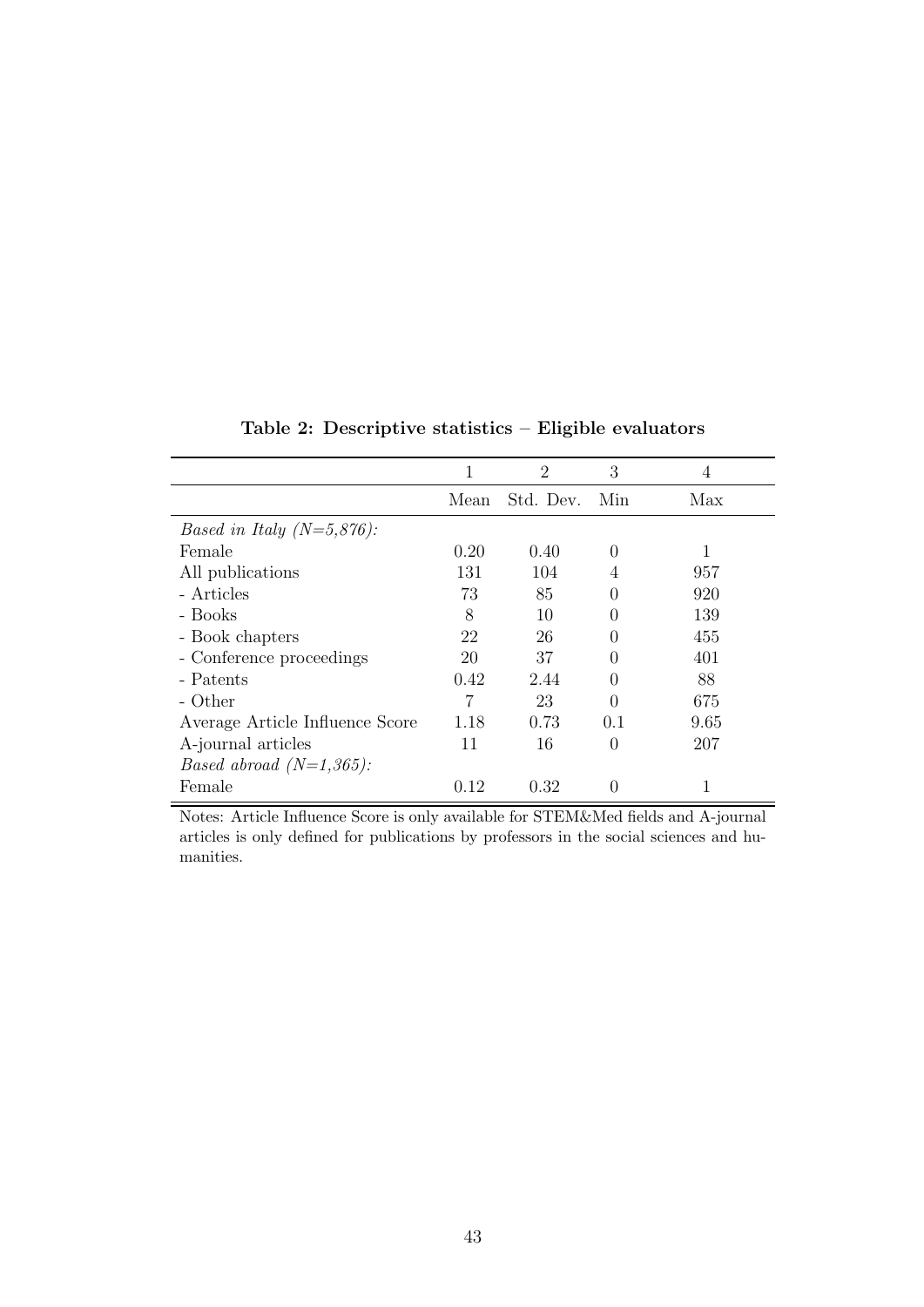|                                      | $\mathbf{1}$   | $\overline{2}$ | 3          | $\overline{4}$ | 5                                        | 6                     | $\overline{7}$ |
|--------------------------------------|----------------|----------------|------------|----------------|------------------------------------------|-----------------------|----------------|
|                                      | All            |                |            | Position       |                                          | Coauthor or colleague |                |
| Sample:                              |                |                | FP         | AP             | Yes                                      | No                    |                |
|                                      |                |                |            |                |                                          |                       |                |
|                                      |                |                |            |                | Initial set of applications $(N=69,020)$ |                       |                |
|                                      | Mean           | St.Dev.        | Mean       | Mean           | $Mean^*$                                 | $Mean^*$              | p-value        |
| Individual characteristics:          |                |                |            |                |                                          |                       |                |
| Female                               | 0.38           | 0.49           | 0.31       | 0.41           | 0.39                                     | 0.38                  | 0.003          |
| Age                                  | 44             | $8\,$          | 49         | 43             | 0.05                                     | $-0.01$               | 0.000          |
| University affiliation               | 0.69           | 0.46           | 0.78       | 0.64           | 0.90                                     | 0.65                  | 0.000          |
| Permanent university position:       | 0.55           | 0.5            | 0.74       | 0.47           | 0.73                                     | 0.52                  | 0.000          |
| - same field                         | 0.75           | 0.43           | 0.77       | 0.74           | 0.79                                     | 0.74                  | 0.000          |
|                                      |                |                |            |                |                                          |                       |                |
| Quality indicators:                  |                |                |            |                |                                          |                       |                |
| CV length (pages)                    | 16             | 67             | 20         | 14             | 0.08                                     | $-0.02$               | 0.000          |
| All Publications:                    | 64             | 67             | 89         | 53             | 0.08                                     | $-0.02$               | 0.000          |
| - Articles                           | 37             | 51             | 53         | 30             | 0.07                                     | $-0.01$               | 0.000          |
| - Books                              | $\overline{2}$ | 5              | 3          | $\overline{2}$ | 0.01                                     | $-0.00$               | 0.509          |
| - Book chapters                      | $\overline{7}$ | 12             | 10         | 6              | 0.06                                     | $-0.01$               | 0.000          |
| - Conference proceedings             | 10             | 20             | 14         | 8              | 0.07                                     | $-0.01$               | 0.000          |
| - Patents                            | 0.24           | 1.65           | 0.35       | 0.19           | 0.00                                     | $-0.00$               | 0.936          |
| - Other                              | $\overline{7}$ | 22             | 8          | 7              | $-0.03$                                  | 0.00                  | 0.003          |
| Average number of coauthors          | $\,6$          | 18             | $\,6\,$    | $\,6$          | 0.01                                     | $-0.00$               | 0.118          |
| First-authored                       | 0.22           | 0.2            | 0.22       | 0.22           | $-0.02$                                  | 0.00                  | 0.079          |
| Last-authored                        | 0.12           | 0.16           | 0.15       | 0.11           | 0.03                                     | $-0.01$               | 0.003          |
| Average Article Influence Score      | 1.31           | 0.97           | 1.31       | 1.30           | $-0.01$                                  | 0.00                  | 0.469          |
| A-journal articles                   | 4              | 7              | 6          | 3              | 0.09                                     | $-0.01$               | 0.000          |
| Application order                    | 0.5            | 0.29           | 0.5        | 0.5            | 0.46                                     | 0.51                  | 0.000          |
|                                      |                |                |            |                |                                          |                       |                |
|                                      |                |                |            |                | Final set of applications $(N=59,150)$   |                       |                |
| Production in the previous 10 years: |                |                |            |                |                                          |                       |                |
| Social Sciences and Humanities:      |                |                |            |                |                                          |                       |                |
| - Articles                           | 20             | 17             | 25         | 18             | 0.16                                     | $-0.02$               | 0.000          |
| - A-journal articles                 | $\sqrt{3}$     | $\overline{4}$ | $\sqrt{3}$ | $\sqrt{2}$     | 0.10                                     | $-0.01$               | 0.000          |
| - Books                              | $\overline{2}$ | 3              | 3          | $\overline{2}$ | 0.02                                     | $-0.00$               | 0.378          |
| Sciences:                            |                |                |            |                |                                          |                       |                |
| - Articles                           | 37             | 45             | 46         | 32             | 0.06                                     | $-0.01$               | 0.000          |
| - Citations                          | 60             | 102            | 77         | 52             | 0.05                                     | $-0.01$               | 0.000          |
| - H-index                            | 11             | 7              | 13         | 10             | 0.09                                     | $-0.02$               | 0.000          |
| Above the median in 3 indicators     | 0.38           | 0.48           | 0.42       | 0.36           | 0.46                                     | 0.36                  | 0.000          |
| Below the median in 3 indicators     | 0.16           | 0.36           | 0.13       | 0.17           | 0.12                                     | 0.17                  | 0.000          |

# Table 3: Descriptive statistics – Applications

Notes: Article Influence Score is defined for publications by professors in STEM&Med fields. A-journal articles are defined for publications by professors in the social sciences and humanities. Columns 5-6 provide information for the subset of applicants who had a connection in the committee and the subset who did not.

∗ In columns 5-6 productivity indicators and age are normalized at the exam level. Column 7 reports the p-value for the t-test of difference in means between the two groups.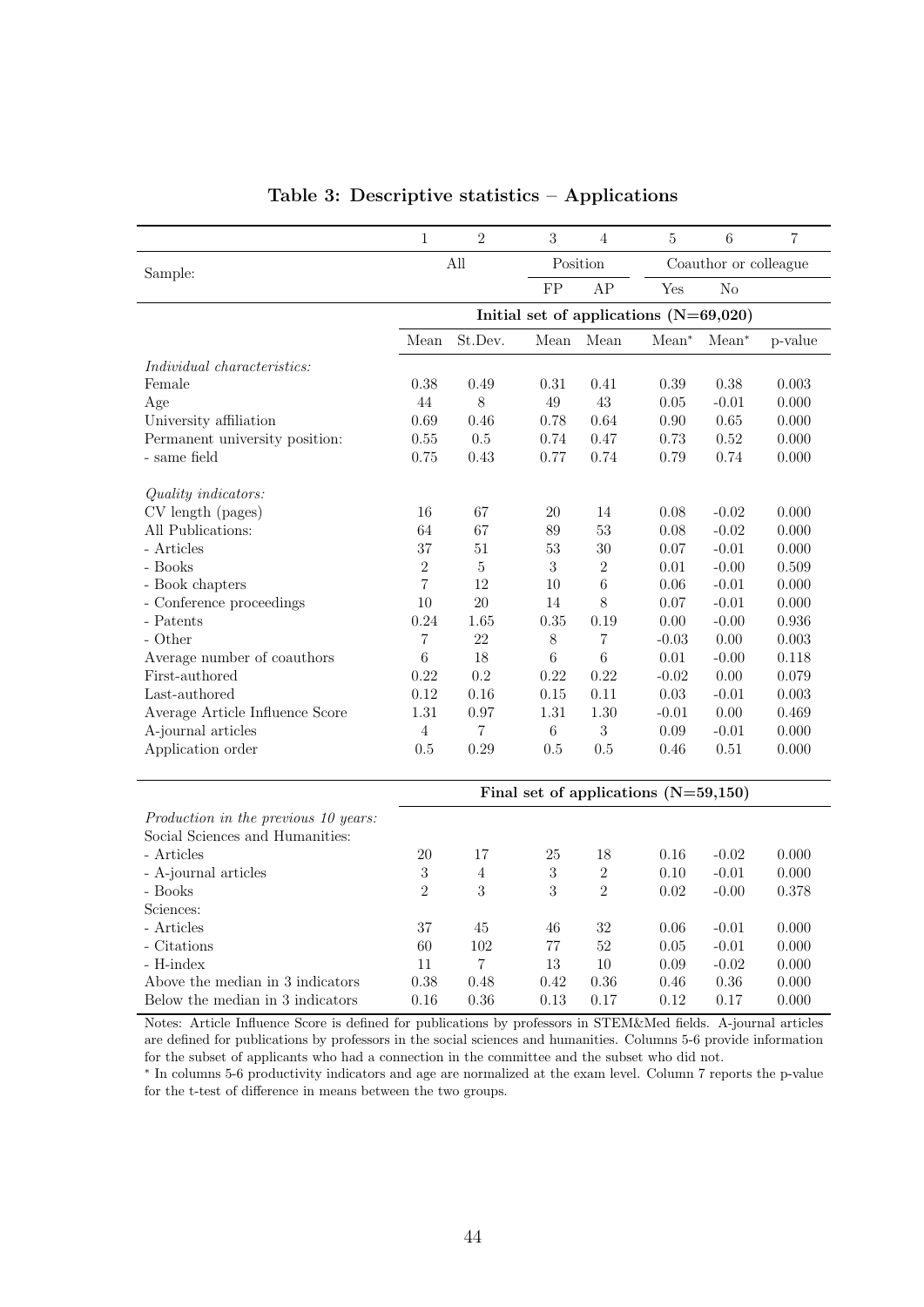|                    | 1                                          | $\overline{2}$                           | 3    | $\overline{4}$                       | 5    | 6                     | $\overline{7}$ |
|--------------------|--------------------------------------------|------------------------------------------|------|--------------------------------------|------|-----------------------|----------------|
| Sample:            |                                            | All                                      |      | Position                             |      | Coauthor or colleague |                |
|                    |                                            |                                          | FP   | AP                                   | Yes  | N <sub>0</sub>        |                |
|                    | Mean                                       | Std.Dev.                                 | Mean | Mean                                 | Mean | Mean                  | p-value        |
|                    |                                            | Initial set of applications $(N=69,020)$ |      |                                      |      |                       |                |
| Withdraws          | 0.14                                       | 0.35                                     | 0.16 | 0.13                                 | 0.17 | 0.14                  | 0.000          |
| Fails              | 0.49                                       | 0.50                                     | 0.48 | 0.50                                 | 0.34 | 0.52                  | 0.000          |
| Qualifies          | 0.37                                       | 0.48                                     | 0.36 | 0.37                                 | 0.49 | 0.34                  | 0.000          |
|                    | Final set of applications $(N=59,150)$     |                                          |      |                                      |      |                       |                |
| Qualifies          | 0.43                                       | 0.49                                     | 0.43 | 0.43                                 | 0.59 | 0.40                  | 0.000          |
| Unanimous decision | 0.86                                       | 0.35                                     | 0.84 | 0.86                                 | 0.86 | 0.86                  | 0.813          |
|                    |                                            |                                          |      | Individual evaluations $(N=294,656)$ |      |                       |                |
| Length (in words)  | 176                                        | 277                                      | 203  | 164                                  | 193  | 175                   | 0.000          |
| Positive votes     | 0.45                                       | .50                                      | 0.46 | 0.44                                 | 0.64 | 0.44                  | 0.000          |
|                    | Set of withdrawn applications $(N=9,870)$  |                                          |      |                                      |      |                       |                |
| Reapplies in 2013  | 0.37                                       | 0.48                                     | 0.32 | 0.40                                 | 0.45 | 0.36                  | 0.000          |
|                    | Set of re-applicants in 2013 ( $N=3,684$ ) |                                          |      |                                      |      |                       |                |
| Qualifies          | 0.58                                       | 0.49                                     | 0.59 | 0.57                                 | 0.67 | 0.55                  | 0.000          |

### Table 4: Descriptive statistics – Outcomes

Notes: We observe 99.7% of individual evaluations (294,656 out of 295,666 evaluations).

|                            |                     | $\overline{2}$       | 3                     | 4                   | 5                    |
|----------------------------|---------------------|----------------------|-----------------------|---------------------|----------------------|
| Dep. $var$ :               | Female              | Age                  | Same field            | Other field         | Application<br>order |
| Connection<br>in committee | 0.004<br>(0.006)    | $0.028**$<br>(0.014) | 0.002<br>(0.008)      | 0.001<br>(0.005)    | $-0.001$<br>(0.004)  |
|                            | 6                   | 7                    | 8                     | 9                   | 10                   |
| Dep. $var$ :               | CV<br>length        | Publications         | A-journal<br>articles | Total<br>AIS        | Coauthors            |
| Connection<br>in committee | $-0.025$<br>(0.017) | $-0.001$<br>(0.019)  | $-0.007$<br>(0.010)   | $-0.009$<br>(0.018) | $-0.012$<br>(0.019)  |

# Table 5: Randomization test

Notes: OLS estimates based on the initial set of applications. All regressions include exam fixed effects and a set of dummy variables for the expected number of connections in the committee (192 dummies). Dependent variables in columns 2, 5-10 are normalized at the exam level. Standard errors are clustered at the committee level. \*\*\* denotes significance at  $1\%$ , \*\* significance at  $5\%$  and \* significance at 10%.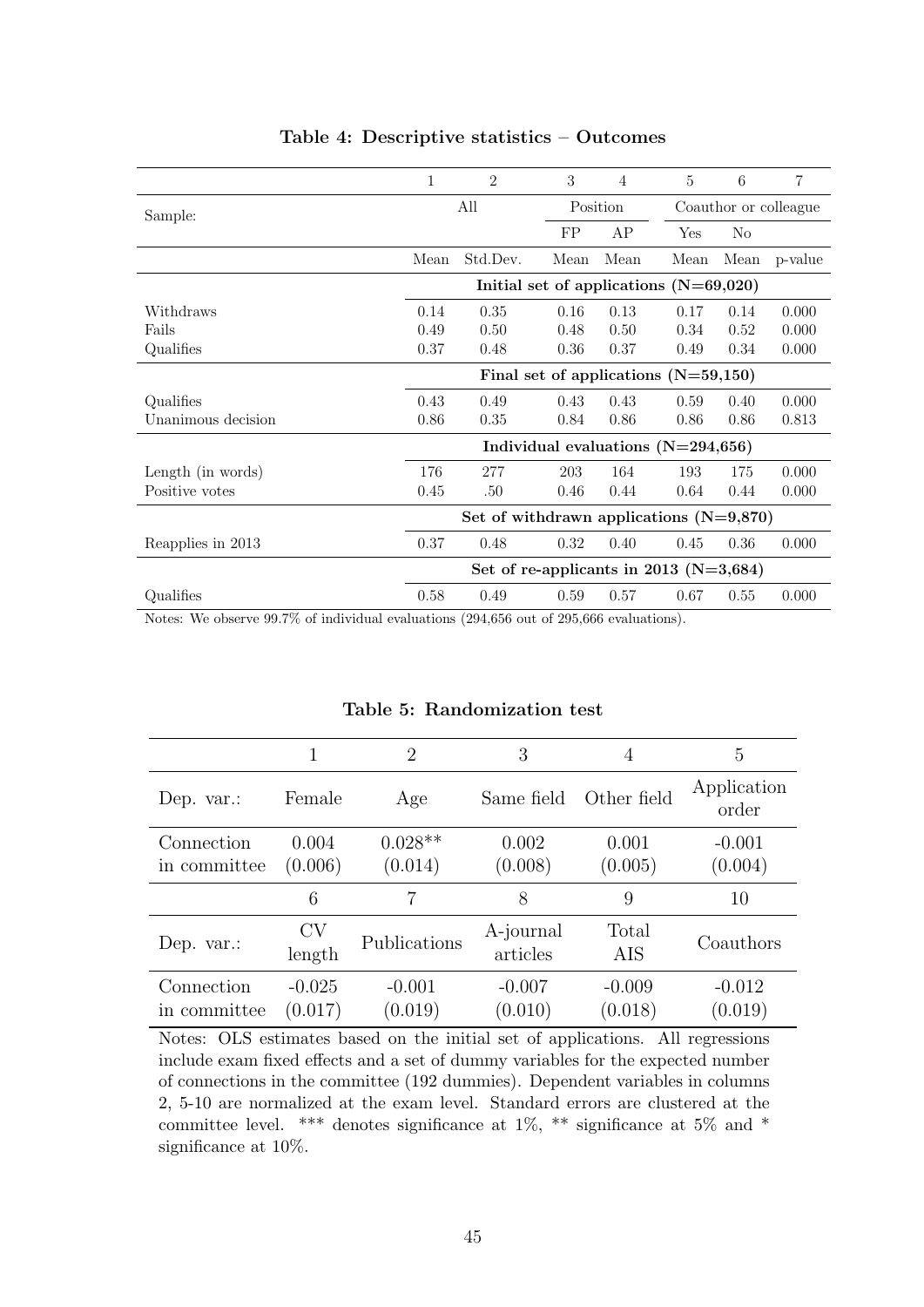|                             | $\mathbf{1}$   | $\overline{2}$ | 3           | $\overline{4}$                  | $\overline{5}$         | $6\phantom{.}6$ |
|-----------------------------|----------------|----------------|-------------|---------------------------------|------------------------|-----------------|
| Sample:                     |                | All            |             |                                 | Research productivity: |                 |
|                             |                |                |             | High                            | Medium                 | Low             |
|                             | <b>ITT</b>     | <b>ITT</b>     | IV          | IV                              | IV                     | IV              |
| A.                          |                |                |             | Applies in the $1^{st}$ round   |                        |                 |
| Connection in committee     | $-0.027***$    | $-0.027***$    | $-0.029***$ | $-0.009$                        | $-0.018**$             | $-0.062***$     |
|                             | (0.005)        | (0.005)        | (0.005)     | (0.006)                         | (0.008)                | (0.011)         |
| Individual controls         | No             | Yes            | Yes         | Yes                             | Yes                    | Yes             |
| Adjusted R-squared          | 0.045          | 0.118          | 0.119       | 0.146                           | 0.121                  | 0.138           |
| Mean, no connections        | 0.862          | 0.862          | 0.862       | 0.934                           | 0.869                  | 0.799           |
| Connection effect, %        | $-3.1$         | $-3.2$         | $-3.4$      | $-0.9$                          | $-2.0$                 | $-7.8$          |
| $p$ -value(Z(High vs. Low)) |                |                |             |                                 |                        | 0.000           |
| <b>B.</b>                   |                |                |             | Qualifies in the $1^{st}$ round |                        |                 |
| Connection in committee     | $0.039***$     | $0.042***$     | $0.046***$  | $0.052***$                      | $0.049***$             | $0.029***$      |
|                             | (0.007)        | (0.006)        | (0.006)     | (0.010)                         | (0.009)                | (0.009)         |
| Individual controls         | N <sub>o</sub> | Yes            | Yes         | Yes                             | Yes                    | Yes             |
| Adjusted R-squared          | 0.112          | 0.308          | 0.308       | 0.336                           | 0.274                  | 0.255           |
| Mean, no connections        | 0.344          | 0.344          | 0.344       | 0.547                           | 0.387                  | 0.149           |
| Connection effect, %        | 11.3           | 12.0           | 13.3        | 9.5                             | 12.7                   | 19.1            |
| $p$ -value(Z(High vs. Low)) |                |                |             |                                 |                        | 0.087           |
| C.                          |                |                |             | Fails in the $1^{st}$ round     |                        |                 |
| Connection in committee     | $-0.066***$    | $-0.069***$    | $-0.075***$ | $-0.061***$                     | $-0.067***$            | $-0.091***$     |
|                             | (0.007)        | (0.006)        | (0.007)     | (0.010)                         | (0.009)                | (0.011)         |
| Individual controls         | No             | Yes            | Yes         | Yes                             | Yes                    | Yes             |
| Adjusted R-squared          | 0.111          | 0.237          | 0.238       | 0.295                           | 0.221                  | 0.205           |
| Mean, no connections        | 0.518          | 0.518          | 0.518       | 0.387                           | 0.482                  | 0.650           |
| Connection effect, %        | $-12.7$        | $-13.2$        | $-14.6$     | $-15.7$                         | $-13.8$                | $-14.0$         |
| $p$ -value(Z(High vs. Low)) |                |                |             |                                 |                        | 0.047           |
| Observations                | 69,020         | 69,020         | 69,020      | 21,443                          | 21,800                 | 25,777          |

#### Table 6: The effect of connections on first-round outcomes

Notes: Columns 1 and 2 report results from an OLS estimation where the right-hand side variable is the initial composition of the committee determined by the random draw. Columns 3-6 report results from estimations where the final composition of the committee has been instrumented using its initial composition.

In columns 4-6, researchers are classified according to their research productivity, as measured by the total Article Influence Score in STEM&Med fields and by publications in A-journals in the social sciences and humanities.

All regressions include exam fixed effects and a set of dummy variables for the expected number of connections in committee. Columns 2-6 also include a set of dummies for position and university, and the set of individual controls listed in the upper panel of Table 3, all interacted with discipline fixed effects.

Standard errors are clustered at the committee level. \*\*\* denotes significance at 1%, \*\* significance at 5% and \* significance at 10%.

 $p$ -value( $Z(High \text{ vs. Low})$ ) shows a p-value for a two-sided test of equality of coefficients for, respectively, high and low quality candidates.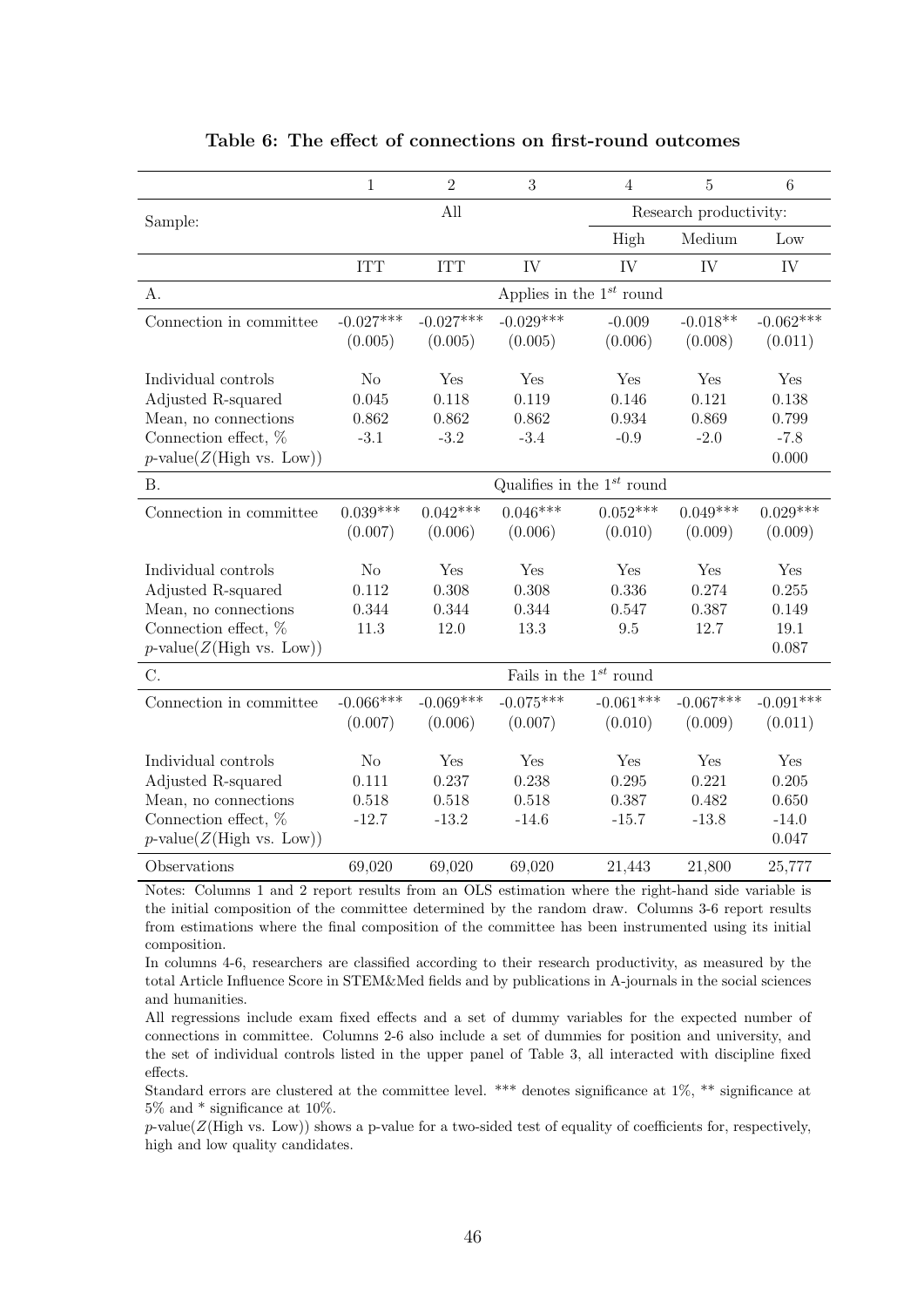|                                |            | $\overline{2}$       | 3          | 4                      | 5          | 6                 |
|--------------------------------|------------|----------------------|------------|------------------------|------------|-------------------|
| Sample:                        |            | All final candidates |            | Research productivity: |            | Re-applicants     |
|                                |            |                      | High       | Medium                 | Low        | in $2^{nd}$ round |
| Connection                     | $0.039***$ | $0.039***$           | $0.029***$ | $0.043***$             | $0.046***$ | $0.034***$        |
|                                | (0.005)    | (0.005)              | (0.005)    | (0.006)                | (0.008)    | (0.011)           |
| Candidate fixed-effects        | Yes        | Yes                  | Yes        | Yes                    | Yes        | Yes               |
| Evaluator fixed-effects        | No         | Yes                  | Yes        | Yes                    | <b>Yes</b> | Yes               |
| <i><b>Observations</b></i>     | 294,656    | 294,656              | 99.747     | 93,969                 | 100,940    | 10.125            |
| Number of applications         | 58,948     | 58,948               | 19,957     | 18,799                 | 20,192     | 2025              |
| Mean, no connections           | 0.440      | 0.440                | 0.624      | 0.488                  | 0.217      | 0.577             |
| Connection effect, $%$         | 9.0        | 8.9                  | 4.7        | 8.9                    | 21.2       | 5.9               |
| $p$ -value $(Z(High vs. Low))$ |            |                      |            |                        | 0.072      |                   |

# Table 7: Evaluators' individual voting

Notes: OLS estimates. Each observation represents evaluator  $j$  assessment of candidate  $i$ . The dependent variable is a dummy that takes value one if the evaluator votes in favor of the candidate. In columns 1-5, the vote is from the first evaluation round. In column 6, the vote is from the second round, and the sample is composed of individuals who withdrew the application in the first round and reapplied again in the second round. Evaluations in the second round are available for 116 out of 184 fields, in which reports were published before May 2015. In column 6, standard errors are clustered at the committee level.

\*\*\* denotes significance at  $1\%$ , \*\* significance at  $5\%$  and \* significance at  $10\%$ .

p-value(Z(High vs. Low)) shows a p-value for a two-sided test of equality of coefficients for, respectively, high and low quality candidates.

|                         |                                 | 2                               |
|-------------------------|---------------------------------|---------------------------------|
| Dependent variable:     | Reapplies in the $2^{nd}$ round | Qualifies in the $2^{nd}$ round |
| Sample:                 | Withdrew in the $1^{st}$ round  | Reapplied in the $2^{nd}$ round |
| Connection in committee | $0.047***$                      | $0.096***$                      |
|                         | (0.014)                         | (0.025)                         |
| Observations            | 9,870                           | 3,684                           |
| Adjusted R-squared      | 0.158                           | 0.208                           |
| Mean, no connections    | 0.356                           | 0.548                           |
| Connection effect, %    | 13.1                            | 17.5                            |

# Table 8: The impact of connections on  $2^{nd}$  round outcomes

Notes: OLS estimates. All regressions include exam fixed effects and a set of dummy variables for the expected number of connections in committee. Individual controls include a set of dummies for position and university, and the set of individual controls listed in the upper panel of Table 3, all interacted with discipline fixed effects.

Standard errors are clustered at the committee level. \*\*\* denotes significance at 1%, \*\* significance at 5% and \* significance at 10%.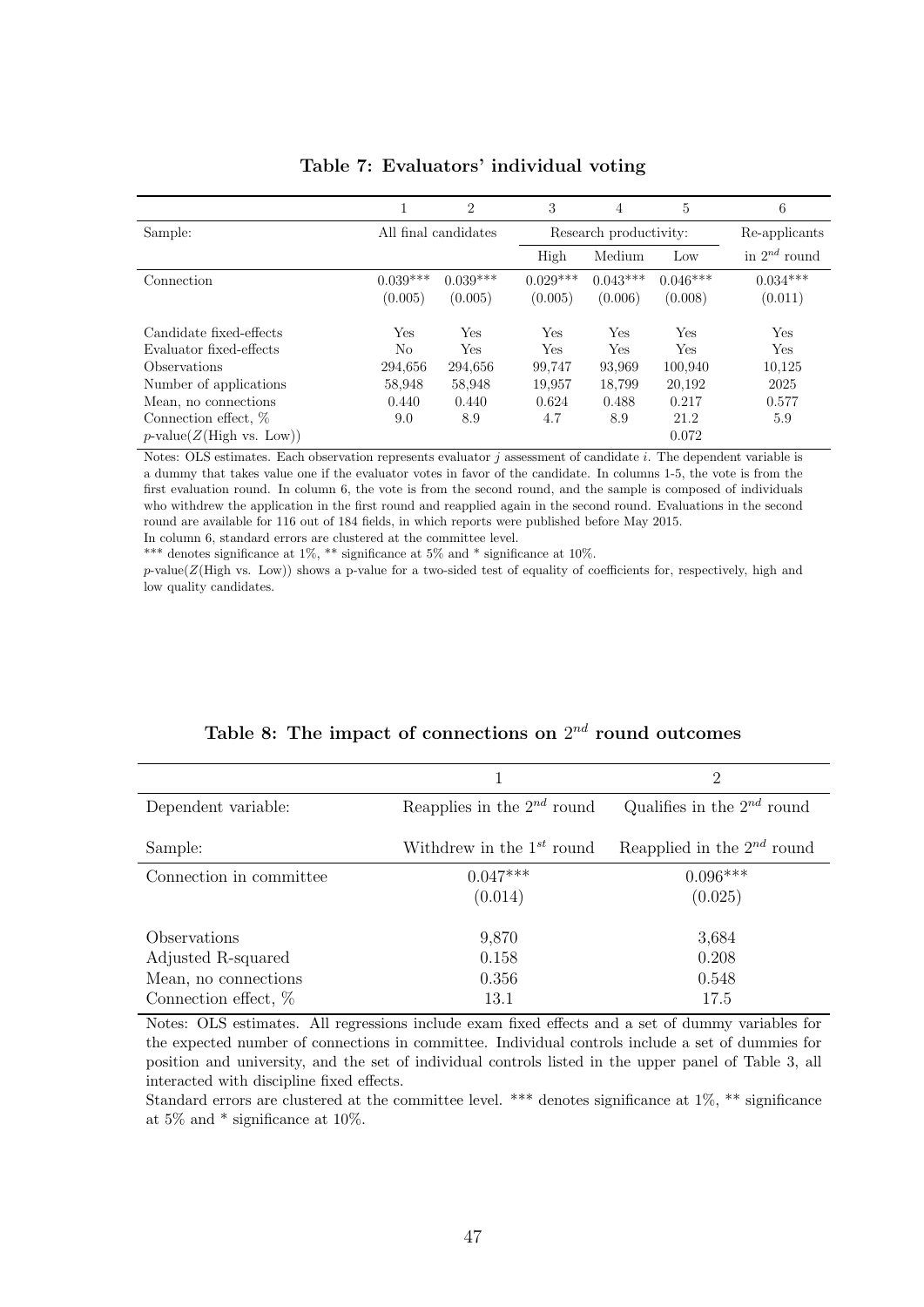|                                |                      | $\overline{2}$ | 3                      | $\overline{4}$ | 5          |  |
|--------------------------------|----------------------|----------------|------------------------|----------------|------------|--|
| Dependent variable:            | Qualifies            | Positive votes |                        | Qualifies      |            |  |
| Sample:                        | All final candidates |                | Research productivity: |                |            |  |
|                                |                      |                | High                   | Medium         | Low        |  |
| Connection in committee        | $0.068***$           | $0.329***$     | $0.067***$             | $0.065***$     | $0.065***$ |  |
|                                | (0.006)              | (0.028)        | (0.009)                | (0.008)        | (0.010)    |  |
| Observations                   | 59,150               | 59,150         | 20,028                 | 18,855         | 20,267     |  |
| Adjusted R-squared             | 0.422                | 0.451          | 0.380                  | 0.374          | 0.381      |  |
| Mean, no connections           | 0.399                | 2.082          | 0.586                  | 0.446          | 0.186      |  |
| Connection effect, %           | 17.1                 | 15.8           | 11.5                   | 14.6           | 34.8       |  |
| $p$ -value $(Z(High vs. Low))$ |                      |                |                        |                | 0.882      |  |

Table 9: Identification based on observables

Notes: OLS estimates. The sample is composed of all final applicants who received evaluations. All regressions include exam fixed effects, a set of dummy variables for the expected number of connections in committee, a set of dummies for position and university, and the set of individual controls listed in the upper panel of Table 3, all interacted with discipline fixed effects. Standard errors are clustered at the committee level. \*\*\* denotes significance at 1%, \*\* significance at 5% and \* significance at 10%.

 $p$ -value( $Z$ (High vs. Low)) shows a p-value for a two-sided test of equality of coefficients for, respectively, high and low quality candidates.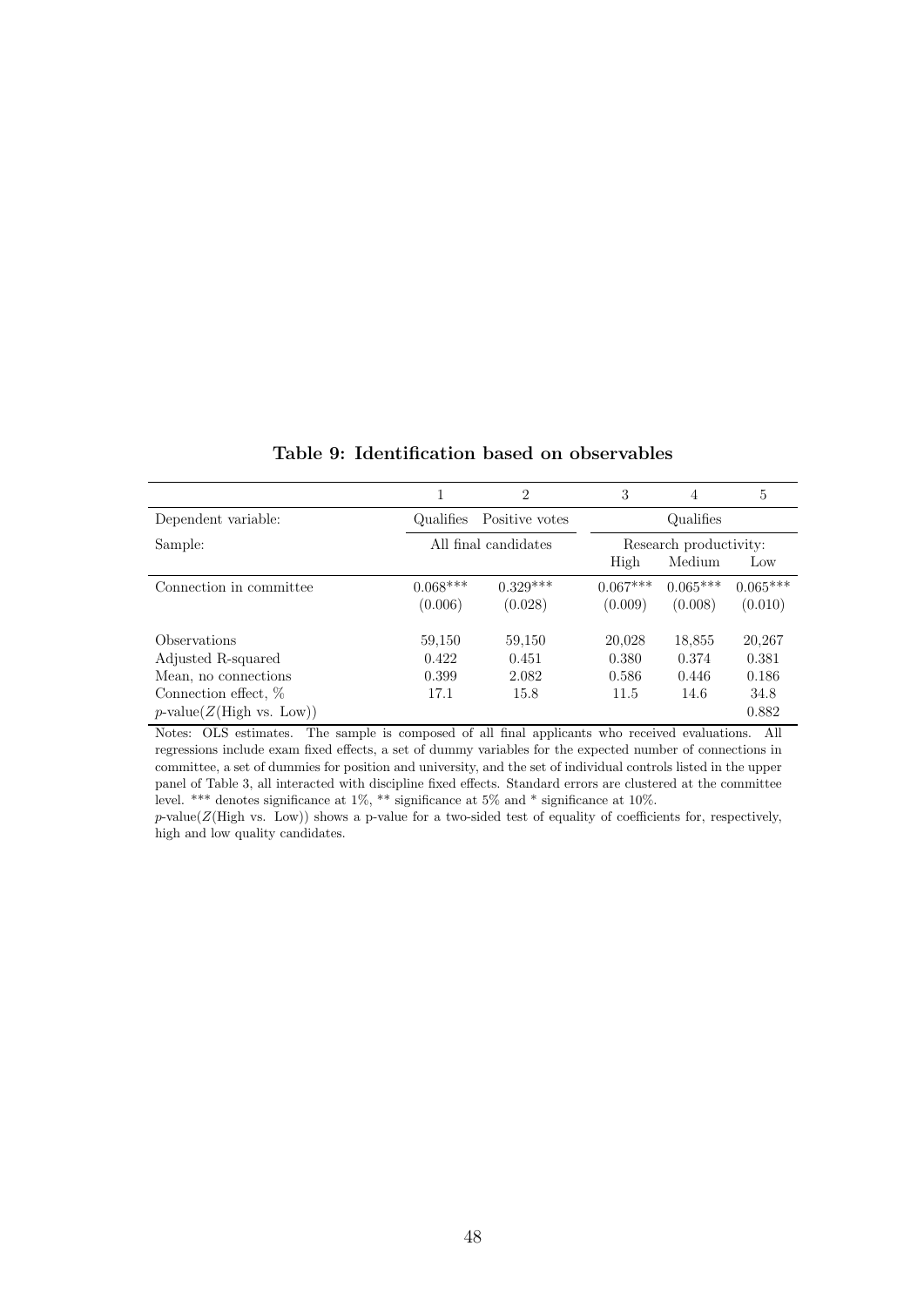|                                                                             | $\mathbf{1}$                                  | $\overline{2}$                                  | 3                      | $\overline{4}$            |  |  |  |
|-----------------------------------------------------------------------------|-----------------------------------------------|-------------------------------------------------|------------------------|---------------------------|--|--|--|
| Sample:                                                                     | All                                           |                                                 | Research productivity: |                           |  |  |  |
|                                                                             |                                               | High                                            | Medium                 | Low                       |  |  |  |
| А.                                                                          | Applies in the $1^{st}$ or the $2^{nd}$ round |                                                 |                        |                           |  |  |  |
| Connection in committee                                                     | $-0.011***$<br>(0.004)                        | $-0.000$<br>(0.005)                             | 0.002<br>(0.006)       | $-0.035***$<br>(0.010)    |  |  |  |
| Mean, no connections<br>Connection effect, %<br>$p$ -value(Z(High vs. Low)) | 0.911<br>$-1.2$                               | 0.961<br>$-0.03$                                | 0.925<br>0.2           | 0.861<br>$-4.0$<br>0.002  |  |  |  |
| <b>B.</b>                                                                   |                                               | Qualifies in the $1^{st}$ or the $2^{nd}$ round |                        |                           |  |  |  |
| Connection in committee                                                     | $0.063***$<br>(0.009)                         | $0.059***$<br>(0.010)                           | $0.068***$<br>(0.006)  | $0.054***$<br>(0.010)     |  |  |  |
| Mean, no connections<br>Connection effect, %<br>$p$ -value(Z(High vs. Low)) | 0.371<br>17.0                                 | 0.566<br>10.4                                   | 0.421<br>16.1          | 0.178<br>30.2<br>0.724    |  |  |  |
| C.                                                                          |                                               | Fails in the $1^{st}$ or the $2^{nd}$ round     |                        |                           |  |  |  |
| Connection in committee                                                     | $-0.073***$<br>(0.006)                        | $-0.059***$<br>(0.010)                          | $-0.066***$<br>(0.009) | $-0.088***$<br>(0.011)    |  |  |  |
| Mean, no connections<br>Connection effect, %<br>$p$ -value(Z(High vs. Low)) | 0.540<br>$-13.6$                              | 0.394<br>$-14.9$                                | 0.504<br>$-13.1$       | 0.684<br>$-12.9$<br>0.051 |  |  |  |
| D.                                                                          |                                               | Promoted by December 2015                       |                        |                           |  |  |  |
| Connection in committee                                                     | $0.013***$<br>(0.004)                         | 0.007<br>(0.010)                                | 0.012<br>(0.007)       | $0.021***$<br>(0.006)     |  |  |  |
| Mean, no connections<br>Connection effect, %<br>$p$ -value(Z(High vs. Low)) | 0.121<br>10.6                                 | 0.203<br>3.6                                    | 0.123<br>9.7           | 0.056<br>38.6<br>0.230    |  |  |  |
| Observations                                                                | 69,020                                        | 21,443                                          | 21,800                 | 25,777                    |  |  |  |

Table 10: The effect of connections on two-period outcomes and promotion

Notes: The table reports results from instrumental variables estimations where the final composition of the committee has been instrumented using the outcome of the initial random draw.

All regressions include exam fixed effects, a set of dummy variables for the expected number of connections in committee, a set of dummies for position and university, and the set of individual controls listed in the upper panel of Table 3, all interacted with discipline fixed effects. Standard errors are clustered at the committee level. \*\*\* denotes significance at 1%, \*\* significance at 5% and \* significance at 1%.

 $p$ -value( $Z(High vs. Low)$ ) shows a p-value for a two-sided test of equality of coefficients for, respectively, high and low quality candidates.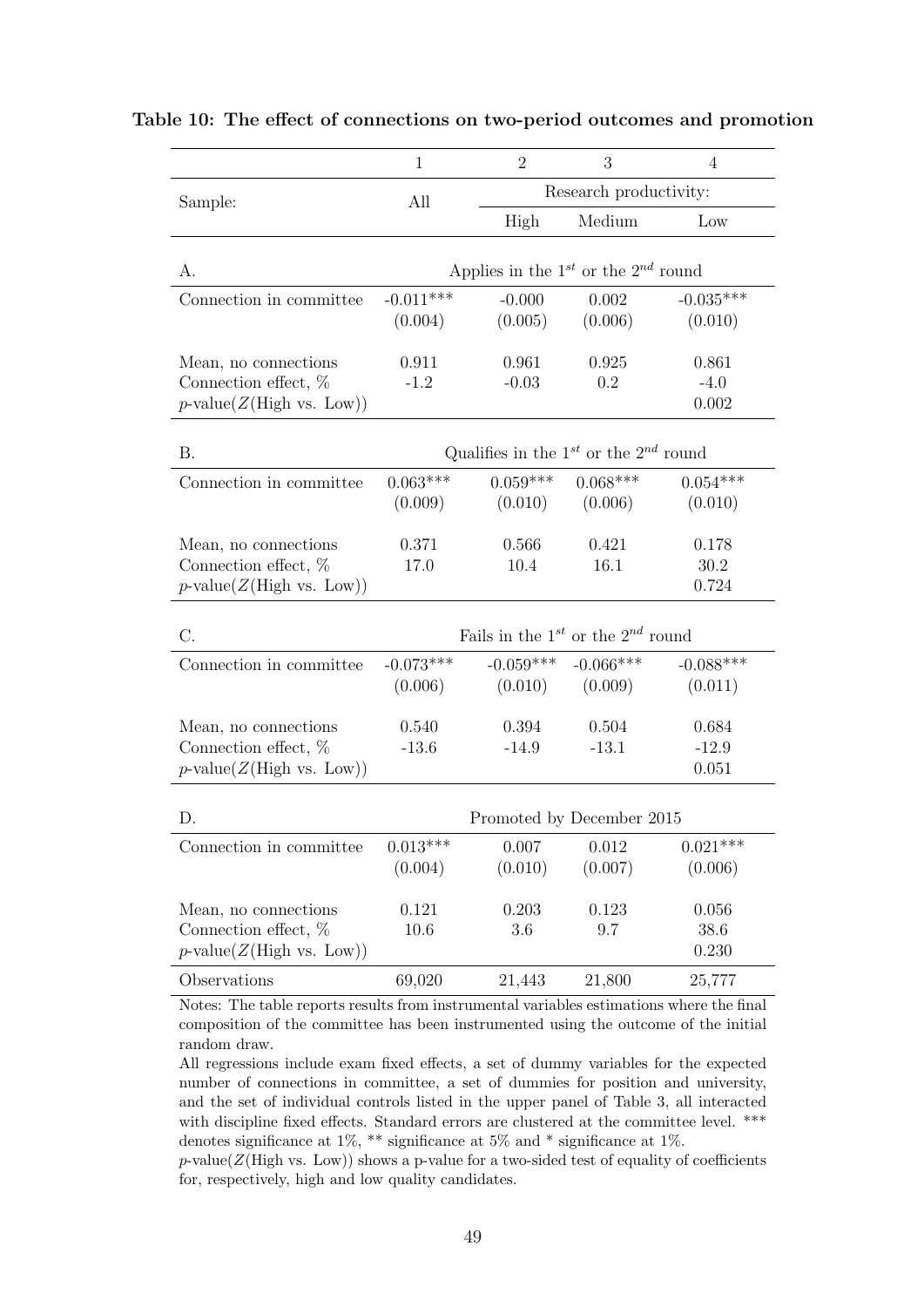# Appendix A.

 $\overline{\phantom{a}}$ 

|                            |                                | $\mathfrak{D}$ | 3                                            |  |  |
|----------------------------|--------------------------------|----------------|----------------------------------------------|--|--|
| А.                         | Outcomes of the $1^{st}$ round |                |                                              |  |  |
|                            | Applies                        | Qualifies      | Fails                                        |  |  |
| Coauthor in committee      | $-0.021***$                    | $0.052***$     | $-0.073***$                                  |  |  |
|                            | (0.007)                        | (0.009)        | (0.010)                                      |  |  |
| Colleague in committee     | $-0.033***$                    | $0.034***$     | $-0.067***$                                  |  |  |
|                            | (0.007)                        | (0.009)        | (0.008)                                      |  |  |
| Ph.D. advisor in committee | $-0.011$                       | $0.097***$     | $-0.108***$                                  |  |  |
|                            | (0.018)                        | (0.020)        | (0.018)                                      |  |  |
|                            |                                |                |                                              |  |  |
| В.                         |                                |                | Outcomes of the $1^{st}$ and $2^{nd}$ rounds |  |  |
|                            | Applies                        | Qualifies      | Fails                                        |  |  |
| Coauthor in committee      | $-0.007$                       | $0.065***$     | $-0.072***$                                  |  |  |
|                            |                                |                |                                              |  |  |

Table A1: The effect of connections, by connection type

| содинног нг сонниглас                                                     | $-0.001$   | ,,,,,,,,   | $-0.012$    |  |  |  |
|---------------------------------------------------------------------------|------------|------------|-------------|--|--|--|
|                                                                           | (0.005)    | (0.009)    | (0.010)     |  |  |  |
| Colleague in committee                                                    | $-0.014**$ | $0.051***$ | $-0.066***$ |  |  |  |
|                                                                           | (0.006)    | (0.009)    | (0.008)     |  |  |  |
| Ph.D. advisor in committee                                                | $-0.000$   | $0.107***$ | $-0.107***$ |  |  |  |
|                                                                           | (0.016)    | (0.023)    | (0.018)     |  |  |  |
| Notes: Each coefficient is an OLS estimate from an independent regression |            |            |             |  |  |  |

where the right-hand side variable is the number of initially assigned connected evaluators of corresponding type (coauthors, colleagues, or advisors). All regressions include exam fixed effects and a set of dummy variables for the expected number of connections in committee (180 dummies for coauthors, 88 dummies for colleagues, and 57 dummies for Ph.D. advisors).

Standard errors are clustered at the committee level. \*\*\* denotes significance at 1%,  $^{**}$  significance at 5% and  $^{*}$  significance at 10%.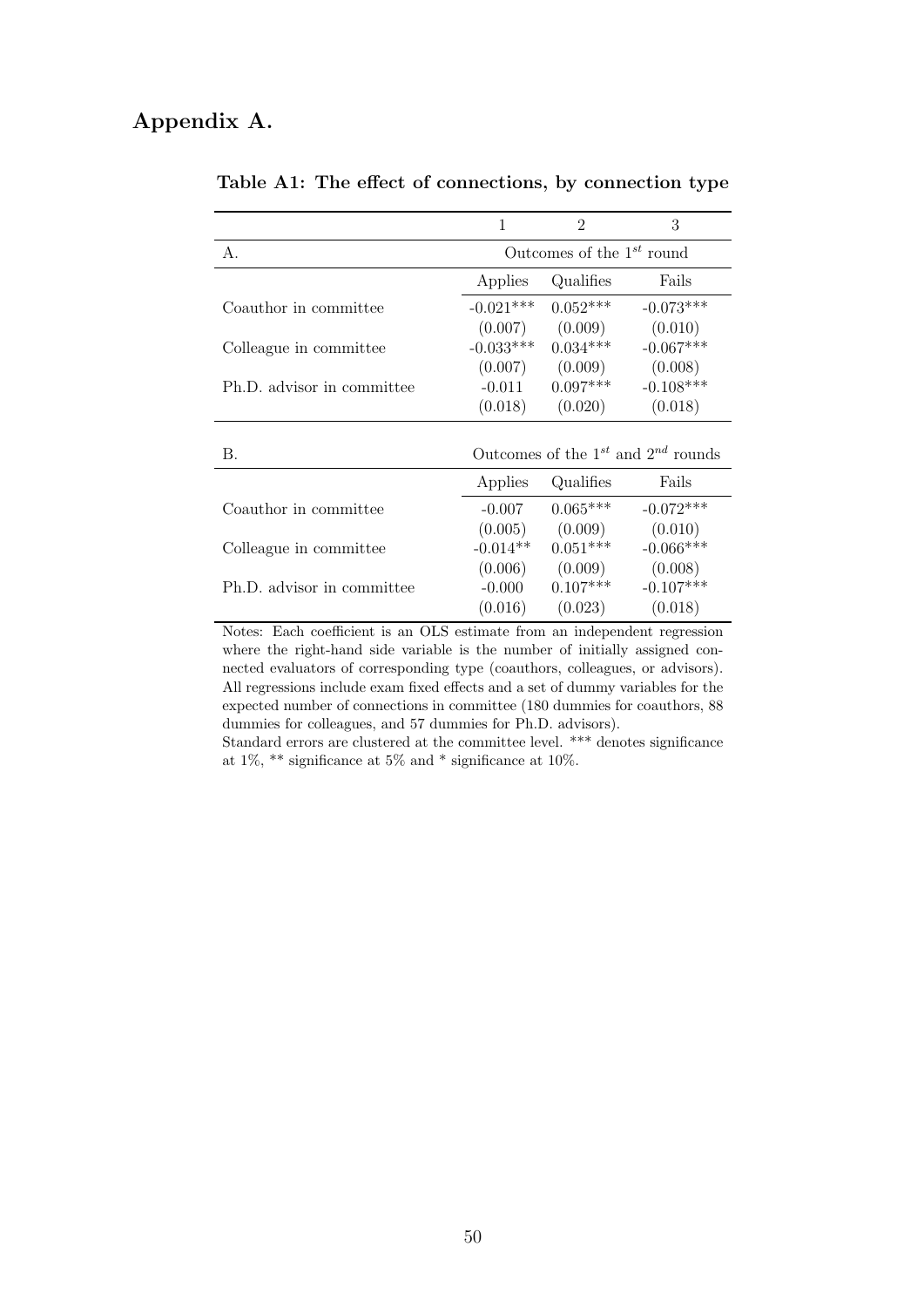|                                                                                                                                                                                                                                                                                                                                             | 1                                            | $\mathcal{D}_{\mathcal{L}}$ | 3                   |
|---------------------------------------------------------------------------------------------------------------------------------------------------------------------------------------------------------------------------------------------------------------------------------------------------------------------------------------------|----------------------------------------------|-----------------------------|---------------------|
| А.                                                                                                                                                                                                                                                                                                                                          | Outcomes of the $1^{st}$ round               |                             |                     |
|                                                                                                                                                                                                                                                                                                                                             | Applies                                      | Qualifies                   | Fails               |
| One connection in committee                                                                                                                                                                                                                                                                                                                 | $-0.030***$                                  | $0.035***$                  | $-0.065***$         |
|                                                                                                                                                                                                                                                                                                                                             |                                              | $(0.006)$ $(0.008)$         | (0.007)             |
| Two or more connections in com-                                                                                                                                                                                                                                                                                                             |                                              | $-0.027*$ 0.111***          | $-0.138***$         |
| mittee                                                                                                                                                                                                                                                                                                                                      |                                              |                             |                     |
|                                                                                                                                                                                                                                                                                                                                             | (0.015)                                      | (0.024)                     | (0.021)             |
|                                                                                                                                                                                                                                                                                                                                             |                                              |                             |                     |
| В.                                                                                                                                                                                                                                                                                                                                          | Outcomes of the $1^{st}$ and $2^{nd}$ rounds |                             |                     |
|                                                                                                                                                                                                                                                                                                                                             | Applies                                      | Qualifies                   | Fails               |
| One connection in committee                                                                                                                                                                                                                                                                                                                 | $-0.012***$                                  | $0.051***$                  | $-0.063***$         |
|                                                                                                                                                                                                                                                                                                                                             |                                              | $(0.004)$ $(0.008)$         | (0.007)             |
| Two or more connections in com-                                                                                                                                                                                                                                                                                                             | $-0.004$                                     | $0.135***$                  | $-0.138***$         |
| mittee                                                                                                                                                                                                                                                                                                                                      |                                              |                             |                     |
|                                                                                                                                                                                                                                                                                                                                             |                                              | $(0.011)$ $(0.024)$         | (0.022)             |
| $\bigcap_{i=1}^{n}$ $\bigcap_{i=1}^{n}$ $\bigcap_{i=1}^{n}$ $\bigcap_{i=1}^{n}$ $\bigcap_{i=1}^{n}$ $\bigcap_{i=1}^{n}$ $\bigcap_{i=1}^{n}$ $\bigcap_{i=1}^{n}$ $\bigcap_{i=1}^{n}$ $\bigcap_{i=1}^{n}$ $\bigcap_{i=1}^{n}$ $\bigcap_{i=1}^{n}$ $\bigcap_{i=1}^{n}$ $\bigcap_{i=1}^{n}$ $\bigcap_{i=1}^{n}$ $\bigcap_{i=1}^{n$<br><b>NT</b> |                                              |                             | $\epsilon$<br>1.1.1 |

# Table A2: Non-linear effect of connections

Notes: OLS estimates from regressions that include indicators for candidates who have respectively one and more than one connection assigned to the committee. All regressions include exam fixed effects and a set of dummy variables for the expected number of connections in committee.

Standard errors are clustered at the committee level. \*\*\* denotes significance at 1%, \*\* significance at 5% and \* significance at 10%.

# Table A3: The effect of connections when there is only one candidate from the institution

|                         | Applies    |
|-------------------------|------------|
| Connection in committee | $-0.058**$ |
|                         | (0.027)    |
|                         |            |
| Mean, no connections    | 0.802      |
| Connection effect, %    | $-7.23$    |
| Observations            | 4769       |

Notes: The sample is composed of candidates who have no other competitors from the same university applying for the same evaluation. The table reports results from an IV estimation where where the final composition of the committee has been instrumented using its initial composition. All regressions include exam fixed effects, a set of dummy variables for the expected number of connections in committee, a set of dummies for position and university, and the set of individual controls listed in the upper panel of Table 3, all interacted with discipline fixed effects.

Standard errors are clustered at the committee level. \*\*\* denotes significance at 1%, \*\* significance at 5% and \* significance at 10%.